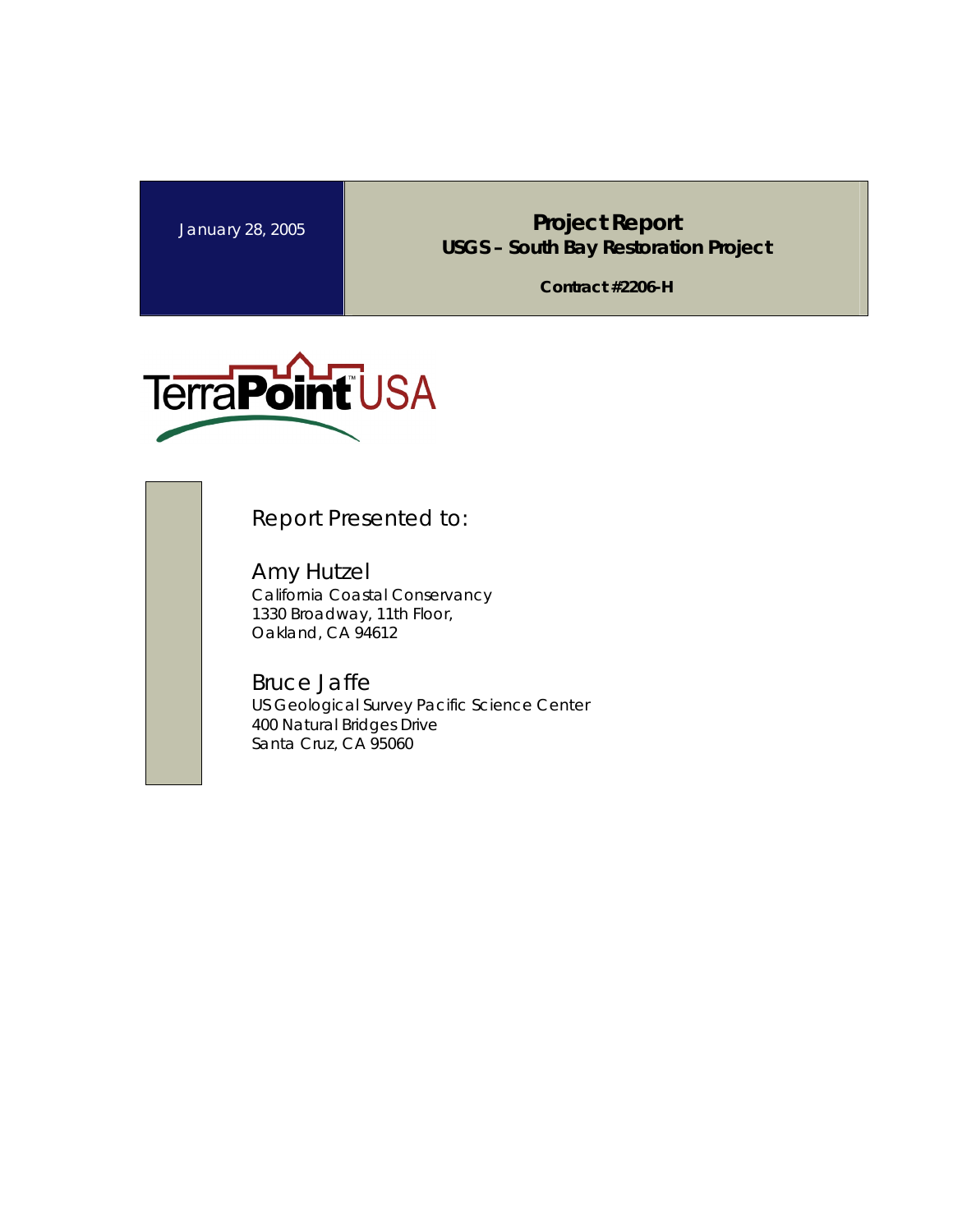## 1.Project Overview

### **Field Crew:**

The Terrapoint field crew consisted of Roger Shreenan and Al Greatrex, who alternated as field project managers and Barry Kaiser. The Aspen Helicopters Incorporated aircraft crew consisted of Kevin Kintz, Diana Feddersohn and Richard E. Saenz (pilots).

### **Post Processing Crew:**

Roger Shreenan completed the processing of GPS data. Kresimir Kusevic, Alan Dodson, Roger Shreenan and Claude Vickers carried out data validation and boresight corrections. Vegetation removal and final product generation were completed the Ottawa processing team: Alan Dodson, Andrew Magnan, Krista Helman, Bruce Adey, Shaun Perry, Josh Beaton and Claude Vickers. Claude Vickers and Alan Dodson coordinated the Ottawa processing.

### **Size of Project:**

The South Bay restoration project covered approximately 334 square kilometers.

### **Location:**

The project consisted and the mud flats and associated salt ponds of San Francisco Bay and surrounding 100-year flood plain.

### **Project Type:**

The purpose of this project is to provide a high quality DEM for drainage mapping and salt pond restoration for the USGS.

### **Approximate Duration of Project:**

The field data collection took place from May 5 to May 21, 2004. The control network and check point surveys were established from April 30 to May 20, 2004.

Boresight correction, vegetation removal and product generation took place from June 3 to October 27, 2004.

### **Number of Flights:**

Twenty-five flights were required to cover the project area with approximately one hundred thirty six flight lines.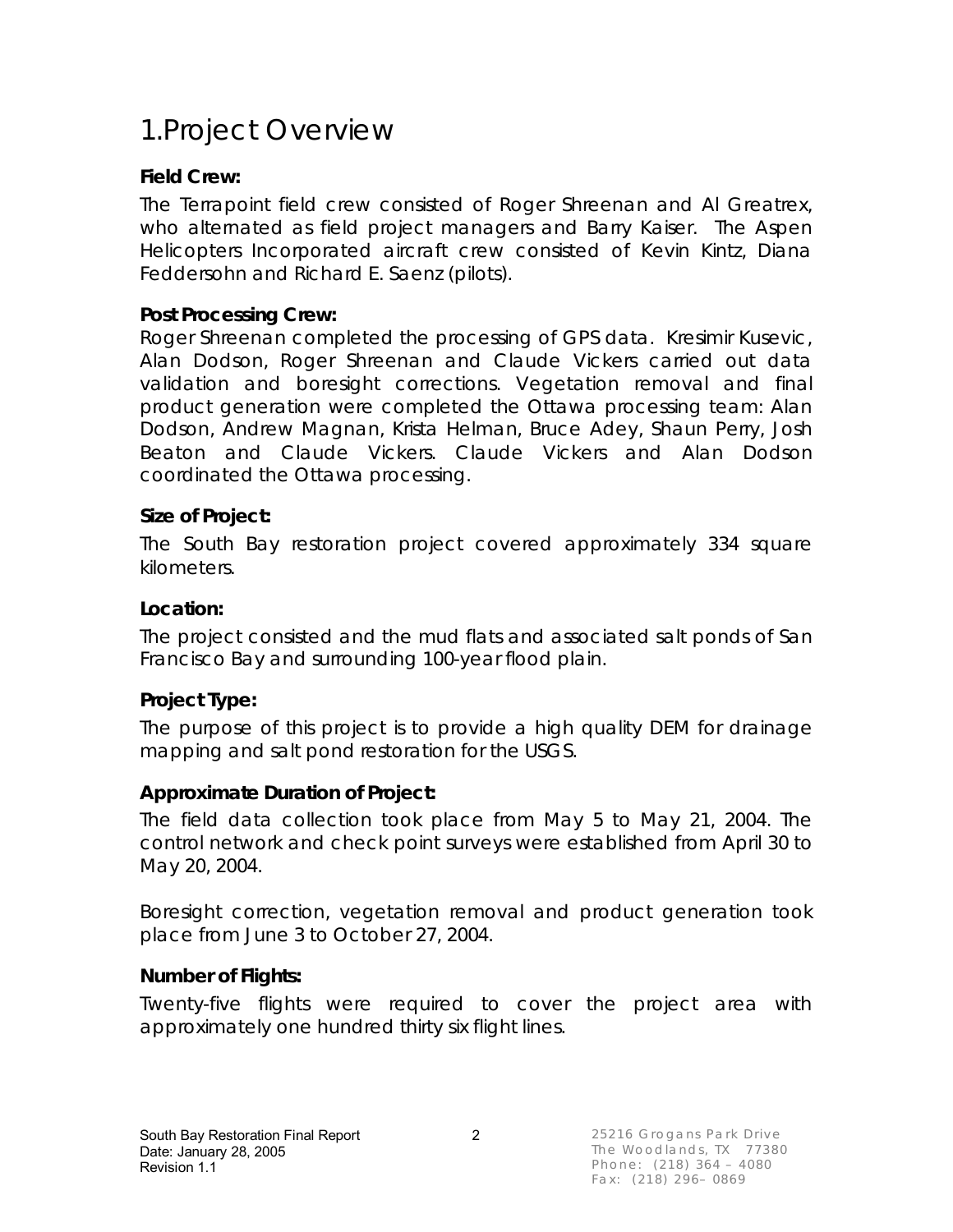### **Coordinate System(s) Used:**

All horizontal coordinate data was collected and referenced to NAD83 and NAVD88 as Universal Transverse Mercator Zone 10. GEOID03 grid #5 for CONUS (24-42N, 230-249E) was applied to the vertical component of all deliverables.

#### **Survey Measurement Units Used/Delivered:**

All surveys were conducted and products delivered in the metric system.

#### **Processing Software Used:**

The following software was used to reduce the GPS kinematic data, compute the 3-D laser points, classify and edit laser points, produce shaded relief images and transform the ellipsoidal heights to Orthometric:

- ArcView
- · Flykin
- · Microstation
- · TerraScan
- · TerraModeler
- · TerraModel
- · Terrapoint Proprietary LiDAR processing software

**Capsule Review of Ground Control Survey(s) and Adjustment(s)** 

Terrapoint's field crew acquired and adjusted the ground control survey information. Terrapoint collected all of their LiDAR data referenced to points BASE1, BASE2, BASE3 and BASE4. Please see the base coordinates and associated control in table 1 below. Kinematic GPS profiles and static GPS check points were acquired as discrete x, y, z check points were collected as part of the ground truthing activities. A plot of these check points and control are located in Map A.

|                   | Table 1: Control and Base Coordinate |          |          |        |           |          |                      |  |  |  |
|-------------------|--------------------------------------|----------|----------|--------|-----------|----------|----------------------|--|--|--|
|                   |                                      |          |          |        |           |          | Orthometric          |  |  |  |
| <b>NAME</b>       |                                      | Latitude |          |        | Longitude |          | Elevations (Geoid03) |  |  |  |
| lah7470           | 37                                   | 30       | 28.76286 | $-122$ | 12        | 39.08903 | 3.521                |  |  |  |
| lai7653           | 37                                   | 43       | 11.04196 | $-122$ |           | 9.20686  | 149.986              |  |  |  |
| BASE1             | 37                                   | 34       | 7.35898  | $-122$ | 6         | 16.12822 | 3.18                 |  |  |  |
| BASE <sub>2</sub> | 37                                   | 31       | 8.79511  | $-122$ | 3         | 23.68627 | 10.62                |  |  |  |
| BASE3             | 37                                   | 30       | 26.18105 | $-122$ | 14        | 42.72399 | 3.468                |  |  |  |
| BASE4             | 37                                   | 39       | 48.1243  | $-122$ |           | 23.05579 | 9.272                |  |  |  |
| <b>HS2851</b>     | 37                                   | 26       | 10.03157 | $-122$ | 54        | 24.8923  | 4.805                |  |  |  |
| <b>HT0565</b>     | 37                                   | 35       | 28.63886 | $-122$ | 19        | 9.92157  | 13.999               |  |  |  |
| SF <sub>01</sub>  | 37                                   | 25       | 32.53794 | $-122$ | 4         | 30.56896 | 18.616               |  |  |  |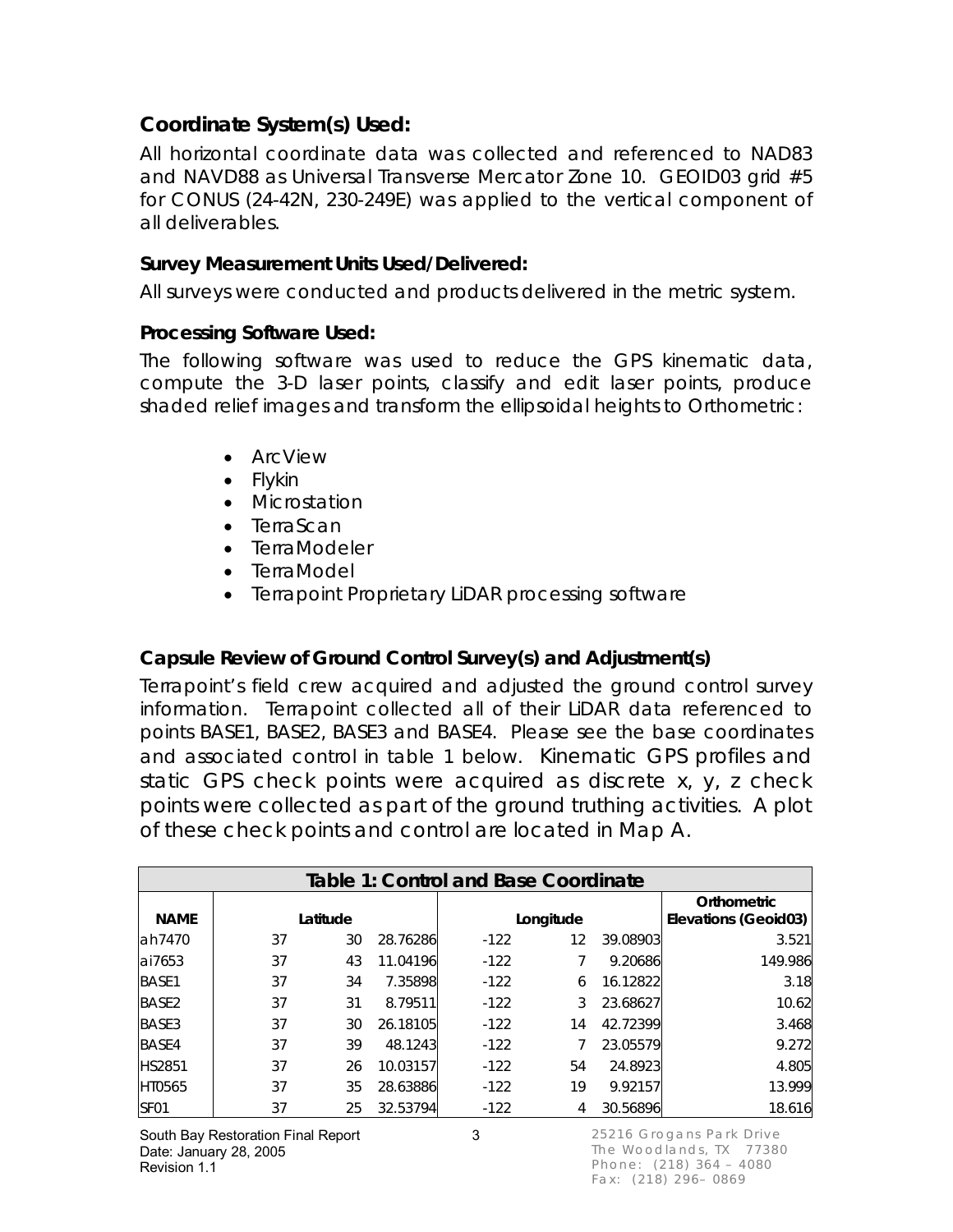## 2. Health and Safety

Following Terrapoint's safety procedures, the field crew conducted a safety meeting upon arrival at the project site.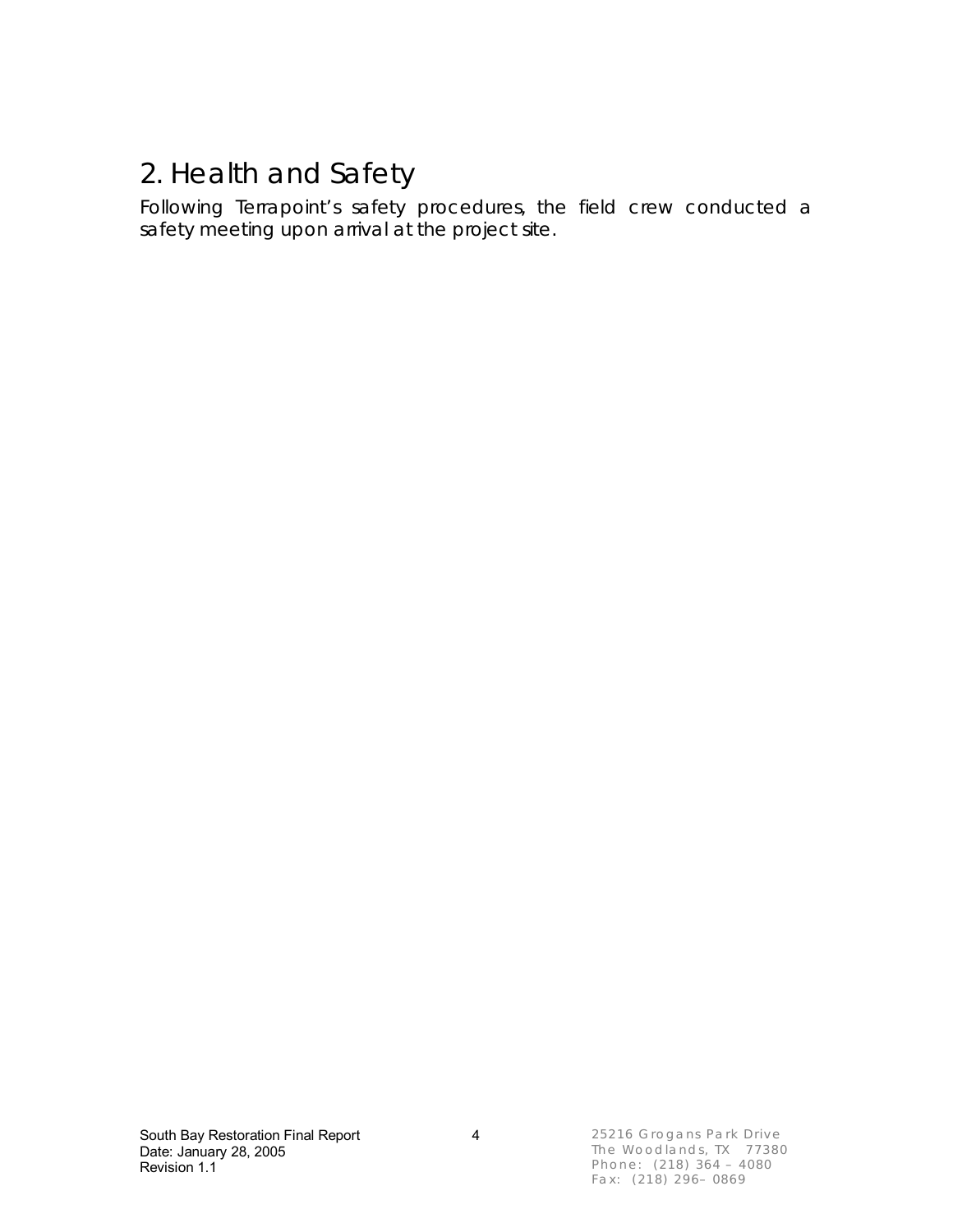# 3. Equipment Used

### **Aircraft Type:**

A Partenavia P68 twin-engine aircraft (N300LF) was used for this project. The aircraft was based out of Oxnard, California. The Partenavia P-68 has a maximum flight range of approximately 1740km, and was typically flying at an altitude of 245 meters AGL (above ground level) for the duration of the survey.

### **Sensors Used:**

The Airborne LiDAR survey was conducted using Terrapoint's ALMIS (Airborne Laser Mapping Imaging System), flying at an optimum height of 245 meters AGL at 100 knots. The system consists of a 60-degree full angle Riegl laser, a Novatel GPS receiver and a Honeywell IMU unit. The nominal flight line spacing was 99 meters, providing overlap of 51% between flight lines.

### **GPS Type(s):**

Two Trimble 4000ssi dual frequency GPS receivers were used on the ground to support the airborne operations on this project.

## 4. Accuracy

The following list itemizes the accuracy attainable over the project area, as a function of terrain type and vegetation cover. Note that the accuracy quoted is the accuracy of the attainable DEM, once it is processed and edited to this stage. All data accuracies quoted relate to post processed GPS/IMU/LiDAR solutions.

Accuracy is as follows, quoted at the 95% confidence level (2 sigma),

1. Absolute Vertical Accuracy:

+/- 10-15 centimeters on Hard Surfaces (roads and buildings) +/- 15-25 centimeters on Soft/Vegetated Surfaces (flat to rolling terrain)

+/- 25-40 centimeters on Soft/Vegetated Surfaces (hilly terrain)

2. Absolute Horizontal Accuracy:

+/- 20 – 60 centimeters on all but extremely hilly terrain.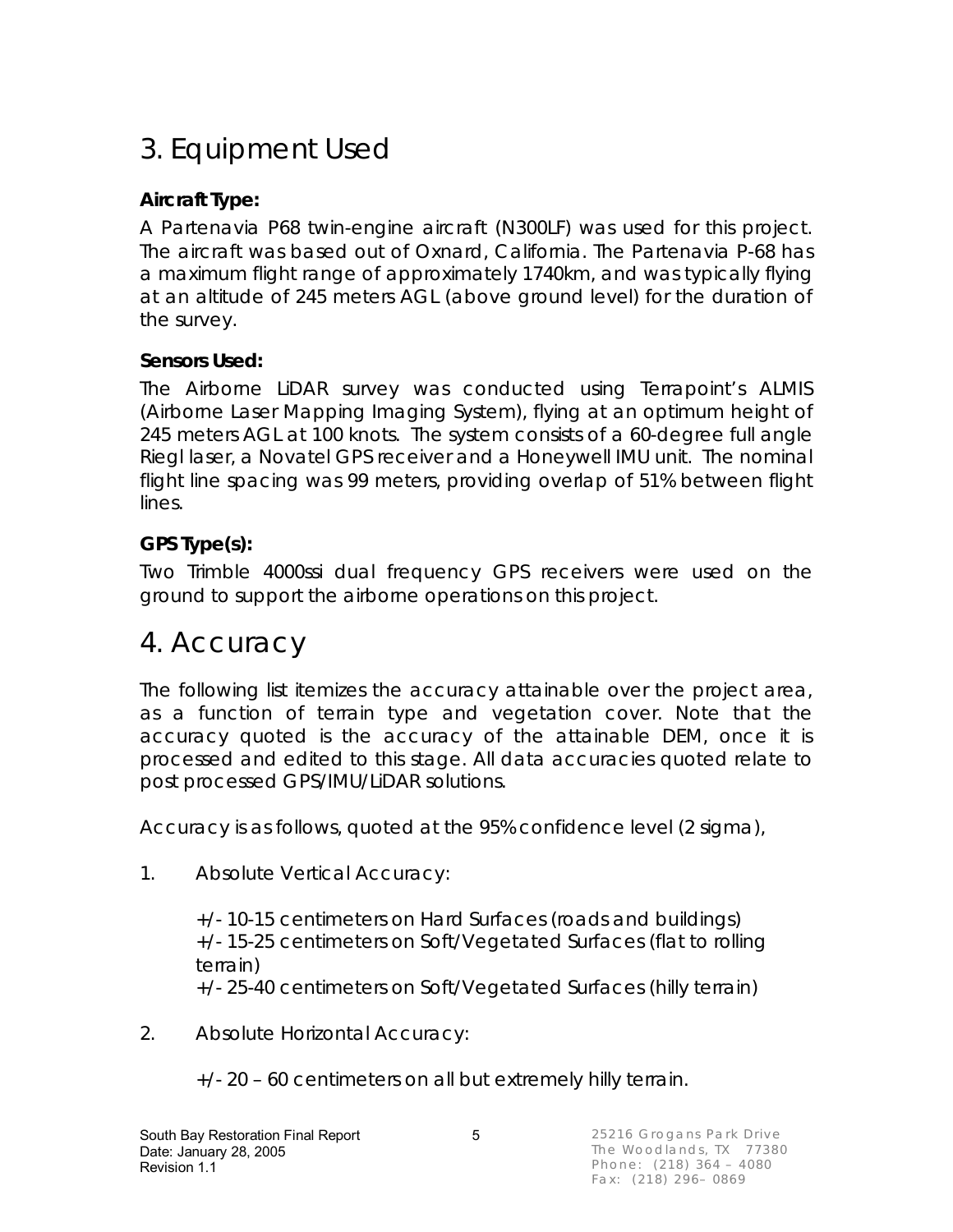To verify that the accuracy criteria were being achieved, the kinematic and static checkpoints were compared with a triangulated surface generated from the bald earth LiDAR points. The statistical comparisons can be found in Appendix A for the kinematic points and Appendix B for the static points.

593 kinematic check points compared to the LiDAR bald earth surface on paved surfaces found that the average error was –1.9 centimeters and that 95% (2 sigma) of the checkpoints were within 13.2 centimeters of true values. An overview of the results from the kinematic GPS checkpoints follows in table 2.

| Table 2: Kinematic Survey Results |                    |  |  |  |  |
|-----------------------------------|--------------------|--|--|--|--|
| <b>Summary Statistics</b>         | <b>Centimeters</b> |  |  |  |  |
| Sample Size                       | 593 pts.           |  |  |  |  |
| Average Error                     | $-1.191$           |  |  |  |  |
| RMSE (1 Sigma)                    | 6.47               |  |  |  |  |
| NSSDA (2 Sigma)                   | 13.21              |  |  |  |  |
| <b>Standard Deviation</b>         | 6.47               |  |  |  |  |
| Error Range                       | $-30.0$ to $+12.0$ |  |  |  |  |

165 Static check points compared to the LiDAR bald earth surface on soft surfaces with varying vegetation cover found that the average error was 3.6 centimeters and that 95% (2 sigma) of the check points were within 28 centimeters of true values. An overview of the results from the kinematic GPS checkpoints follows in table 3.

| Table 3: Static Survey Results |                    |  |  |  |  |
|--------------------------------|--------------------|--|--|--|--|
| <b>Summary Statistics</b>      | <b>Centimeters</b> |  |  |  |  |
| Sample Size                    | 145 pts.           |  |  |  |  |
| Average Error                  | 3.19               |  |  |  |  |
| RMSE (1 Sigma)                 | 13.37              |  |  |  |  |
| NSSDA (2 Sigma)                | 26.21              |  |  |  |  |
| <b>Standard Deviation</b>      | 13.03              |  |  |  |  |
| <b>Error Range</b>             | $-39.0$ to $+53.0$ |  |  |  |  |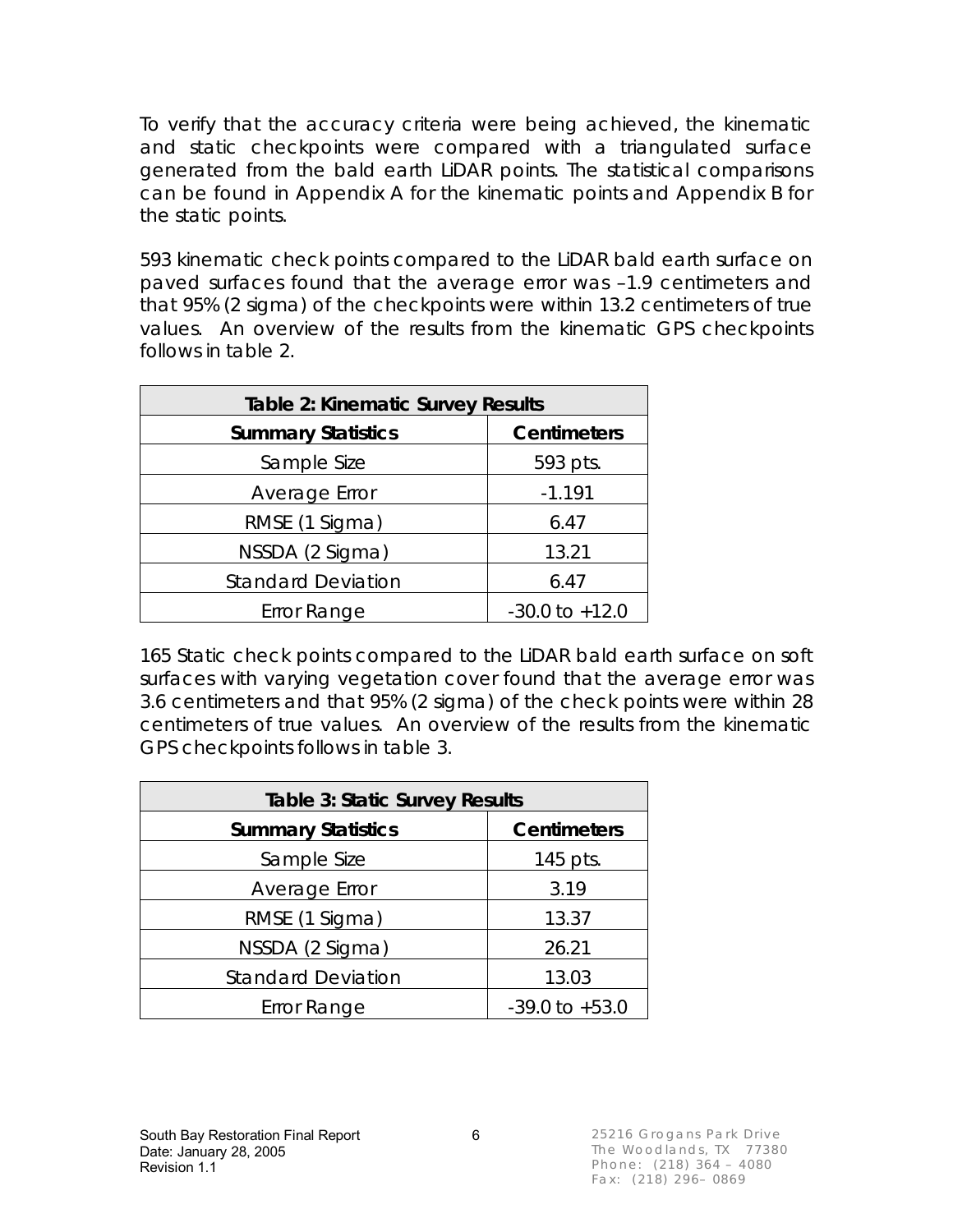## 5. Quality Control

Quality control of the data was ongoing throughout the process. Following data acquisition, preliminary GPS processing was conducted in the field to ensure completeness and integrity.

The GPS and inertial data were processed in tandem to achieve the best positional result. Once the position and attitude of the aircraft were known at each epoch (1-second intervals), then these data were integrated with the laser ranges to provide a position for each data point on the ground. The data were then processed using TerraPoint's proprietary laser processing software suite to produce coordinates.

Each flight involved setting up two base stations to collect data. Utilizing two base stations ensures GPS data collection in the event that the main base station fails. For all flights the GPS data were of high quality. This minimized the absolute error for the aircraft position.

The primary quality control tool for the laser ranges is the percentage of returns that are received back at the laser after it has emitted a signal. The acceptable range for returns, typically between 90% and 95% was met for this project. Lower percentages are normal over water and other poor reflectivity surfaces such as the dark, wet surfaces typical of the project area's mud flats.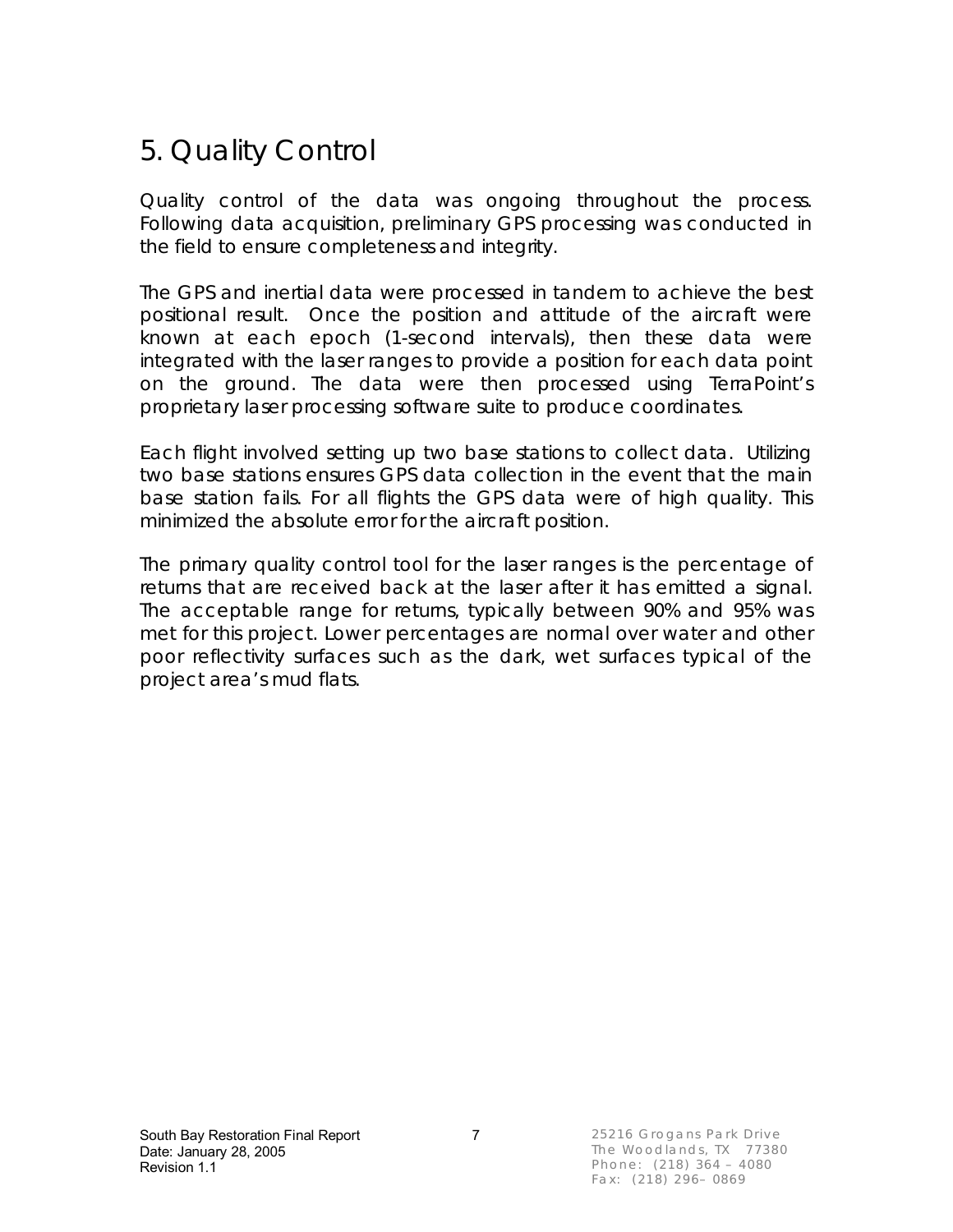### 6. Point Generation

The points are generated as Terrascan binary Format using Terrapoint's proprietary Laser Postprocessor Software. This software combines the Raw Laser file and GPS/IMU information to generate a point cloud for each individual flight.

All the point cloud files encompassing the project area were then divided into 2 kilometer by 2-kilometer tiles. The referencing system of these tiles is based upon the project boundary minimum and maximums. This process is carried out in Terrascan. The tile index graphics are represented in Map B.

The bald earth is subsequently extracted from the raw LiDAR points using Terrascan in a Microstation environment. The automated vegetation removal process takes place by building an iterative surface model. This surface model is generated using three main parameters: Building size, Iteration angle and Iteration distance.

The initial model is based upon low points selected by a roaming window and are assumed to be ground points. The size of this roaming window is determined by the building size parameter. These low points are triangulated and the remaining points are evaluated and subsequently added to the model if they meet the Iteration angle and distance constraints (fig. 1). This process is repeated until no additional points are added within an iteration.

There is also a maximum terrain angle constraint that determines the maximum terrain angle allowed within the model.

Figure 1: Terrascan iteration methodology.

(Image Source: Terrascan User's Guide, [www.terrasolid.fi\)](http://www.terrasolid.fi))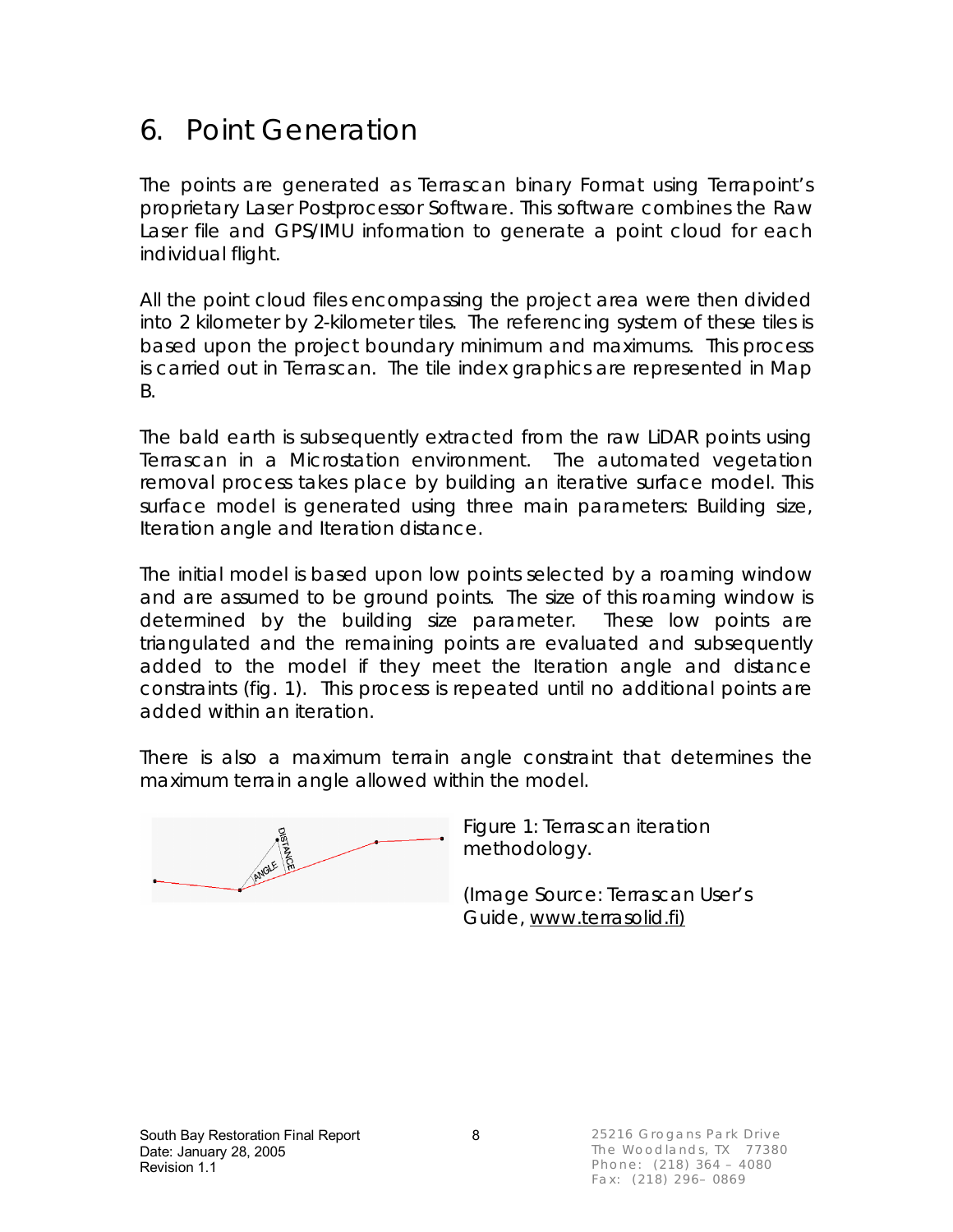# 7. Quality Control

Once the data setup has taken place the manual quality control of the surface occurs. This process consists of visually examining the LiDAR points within Terrascan and correcting errors that occurred during the automated process. These corrections include verifying that all non ground elements, such as vegetation and buildings are removed from the ground model and that all small terrain undulations such as road beds, dykes, rock cuts and hill tops are present within the model.

This process is done with the help of hillshades, contours, profiles and crosssections. To correct misclassifications, a full suite of Terrascan and custom in-house data tools are used.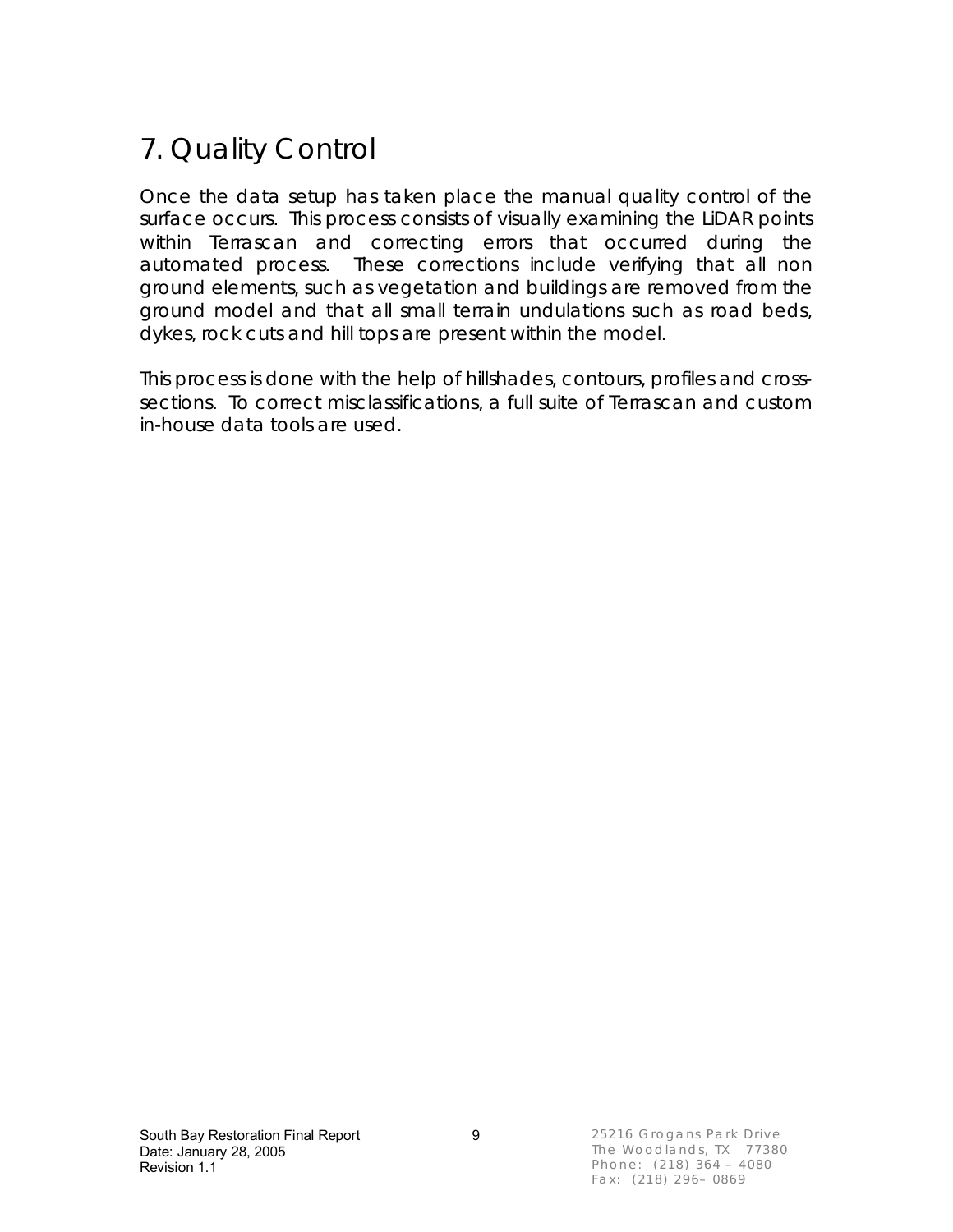## 8. Deliverables

Below is a list of the deliverables for this project:

All LiDAR Data Products were delivered on DVD–ROM. Three copies were provided. All products other than hill-shade data were provided in 1k and 2k tiles with a 25-meter buffer. Hill-shades were delivered in three large areas.

Full Feature or All Return Point Data

Data delivered in ASCII, comma delimited files with one record per return as defined in Table 4. The records are ordered sequentially according to Easting with no duplicate records. The individual returns are classified into the categories as defined in Table 5. If a return cannot be reliably classified as "Vegetation" or "Building/structure", it shall be assigned as "Not ground". This product was generated using an in house custom utility. The process involved extracting a Terrascan Binary file packed with the scan angle and the extra precision required for the for a unique time stamp.

Bare Earth Point Data

Data delivered in ASCII, fixed length, formatted files with one record per return as defined in Table 4. The records are ordered sequentially according to Easting with no duplicate records. The individual returns are classified according to the categories defined in Table 5. This product was generated using an in house custom utility. The process involved extracting a Terrascan Binary file packed with the scan angle and the extra precision required for the for a unique time stamp.

Bare Earth and Full Feature Hill-Shade Image

Data delivered in GeoTIFF format with a TFW file. The image resolution is 1m. This product was generated in ArcView.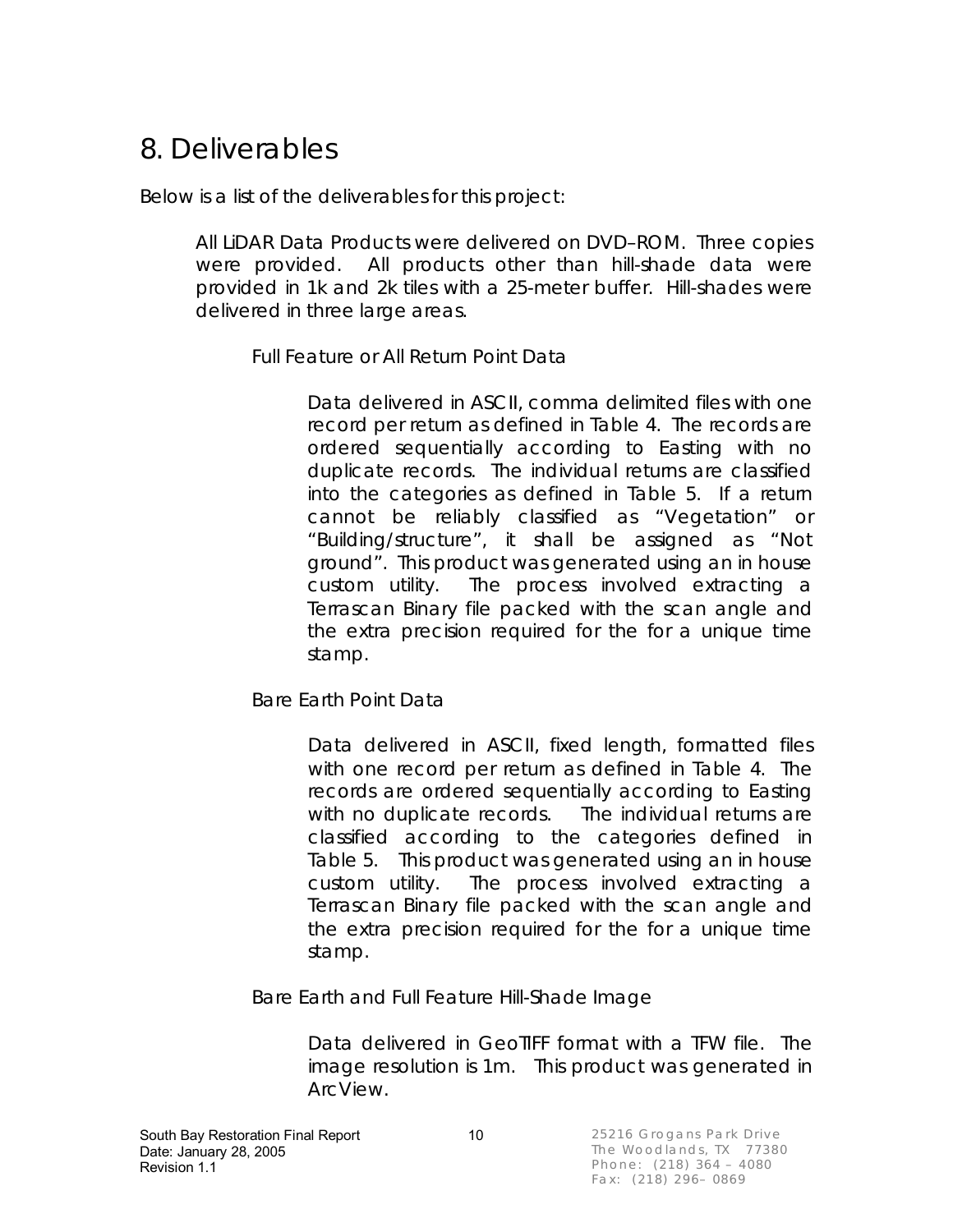Gridded Bare Earth Point Data

Bare earth Digital Elevation Model (DEM) using last return, with vegetation and building elevations removed. The data was gridded at 1m postings, and delivered in ASCII format. This product was generated in Terrascan.

### Contour Data

Data is delivered at 50cm nominal contour interval, 2.5m labeled index contours in AutoCAD format. This product was generated using a combination of TerraModeler and Microstation.

| Table 4: Individual laser return (point cloud) data product specifications |                               |                            |  |  |  |  |  |
|----------------------------------------------------------------------------|-------------------------------|----------------------------|--|--|--|--|--|
| Specification                                                              | <b>Description</b>            | <b>Notes</b>               |  |  |  |  |  |
| Data Field 1:                                                              | GPS time                      | Reported to nearest        |  |  |  |  |  |
| Time                                                                       |                               | microsecond                |  |  |  |  |  |
| Data Field 2:                                                              | Geographic location of        | NAD83-92, to nearest 0.01m |  |  |  |  |  |
| x, y location                                                              | return                        |                            |  |  |  |  |  |
| Data Field 3:                                                              | Elevation of return           | NAVD-88, to nearest 0.01m  |  |  |  |  |  |
| Elevation                                                                  |                               |                            |  |  |  |  |  |
| Data Field 4:                                                              | Return classification of this | First or last return       |  |  |  |  |  |
| Return classification                                                      | return                        |                            |  |  |  |  |  |
| Data Field 5:                                                              | Angle between nadir and       | Reported to nearest 0.01   |  |  |  |  |  |
| <b>Off Nadir Angle</b>                                                     | transmitted pulse             | degrees                    |  |  |  |  |  |
| Data Field 6:                                                              | Intensity of return           |                            |  |  |  |  |  |
| Return Intensity                                                           |                               |                            |  |  |  |  |  |
| Data Field 7:                                                              | Classification of return      | According to Table 4       |  |  |  |  |  |
| <b>Classification Code</b>                                                 |                               |                            |  |  |  |  |  |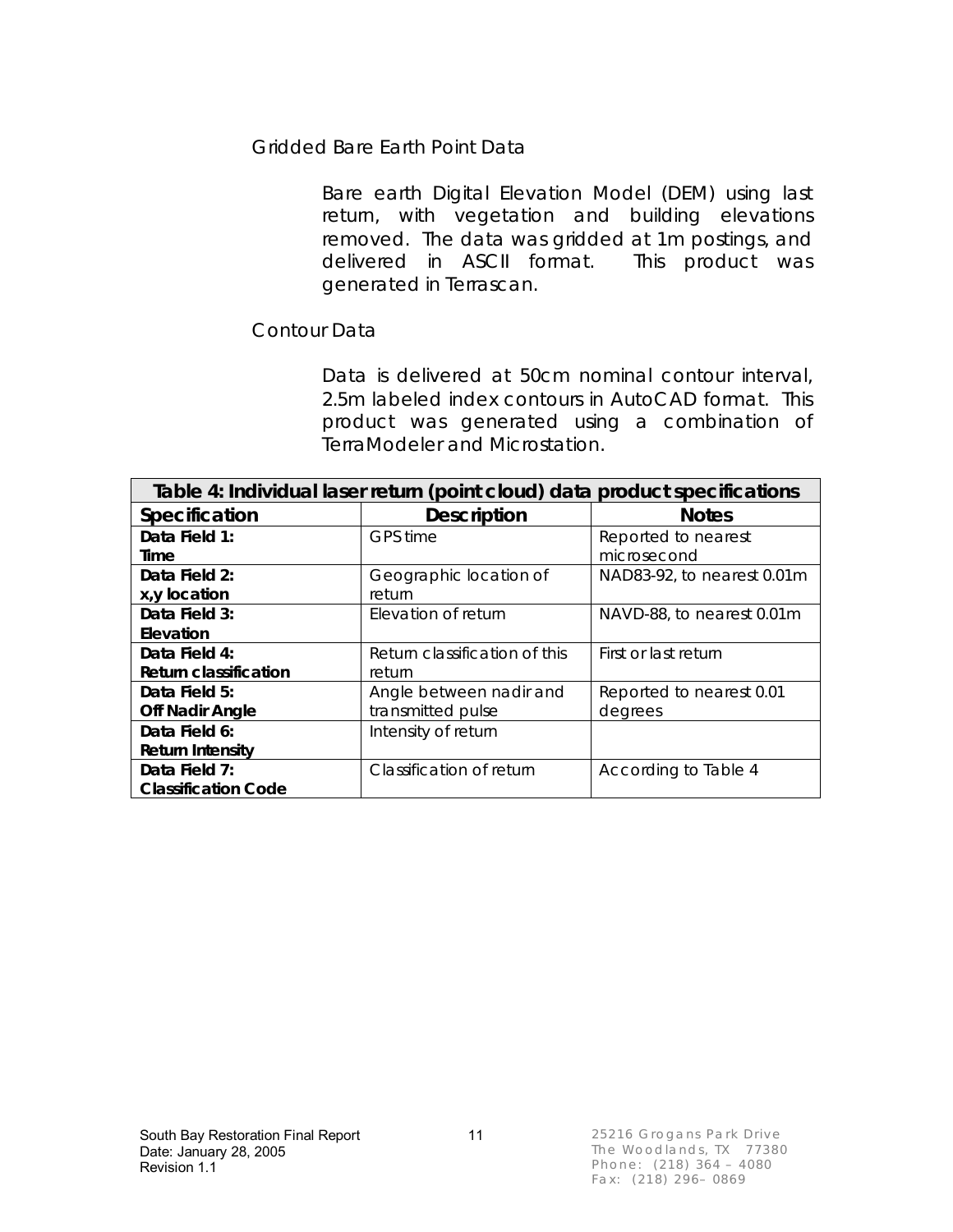| Table 5: Return Classification System |                           |                                                                                                                                                       |  |  |  |  |  |
|---------------------------------------|---------------------------|-------------------------------------------------------------------------------------------------------------------------------------------------------|--|--|--|--|--|
| Code                                  | <b>Description</b>        | <b>Notes</b>                                                                                                                                          |  |  |  |  |  |
| 3                                     | Ground or water           | -Bare Earth surface                                                                                                                                   |  |  |  |  |  |
| 5                                     | Vegetation                | -Non-ground points, 1.51 m<br>60<br>above<br>to<br>m<br>up.<br>coincident ground                                                                      |  |  |  |  |  |
| 7                                     | <b>Building/Structure</b> | -Manually extracted LiDAR<br>corresponding<br>hits<br>to<br>buildings<br>from<br>the<br>vegetation code                                               |  |  |  |  |  |
| 10                                    | Not ground or water       | -Could be either vegetation<br>or building/structure<br>-Located $0 - 1.5$ m above<br>coincident ground                                               |  |  |  |  |  |
| 13                                    | Strong return at nadir    | -Returns having intensity<br>values greater than<br>or<br>equal to 40 at nadir.<br>-Can correspond to any<br>features from the above<br>feature codes |  |  |  |  |  |

Please note that all products, other than the hillshade products were delivered in 2 kilometer tiles (Map B) and 1 kilometer tiles (Map C).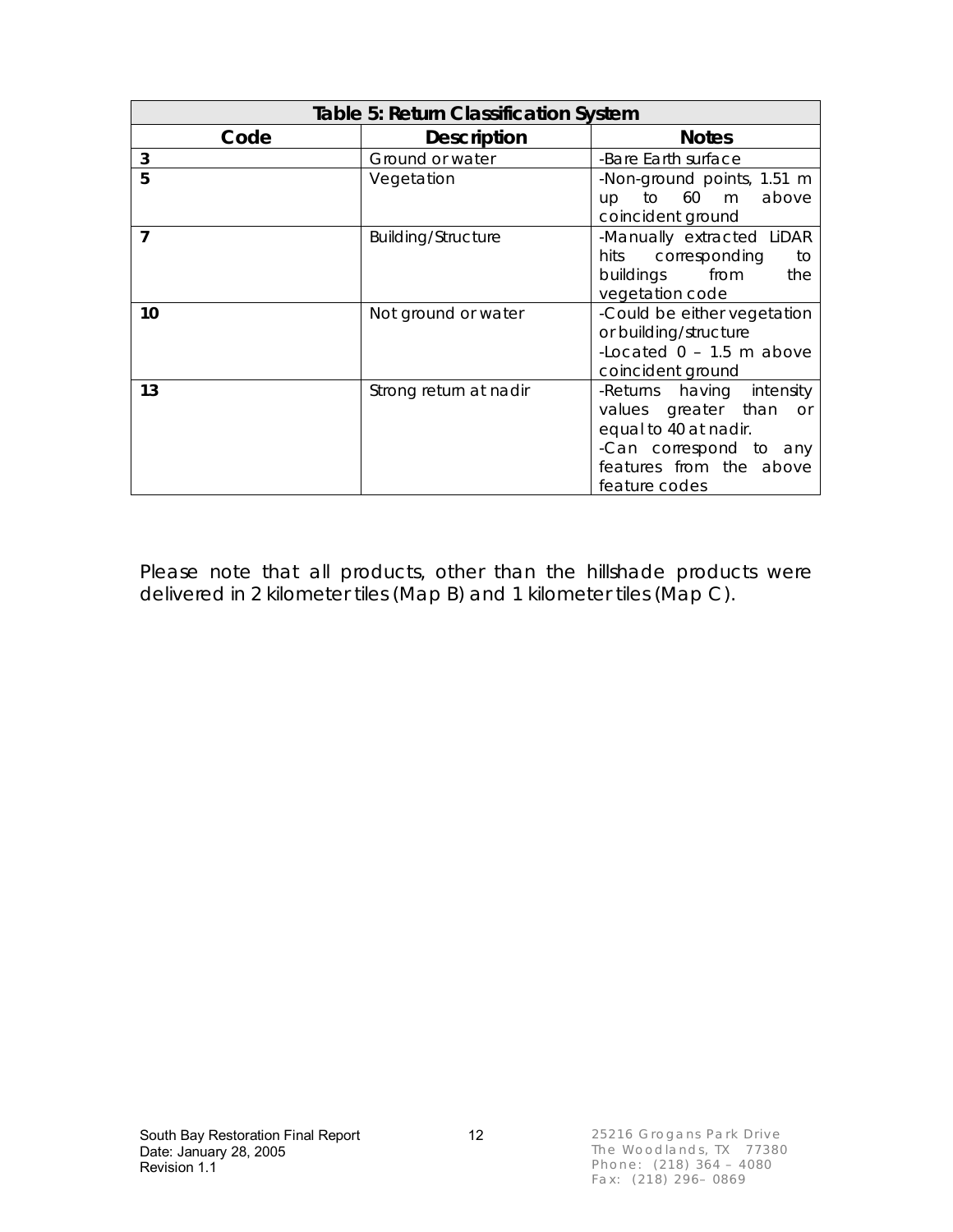## 9. Problems, Resolutions and Conclusions

### Boresight

Our laser encountered some technical difficulties during acquisition. The laser manufacturer, Riegl, was unable to pin point the problem on the bench due to the small magnitude of the error. Riegl anticipated this result due to the limits of testing within a lab setting. As a precaution to eliminate any possible source of error, the laser angle encoder unit and the bearings were replaced. As an additional precaution, an extra screw was added during the inspection to improve the mounting of encoder mechanism. The unit belt was eliminated as the source of the problem. As a result of this malfunction, the boresight values for each flight had to be thoroughly reviewed. This manual process took approximately three weeks to resolve for the appropriate boresight corrections. The majority of the flights required a single roll correction of 0.097 degrees while others required an adjustment of 0.068 or 0.142 degrees. Certain flights required two-roll corrections.

Unfortunately, this boresight problem caused by equipment malfunction was only discovered after initially delivering the project — this was principally due to a shortcoming in our QC methodology that did not reveal mechanical problems such as those encountered with our scanning laser. It should be noted that the laser deployed for this project had previously operated without error on approximately 200 missions. We therefore consider the problems encountered with the South Bay project to be an outlier. Nevertheless, our processing flow has now been modified to identify such outliers by performing more quality control checks on the data prior to entering production. These include: profiles, full feature hillshades, GPS checks and distance grids. The distance grids are quite beneficial as they visually display relative elevation error between flightlines. Please note that we attempted to perform distance grids on all the tiles, but were successful on only 127 of 145 tiles due to lack of overlap in open water or tiles containing a great deal of flightlines causing the application to crash. Close attention was paid to these tiles in particular during the second round of production as to ensure the quality was good. The distance images were captured as screengrabs from the application and are located on the accompanying disk.

The late discovery of this problem proved to be special challenge, as the processing team had spent the majority of the initial filtering run extracting the buildings from the point cloud. To deliver this project in a rapid manner, we opted to maintain the building classifications as to minimize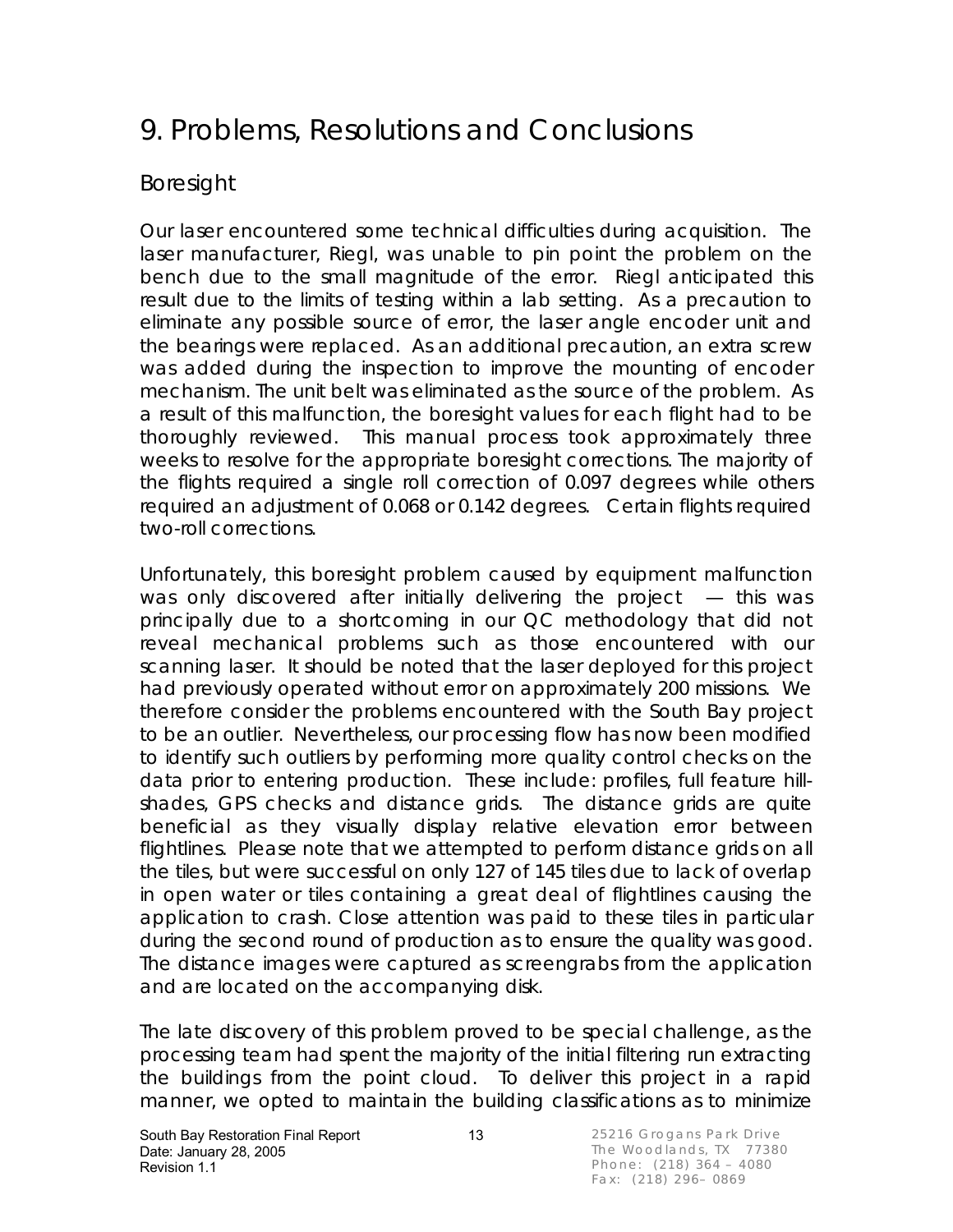the amount of reprocessing. Therefore we could not reprocess the point cloud with the boresight compensation values. An additional problem ensued; two GPS week rollovers occurred during acquisition. Due to software limitations we are unable to store GPS week, only GPS time, therefore, there is a strong likelihood of having multiple identical GPS times within the dataset. This situation leads to the possibility of associating the LiDAR data to the wrong trajectory and applying an incorrect roll compensation factor based upon aircraft position and required correction. To overcome these obstacles we developed a new procedure using existing software and custom applications. Once applied, these corrections were verified with the aforementioned distance grids. This issue is being addressed in future projects by allowing the LiDAR operator to tag flight lines with an attribute during acquisition.

As a result of applying the roll compensation the overall quality of the dataset increased significantly allowing the project to meet the set accuracy guidelines. Upon the discovery of this problem by the USGS a few selected distance grids were generated. These grids indicated an average error of 30 centimeters while a few areas indicated errors of 45-50 centimeters. Once the boresight corrections were applied, all but a few areas are now within the range of +/- 15 centimeters. A few areas remain as outliers in the 15 to 30 cm range.

A benefit of the correction was the elimination of "false vegetation". The error was more evident in flat open areas of the mud flats. The error manifested itself to look like isolated areas of low scrub. Once corrected these were reduced significantly to meet specification or eliminated all together. Vegetation removal also proved to be tricky as quite often the bulrush directly adjoining dikes masked themselves as extensions to the dikes. Pickle weed and other forms of low vegetation shorter than 20 cm also tended blend very well into the mudflats. Particular attention had to be paid to these areas and the assistance of the USGS proved to be a valuable asset in discerning valid ground from vegetation.

### Building Extraction

As mentioned above, one of the obstacles encountered was the high concentration of buildings for extraction. The lack of a reliable automated extraction tool for buildings caused a great impediment to delivering the project within the original time frame. Constant development is undertaken by the manufacturer of Terrascan to streamline the difficult process of building extraction.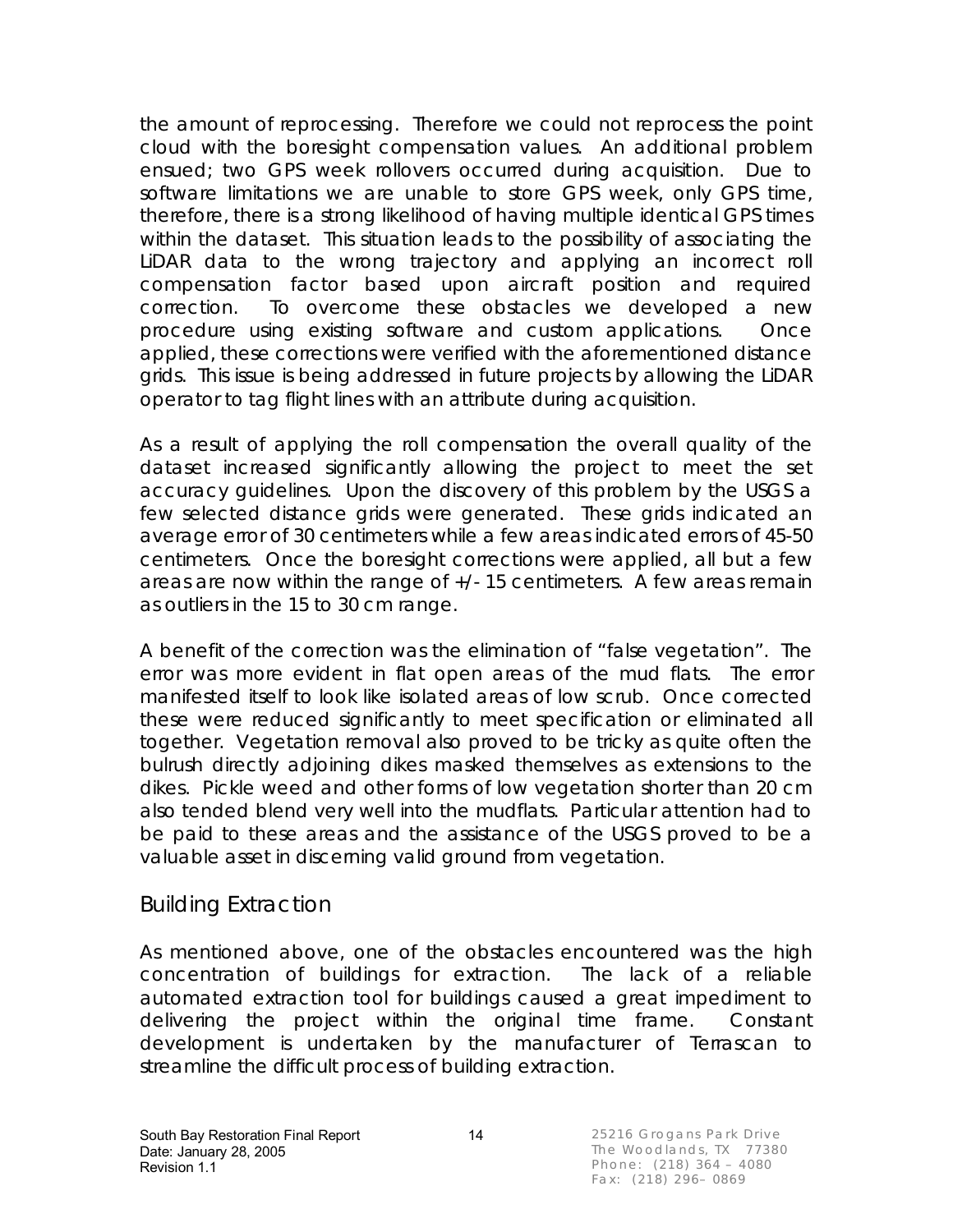### Storage Format

Our standard point storage format, Terrascan Binary, also proved to be a hindrance to completing this project due to the inability to store the required scan angle and time stamp to the microsecond. We are investigating using LAS binary as our standard storage in the future.

### High Tide Versus Low Tide

One of the acquisition constraints set for this project was that certain areas were to be acquired at low tide level. Although these guidelines were followed, Terrapoint's ALMIS system acquires data at all times when flying and does not have flight line logging abilities. Therefore on many occasions transit lines were flown at high tide over areas requiring low tide coverage. This proved to be only a minor issue in processing as the majority of the high tide lines were classified as code 10 (not ground or water). Some points were not removed in the automated filtering process and were classified as code 10 or eliminated during the manual quality control process.

### **Conclusion**

In conclusion, all parties have learned a great from this project. New measures are being put forth at Terrapoint to allow us in the future to deliver a better product in a shorter time frame.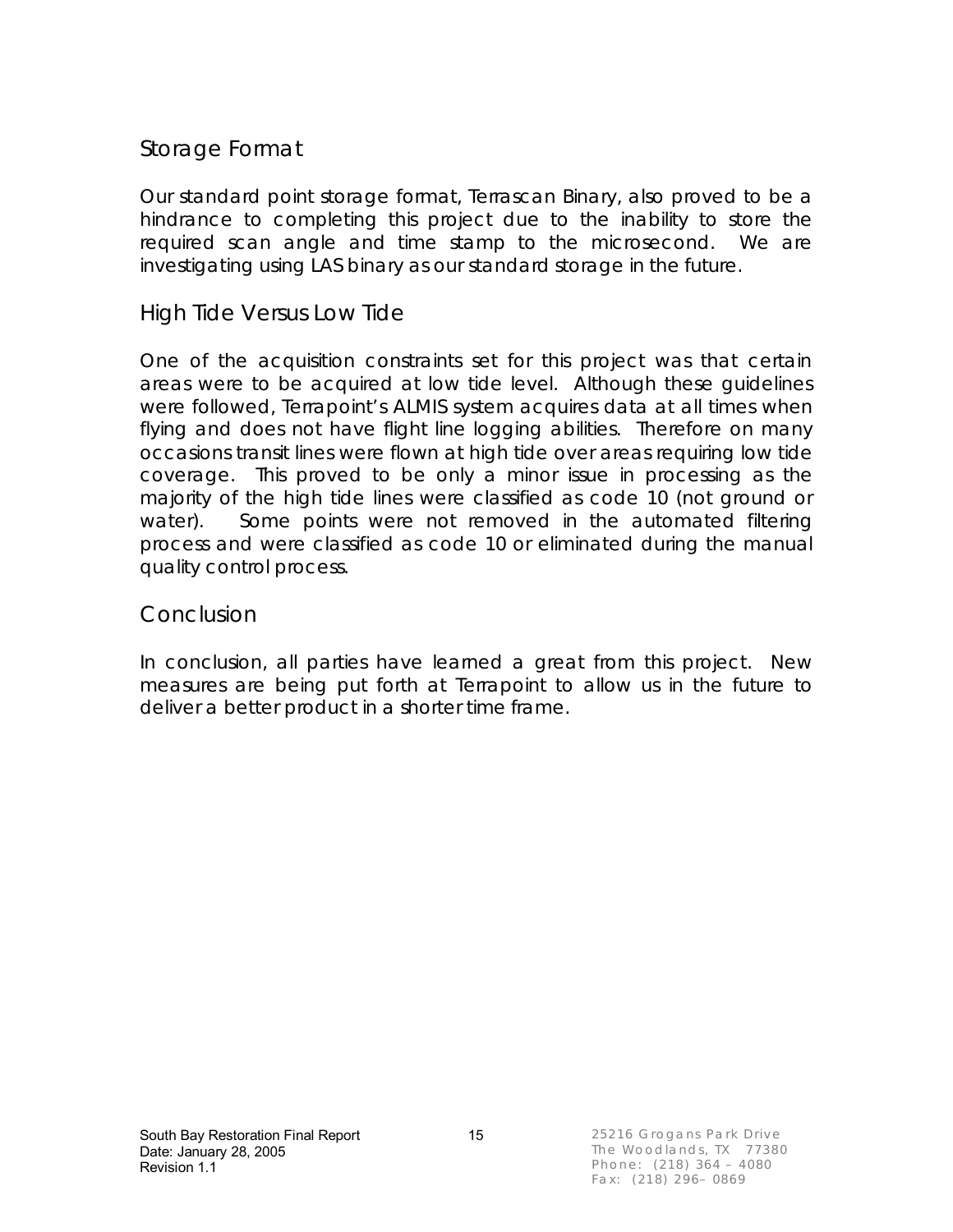## Appendix A. Kinematic GPS Statistical **Comparisons**

All tests done with maximum triangle length of 1.5 meters and maximum slope of 60 degrees

| Point Number | <b>Location Description</b> | Easting   | Northing   | Known Z Laser Z |      | Dz      | $(Dz)^2$        |
|--------------|-----------------------------|-----------|------------|-----------------|------|---------|-----------------|
|              |                             |           |            |                 |      |         |                 |
| 310          | Tiles 48, 49 & 50           | 579086.32 | 4158336.57 | 3.03            | 3.06 | 0.03    | 0.0009          |
| 311          | Tiles 48, 49 & 50           | 579086.36 | 4158336.58 | 3.03            | 3.06 | 0.03    | 0.0009          |
| 312          | Tiles 48, 49 & 50           | 579086.65 | 4158336.62 | 3.02            | 3.09 | 0.07    | 0.0049          |
| 313          | Tiles 48, 49 & 50           | 579087.10 | 4158336.68 | 3.02            | 3.09 | 0.07    | 0.0049          |
| 321          | Tiles 48, 49 & 50           | 579112.68 | 4158341.72 | 3.15            | 3.16 | 0.01    | 0.0001          |
| 326          | Tiles 48, 49 & 50           | 579144.58 | 4158354.23 | 3.27            | 3.33 | 0.06    | 0.0036          |
| 327          | Tiles 48, 49 & 50           | 579151.52 | 4158357.77 | 3.19            | 3.20 | 0.01    | 0.0001          |
| 328          | Tiles 48, 49 & 50           | 579158.69 | 4158361.32 | 3.11            | 3.12 | 0.01    | 0.0001          |
| 330          | Tiles 48, 49 & 50           | 579173.87 | 4158367.92 | 2.93            | 2.92 | $-0.01$ | 0.0001          |
| 331          | Tiles 48, 49 & 50           | 579182.02 | 4158370.81 | 2.85            | 2.81 |         | $-0.04 0.0016$  |
| 334          | Tiles 48, 49 & 50           | 579208.14 | 4158378.87 | 2.70            | 2.73 | 0.03    | 0.0009          |
| 337          | Tiles 48, 49 & 50           | 579235.37 | 4158386.82 | 2.72            | 2.81 | 0.09    | 0.0081          |
| 338          | Tiles 48, 49 & 50           | 579244.59 | 4158389.54 | 2.70            | 2.77 | 0.07    | 0.0049          |
| 342          | Tiles 48, 49 & 50           | 579282.06 | 4158400.78 | 2.60            | 2.67 | 0.07    | 0.0049          |
| 354          | Tiles 48, 49 & 50           | 579394.72 | 4158434.12 | 2.71            | 2.68 |         | $-0.03 0.0009$  |
| 355          | Tiles 48, 49 & 50           | 579404.21 | 4158436.95 | 2.71            | 2.72 | 0.01    | 0.0001          |
| 359          | Tiles 48, 49 & 50           | 579441.75 | 4158448.58 | 2.59            | 2.59 | 0.00    | 0.0000          |
| 366          | Tiles 48, 49 & 50           | 579509.45 | 4158467.52 | 2.49            | 2.51 | 0.02    | 0.0004          |
| 368          | Tiles 48, 49 & 50           | 579530.12 | 4158473.55 | 2.59            | 2.55 |         | $-0.04 0.0016$  |
| 369          | Tiles 48, 49 & 50           | 579540.62 | 4158476.76 | 2.56            | 2.57 | 0.01    | 0.0001          |
| 371          | Tiles 48, 49 & 50           | 579561.77 | 4158482.98 | 2.60            | 2.62 | 0.02    | 0.0004          |
| 373          | Tiles 48, 49 & 50           | 579583.16 | 4158489.31 | 2.61            | 2.60 |         | $-0.01 0.0001$  |
| 379          | Tiles 48, 49 & 50           | 579649.81 | 4158509.54 | 2.55            | 2.56 | 0.01    | 0.0001          |
| 389          | Tiles 48, 49 & 50           | 579762.61 | 4158544.33 | 2.50            | 2.48 |         | $-0.02 0.0004$  |
| 390          | Tiles 48, 49 & 50           | 579773.68 | 4158547.71 | 2.59            | 2.58 |         | $-0.01 0.0001$  |
| 396          | Tiles 48, 49 & 50           | 579837.31 | 4158567.52 | 2.63            | 2.56 |         | $-0.07 0.0049$  |
| 401          | Tiles 48, 49 & 50           | 579887.67 | 4158582.87 | 2.65            | 2.61 |         | $-0.04 0.0016$  |
| 402          | Tiles 48, 49 & 50           | 579897.43 | 4158585.76 | 2.66            | 2.62 |         | $-0.04 0.0016$  |
| 404          | Tiles 48, 49 & 50           | 579916.77 | 4158591.56 | 2.61            | 2.58 |         | $-0.03 0.0009$  |
| 406          | Tiles 48, 49 & 50           | 579936.28 | 4158597.48 | 2.56            | 2.61 |         | 0.05 0.0025     |
| 407          | Tiles 48, 49 & 50           | 579946.18 | 4158600.48 | 2.52            | 2.57 |         | 0.05 0.0025     |
| 413          | Tiles 48, 49 & 50           | 580005.23 | 4158618.70 | 2.69            | 2.65 |         | $-0.04 0.0016$  |
| 414          | Tiles 48, 49 & 50           | 580015.22 | 4158621.79 | 2.69            | 2.70 | 0.01    | 0.0001          |
| 415          | Tiles 48, 49 & 50           | 580025.19 | 4158624.93 | 2.67            | 2.60 |         | $-0.07 0.0049$  |
| 416          | Tiles 48, 49 & 50           | 580035.13 | 4158628.08 | 2.67            | 2.61 |         | $-0.06 0.0036 $ |

#### *Section 1 of 1 (Hard Surface)*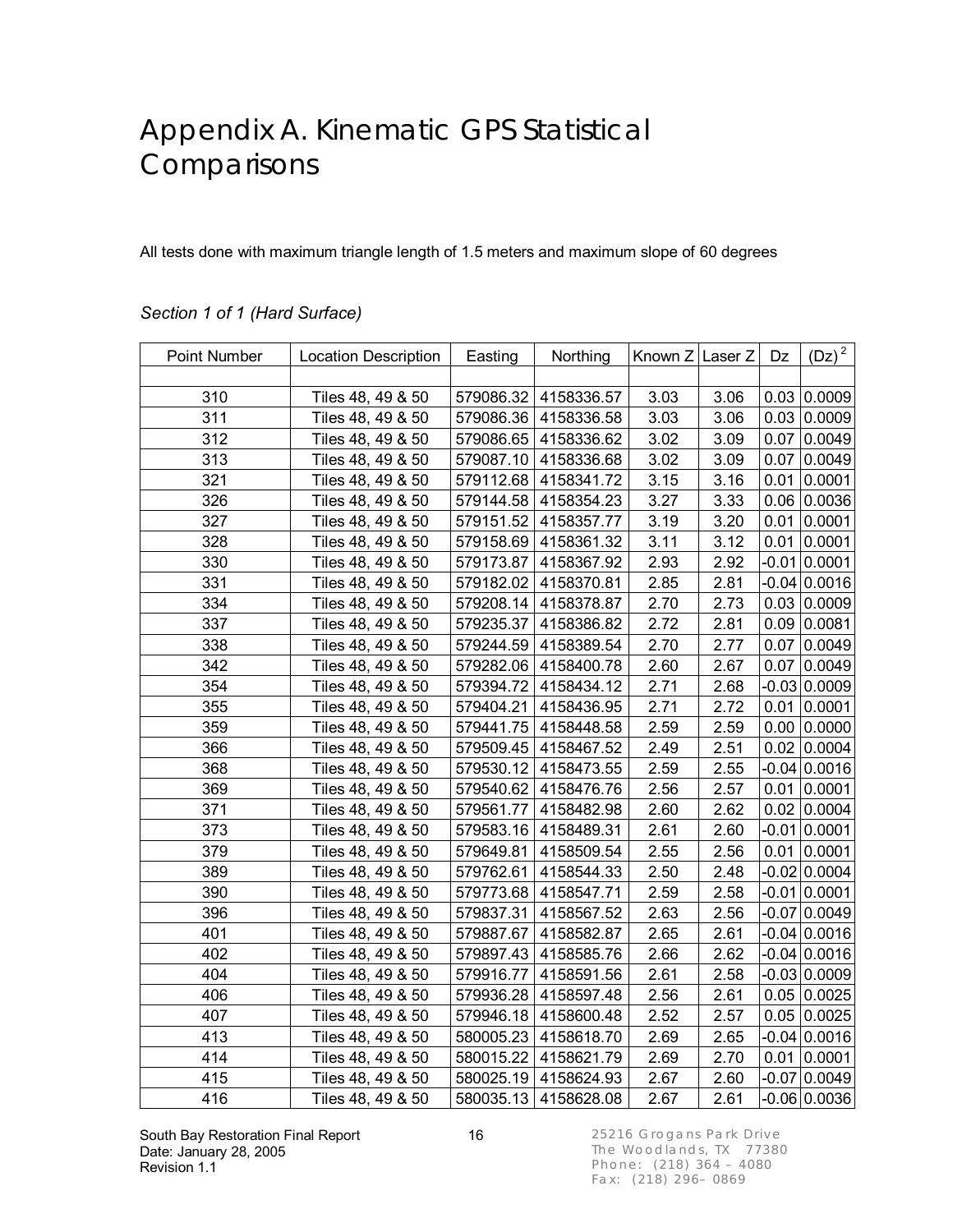| 417 | Tiles 48, 49 & 50 |           | 580045.06   4158631.24 | 2.70 | 2.69 | $-0.01$ 0.0001     |
|-----|-------------------|-----------|------------------------|------|------|--------------------|
| 418 | Tiles 48, 49 & 50 |           | 580054.97   4158634.55 | 2.77 | 2.78 | $0.01$ 0.0001      |
| 419 | Tiles 48, 49 & 50 |           | 580064.91   4158638.02 | 2.78 | 2.80 | 0.02   0.0004      |
| 440 | Tiles 48, 49 & 50 |           | 580290.63   4158708.50 | 2.82 | 2.78 | $-0.04 0.0016$     |
| 441 | Tiles 48, 49 & 50 | 580301.66 | 4158711.77             | 2.80 | 2.77 | -0.03 0.0009       |
| 442 | Tiles 48, 49 & 50 | 580312.68 | 4158715.03             | 2.85 | 2.85 | $0.00$ $ 0.0000$   |
| 443 | Tiles 48, 49 & 50 |           | 580323.68   4158718.31 | 2.90 | 2.92 | 0.02   0.0004      |
| 446 | Tiles 48, 49 & 50 | 580356.77 | 4158728.62             | 3.00 | 2.97 | -0.03 0.0009       |
| 447 | Tiles 48, 49 & 50 | 580367.74 | 4158732.45             | 3.08 | 3.05 | $-0.03 0.0009$     |
| 448 | Tiles 48, 49 & 50 | 580378.55 | 4158736.75             | 3.08 | 3.08 | $0.00$ 0.0000      |
| 452 | Tiles 48, 49 & 50 |           | 580419.34 4158758.23   | 3.25 | 3.29 | $0.04 \mid 0.0016$ |
| 453 | Tiles 48, 49 & 50 |           | 580429.36   4158763.97 | 3.25 | 3.28 | 0.03   0.0009      |
| 456 | Tiles 48, 49 & 50 |           | 580459.30   4158781.66 | 3.18 | 3.22 | $0.04 \mid 0.0016$ |
| 460 | Tiles 48, 49 & 50 | 580499.22 | 4158804.20             | 3.19 | 3.26 | $0.07$ 0.0049      |
| 461 | Tiles 48, 49 & 50 | 580509.14 | 4158809.88             | 3.21 | 3.30 | $0.09$ 0.0081      |
| 462 | Tiles 48, 49 & 50 |           | 580518.95   4158815.57 | 3.29 | 3.33 | $0.04 \mid 0.0016$ |
| 463 | Tiles 48, 49 & 50 |           | 580528.75   4158821.28 | 3.25 | 3.29 | $0.04 \mid 0.0016$ |
| 464 | Tiles 48, 49 & 50 | 580538.55 | 4158827.08             | 3.20 | 3.28 | $0.08 \mid 0.0064$ |
| 465 | Tiles 48, 49 & 50 |           | 580548.35   4158832.96 | 3.19 | 3.27 | $0.08 \mid 0.0064$ |
| 466 | Tiles 48, 49 & 50 | 580558.21 | 4158838.79             | 3.19 | 3.19 | $0.00$ 0.0000      |
| 467 | Tiles 48, 49 & 50 |           | 580568.12 4158844.64   | 3.20 | 3.24 | 0.04 0.0016        |
| 468 | Tiles 48, 49 & 50 |           | 580578.13 4158850.46   | 3.17 | 3.24 | 0.07 0.0049        |
| 469 | Tiles 48, 49 & 50 |           | 580588.16   4158856.31 | 3.13 | 3.21 | $0.08$ 0.0064      |
| 470 | Tiles 48, 49 & 50 | 580598.24 | 4158862.16             | 3.13 | 3.19 | 0.06 0.0036        |
| 471 | Tiles 48, 49 & 50 | 580608.31 | 4158868.06             | 3.13 | 3.18 | 0.05 0.0025        |
| 472 | Tiles 48, 49 & 50 |           | 580618.29 4158873.93   | 3.11 | 3.12 | 0.01   0.0001      |
| 477 | Tiles 48, 49 & 50 | 580664.65 | 4158900.71             | 3.02 | 2.94 | $-0.08$ 0.0064     |
| 481 | Tiles 48, 49 & 50 |           | 580690.58   4158912.06 | 3.03 | 3.03 | $0.00$ 0.0000      |
| 482 | Tiles 48, 49 & 50 | 580695.85 | 4158911.27             | 3.03 | 2.99 | $-0.04 0.0016$     |
| 483 | Tiles 48, 49 & 50 |           | 580700.88   4158909.28 | 2.94 | 2.86 | $-0.08$ 0.0064     |
| 487 | Tiles 48, 49 & 50 |           | 580721.74 4158896.51   | 3.41 | 3.36 | $-0.05 0.0025$     |
| 489 | Tiles 48, 49 & 50 | 580729.58 | 4158884.50             | 3.69 | 3.56 | $-0.13 0.0169 $    |
| 494 | Tiles 48, 49 & 50 |           | 580747.37   4158842.88 | 3.70 | 3.57 | $-0.13 0.0169$     |
| 495 | Tiles 48, 49 & 50 |           | 580751.10 4158834.15   | 3.70 | 3.63 | $-0.07$ 0.0049     |
| 497 | Tiles 48, 49 & 50 |           | 580758.61 4158816.64   | 3.71 | 3.72 | $0.01$ 0.0001      |
| 499 | Tiles 48, 49 & 50 | 580766.28 | 4158798.84             | 3.70 | 3.63 | $-0.07 0.0049$     |
| 500 | Tiles 48, 49 & 50 | 580770.28 | 4158789.76             | 3.73 | 3.65 | $-0.08$ 0.0064     |
| 524 | Tiles 48, 49 & 50 | 580868.43 | 4158565.91             | 3.35 | 3.16 | -0.19 0.0361       |
| 526 | Tiles 48, 49 & 50 | 580876.19 | 4158548.31             | 3.37 | 3.26 | -0.11 0.0121       |
| 528 | Tiles 48, 49 & 50 | 580883.20 | 4158530.75             | 3.39 | 3.21 | $-0.18$ 0.0324     |
| 534 | Tiles 48, 49 & 50 | 580905.35 | 4158479.68             | 3.44 | 3.32 | $-0.12 0.0144$     |
| 536 | Tiles 48, 49 & 50 | 580909.87 | 4158463.00             | 3.47 | 3.23 | $-0.24$ 0.0576     |
| 540 | Tiles 48, 49 & 50 | 580907.38 | 4158430.29             | 3.56 | 3.39 | $-0.17 0.0289$     |
| 544 | Tiles 48, 49 & 50 | 580898.70 | 4158397.36             | 3.29 | 3.24 | -0.05 0.0025       |
| 547 | Tiles 48, 49 & 50 | 580888.96 | 4158372.87             | 3.48 | 3.37 | $-0.11 0.0121$     |
| 548 | Tiles 48, 49 & 50 | 580885.75 | 4158364.63             | 3.53 | 3.40 | $-0.13 0.0169$     |
| 562 | Tiles 48, 49 & 50 | 580836.94 | 4158256.09             | 3.60 | 3.66 | 0.06 0.0036        |
| 565 | Tiles 48, 49 & 50 | 580819.61 | 4158240.15             | 3.68 | 3.73 | 0.05   0.0025      |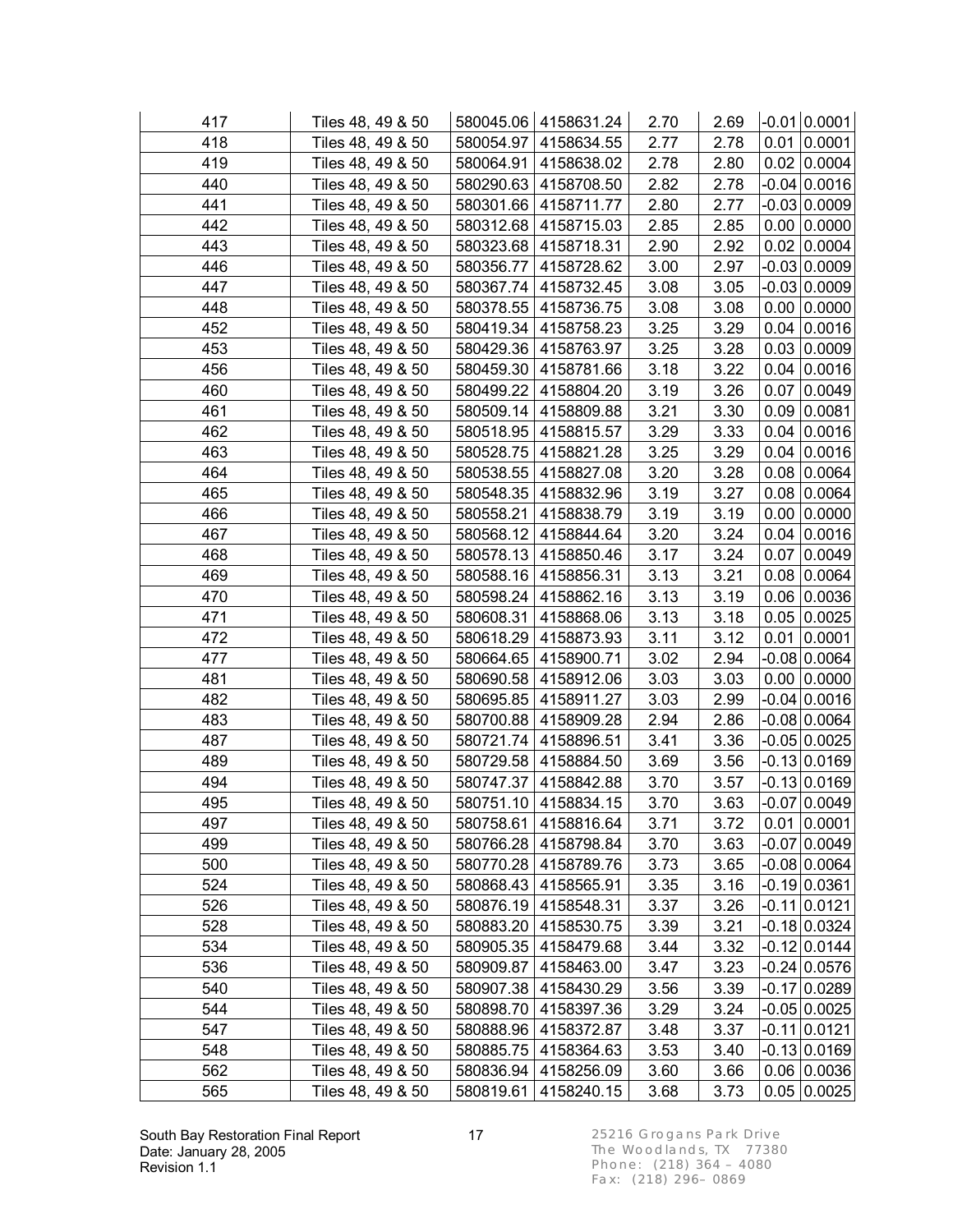| 566 | Tiles 48, 49 & 50 |           | 580813.13   4158235.17 | 3.61 | 3.64 |      | 0.03   0.0009      |
|-----|-------------------|-----------|------------------------|------|------|------|--------------------|
| 567 | Tiles 48, 49 & 50 |           | 580806.56   4158230.45 | 3.55 | 3.59 |      | 0.04 0.0016        |
| 568 | Tiles 48, 49 & 50 |           | 580800.15   4158225.89 | 3.51 | 3.56 |      | 0.05 0.0025        |
| 578 | Tiles 48, 49 & 50 |           | 580740.18   4158179.08 | 3.43 | 3.42 |      | $-0.01$ 0.0001     |
| 579 | Tiles 48, 49 & 50 | 580733.94 | 4158173.64             | 3.39 | 3.44 |      | 0.05 0.0025        |
| 580 | Tiles 48, 49 & 50 | 580727.76 | 4158167.71             | 3.37 | 3.36 |      | $-0.01$ 0.0001     |
| 582 | Tiles 48, 49 & 50 |           | 580715.82   4158154.25 | 3.40 | 3.43 |      | 0.03   0.0009      |
| 583 | Tiles 48, 49 & 50 |           | 580709.80 4158146.92   | 3.43 | 3.44 |      | $0.01$ 0.0001      |
| 586 | Tiles 48, 49 & 50 |           | 580690.61   4158123.18 | 3.36 | 3.39 |      | 0.03   0.0009      |
| 590 | Tiles 48, 49 & 50 | 580663.76 | 4158089.33             | 3.38 | 3.42 |      | 0.04 0.0016        |
| 591 | Tiles 48, 49 & 50 |           | 580657.00 4158080.81   | 3.40 | 3.42 |      | $0.02$ 0.0004      |
| 592 | Tiles 48, 49 & 50 |           | 580650.22   4158072.20 | 3.35 | 3.37 |      | 0.02   0.0004      |
| 593 | Tiles 48, 49 & 50 | 580643.28 | 4158063.62             | 3.32 | 3.38 |      | 0.06 0.0036        |
| 597 | Tiles 48, 49 & 50 | 580614.49 | 4158030.01             | 3.18 | 3.23 |      | 0.05 0.0025        |
| 598 | Tiles 48, 49 & 50 | 580607.11 | 4158021.76             | 3.16 | 3.17 |      | $0.01$ 0.0001      |
| 599 | Tiles 48, 49 & 50 |           | 580599.78 4158013.40   | 3.13 | 3.21 |      | $0.08 \mid 0.0064$ |
| 600 | Tiles 48, 49 & 50 |           | 580592.56 4158005.04   | 3.14 | 3.08 |      | $-0.06$ 0.0036     |
| 601 | Tiles 48, 49 & 50 |           | 580585.56   4157996.70 | 3.08 | 3.07 |      | $-0.01$ 0.0001     |
| 602 | Tiles 48, 49 & 50 | 580578.72 | 4157988.51             | 3.03 | 3.10 |      | $0.07$ 0.0049      |
| 607 | Tiles 48, 49 & 50 | 580545.71 | 4157950.23             | 2.81 | 2.83 |      | 0.02   0.0004      |
| 609 | Tiles 48, 49 & 50 |           | 580532.72 4157936.84   | 2.81 | 2.83 |      | 0.02   0.0004      |
| 611 | Tiles 48, 49 & 50 |           | 580519.57 4157924.63   | 2.80 | 2.80 |      | $0.00$ 0.0000      |
| 612 | Tiles 48, 49 & 50 |           | 580512.51   4157919.04 | 2.84 | 2.85 |      | $0.01$ 0.0001      |
| 613 | Tiles 48, 49 & 50 | 580505.19 | 4157913.95             | 2.90 | 2.95 |      | 0.05 0.0025        |
| 614 | Tiles 48, 49 & 50 | 580497.74 | 4157909.71             | 2.96 | 2.99 |      | 0.03 0.0009        |
| 615 | Tiles 48, 49 & 50 |           | 580490.46   4157906.40 | 3.03 | 3.05 |      | 0.02   0.0004      |
| 616 | Tiles 48, 49 & 50 | 580483.45 | 4157903.91             | 3.06 | 3.03 |      | -0.03 0.0009       |
| 619 | Tiles 48, 49 & 50 |           | 580466.84   4157899.48 | 3.02 | 3.03 |      | $0.01$ 0.0001      |
| 624 | Tiles 48, 49 & 50 | 580448.32 | 4157898.88             | 2.95 | 3.01 |      | 0.06 0.0036        |
| 625 | Tiles 48, 49 & 50 |           | 580444.45   4157899.60 | 2.95 | 3.01 |      | 0.06 0.0036        |
| 627 | Tiles 48, 49 & 50 |           | 580438.04 4157901.71   | 2.97 | 3.02 |      | 0.05 0.0025        |
| 628 | Tiles 48, 49 & 50 | 580435.65 | 4157902.84             | 2.98 | 3.00 |      | 0.02   0.0004      |
| 629 | Tiles 48, 49 & 50 |           | 580433.91 4157903.87   | 3.00 | 3.02 |      | 0.02   0.0004      |
| 630 | Tiles 48, 49 & 50 |           | 580432.96 4157904.46   | 3.00 | 3.01 |      | $0.01$ 0.0001      |
| 631 | Tiles 48, 49 & 50 |           | 580432.60   4157904.67 | 3.00 | 3.02 |      | $0.02$ 0.0004      |
| 632 | Tiles 48, 49 & 50 | 580432.59 | 4157904.68             | 3.00 | 3.02 |      | $0.02$ 0.0004      |
| 633 | Tiles 48, 49 & 50 | 580432.90 | 4157904.49             | 3.00 | 3.01 |      | $0.01$ 0.0001      |
| 634 | Tiles 48, 49 & 50 | 580433.65 | 4157904.04             | 3.00 | 3.00 |      | $0.00$ $ 0.0000$   |
| 636 | Tiles 48, 49 & 50 | 580436.12 | 4157902.49             | 2.99 | 3.00 |      | $0.01$ 0.0001      |
| 637 | Tiles 48, 49 & 50 | 580437.78 | 4157901.41             | 2.98 | 3.02 |      | 0.04   0.0016      |
| 639 | Tiles 48, 49 & 50 | 580441.40 | 4157899.40             | 2.97 | 3.03 |      | $0.06$ 0.0036      |
| 641 | Tiles 48, 49 & 50 | 580444.50 | 4157898.16             | 2.98 | 3.04 |      | $0.06$ 0.0036      |
| 642 | Tiles 48, 49 & 50 | 580446.27 | 4157897.65             | 2.98 | 3.01 |      | 0.03   0.0009      |
| 643 | Tiles 48, 49 & 50 | 580447.76 | 4157897.27             | 2.98 | 2.98 | 0.00 | 0.0000             |
| 644 | Tiles 48, 49 & 50 | 580449.03 | 4157896.97             | 2.98 | 2.92 |      | $-0.06 0.0036$     |
| 645 | Tiles 48, 49 & 50 | 580450.54 | 4157896.55             | 2.95 | 3.00 |      | 0.05   0.0025      |
| 646 | Tiles 48, 49 & 50 | 580452.02 | 4157895.99             | 2.88 | 2.98 |      | $0.10$ 0.0100      |
| 664 | Tiles 48, 49 & 50 |           | 580465.43 4157899.70   | 3.04 | 3.06 |      | $0.02$ 0.0004      |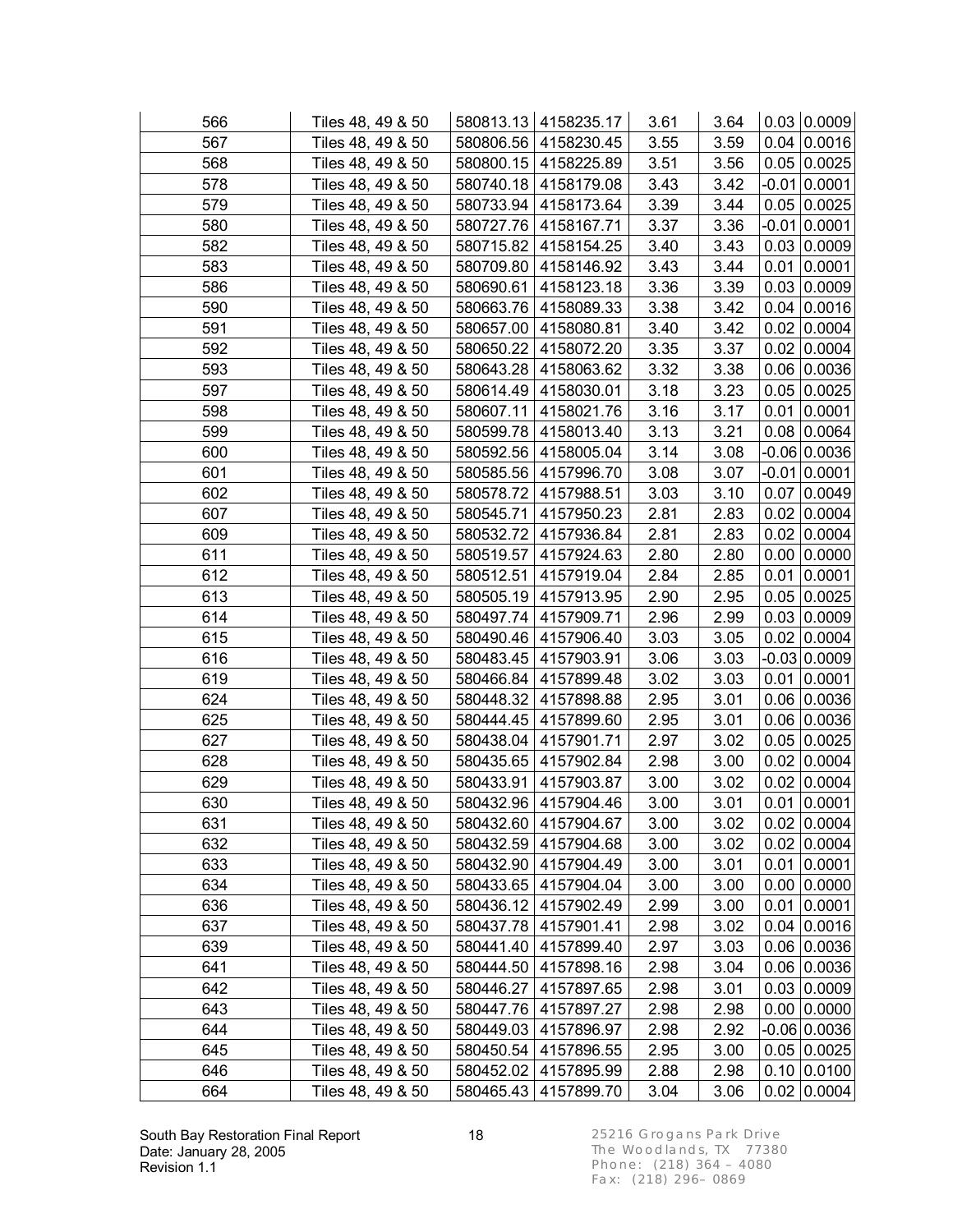| 666 | Tiles 48, 49 & 50 |           | 580475.52 4157901.45   | 3.04 | 3.03 | $-0.01$ 0.0001      |
|-----|-------------------|-----------|------------------------|------|------|---------------------|
| 668 | Tiles 48, 49 & 50 |           | 580487.23   4157905.15 | 3.06 | 3.07 | $0.01$ 0.0001       |
| 670 | Tiles 48, 49 & 50 |           | 580500.60   4157911.30 | 2.94 | 2.99 | 0.05 0.0025         |
| 671 | Tiles 48, 49 & 50 |           | 580507.43   4157915.40 | 2.88 | 2.91 | 0.03   0.0009       |
| 672 | Tiles 48, 49 & 50 | 580514.17 | 4157920.18             | 2.83 | 2.85 | 0.02   0.0004       |
| 674 | Tiles 48, 49 & 50 |           | 580527.12 4157931.41   | 2.80 | 2.78 | $-0.02 0.0004$      |
| 675 | Tiles 48, 49 & 50 |           | 580533.44 4157937.61   | 2.81 | 2.83 | 0.02   0.0004       |
| 677 | Tiles 48, 49 & 50 |           | 580545.99   4157950.45 | 2.82 | 2.83 | $0.01$ 0.0001       |
| 684 | Tiles 48, 49 & 50 |           | 580586.16 4157997.26   | 3.09 | 3.08 | $-0.01 0.0001$      |
| 685 | Tiles 48, 49 & 50 | 580591.96 | 4158004.20             | 3.13 | 3.14 | $0.01$ 0.0001       |
| 686 | Tiles 48, 49 & 50 |           | 580597.93   4158011.12 | 3.12 | 3.17 | 0.05 0.0025         |
| 687 | Tiles 48, 49 & 50 |           | 580604.00   4158018.03 | 3.13 | 3.13 | $0.00$ 0.0000       |
| 688 | Tiles 48, 49 & 50 |           | 580610.12   4158024.99 | 3.17 | 3.20 | 0.03   0.0009       |
| 689 | Tiles 48, 49 & 50 | 580616.29 | 4158032.01             | 3.19 | 3.25 | 0.06 0.0036         |
| 693 | Tiles 48, 49 & 50 | 580641.18 | 4158060.70             | 3.30 | 3.27 | -0.03 0.0009        |
| 694 | Tiles 48, 49 & 50 |           | 580647.27 4158068.21   | 3.33 | 3.35 | $0.02$ 0.0004       |
| 695 | Tiles 48, 49 & 50 |           | 580653.34 4158075.79   | 3.38 | 3.41 | 0.03   0.0009       |
| 696 | Tiles 48, 49 & 50 |           | 580659.44   4158083.41 | 3.39 | 3.40 | $0.01$ 0.0001       |
| 697 | Tiles 48, 49 & 50 |           | 580665.46   4158091.02 | 3.39 | 3.38 | $-0.01 0.0001$      |
| 701 | Tiles 48, 49 & 50 | 580689.14 | 4158121.00             | 3.34 | 3.36 | $0.02$ 0.0004       |
| 702 | Tiles 48, 49 & 50 |           | 580695.03   4158128.32 | 3.37 | 3.41 | $0.04 \mid 0.0016$  |
| 704 | Tiles 48, 49 & 50 |           | 580706.65   4158142.92 | 3.42 | 3.41 | $-0.01$ 0.0001      |
| 705 | Tiles 48, 49 & 50 |           | 580712.61   4158150.14 | 3.43 | 3.49 | $0.06$ 0.0036       |
| 706 | Tiles 48, 49 & 50 | 580718.77 | 4158157.23             | 3.38 | 3.43 | 0.05 0.0025         |
| 707 | Tiles 48, 49 & 50 | 580725.08 | 4158164.17             | 3.36 | 3.41 | 0.05 0.0025         |
| 709 | Tiles 48, 49 & 50 |           | 580738.19 4158177.12   | 3.41 | 3.44 | 0.03   0.0009       |
| 710 | Tiles 48, 49 & 50 |           | 580745.02 4158182.95   | 3.48 | 3.56 | 0.08 0.0064         |
| 720 | Tiles 48, 49 & 50 |           | 580803.12 4158227.88   | 3.52 | 3.48 | $-0.04 0.0016$      |
| 721 | Tiles 48, 49 & 50 |           | 580808.74   4158232.05 | 3.56 | 3.61 | 0.05 0.0025         |
| 722 | Tiles 48, 49 & 50 |           | 580814.39 4158236.14   | 3.64 | 3.65 | $0.01$ 0.0001       |
| 725 | Tiles 48, 49 & 50 |           | 580830.98   4158249.56 | 3.65 | 3.69 | 0.04   0.0016       |
| 734 | Tiles 48, 49 & 50 | 580866.45 | 4158313.47             | 3.59 | 3.61 | 0.02   0.0004       |
| 740 | Tiles 48, 49 & 50 |           | 580886.72 4158366.03   | 3.52 | 3.51 | $-0.01$ 0.0001      |
| 741 | Tiles 48, 49 & 50 |           | 580890.11 4158374.76   | 3.46 | 3.36 | $-0.10 0.0100 $     |
| 745 | Tiles 48, 49 & 50 |           | 580902.86   4158409.25 | 3.40 | 3.18 | $-0.22$ 0.0484      |
| 751 | Tiles 48, 49 & 50 | 580910.02 | 4158463.03             | 3.48 | 3.24 | $-0.24 0.0576$      |
| 753 | Tiles 48, 49 & 50 | 580905.41 | 4158479.97             | 3.44 | 3.31 | $-0.13 0.0169$      |
| 755 | Tiles 48, 49 & 50 | 580898.10 | 4158496.05             | 3.48 | 3.41 | -0.07 0.0049        |
| 763 | Tiles 48, 49 & 50 | 580869.21 | 4158564.49             | 3.36 | 3.12 | -0.24 0.0576        |
| 764 | Tiles 48, 49 & 50 | 580865.27 | 4158573.37             | 3.38 | 3.15 | $-0.23 \mid 0.0529$ |
| 766 | Tiles 48, 49 & 50 | 580857.05 | 4158591.21             | 3.44 | 3.29 | $-0.15 0.0225$      |
| 768 | Tiles 48, 49 & 50 | 580848.94 | 4158609.33             | 3.46 | 3.35 | $-0.11 0.0121$      |
| 773 | Tiles 48, 49 & 50 | 580828.81 | 4158655.29             | 3.26 | 3.18 | $-0.08$ 0.0064      |
| 780 | Tiles 48, 49 & 50 | 580801.25 | 4158718.51             | 3.62 | 3.32 | -0.30 0.0900        |
| 789 | Tiles 48, 49 & 50 | 580767.73 | 4158796.02             | 3.71 | 3.65 | $-0.06 0.0036$      |
| 791 | Tiles 48, 49 & 50 | 580760.32 | 4158813.09             | 3.72 | 3.66 | $-0.06 0.0036$      |
| 798 | Tiles 48, 49 & 50 | 580735.43 | 4158872.07             | 3.78 | 3.69 | $-0.09$ 0.0081      |
| 802 | Tiles 48, 49 & 50 |           | 580721.35 4158897.00   | 3.39 | 3.36 | $-0.03 0.0009 $     |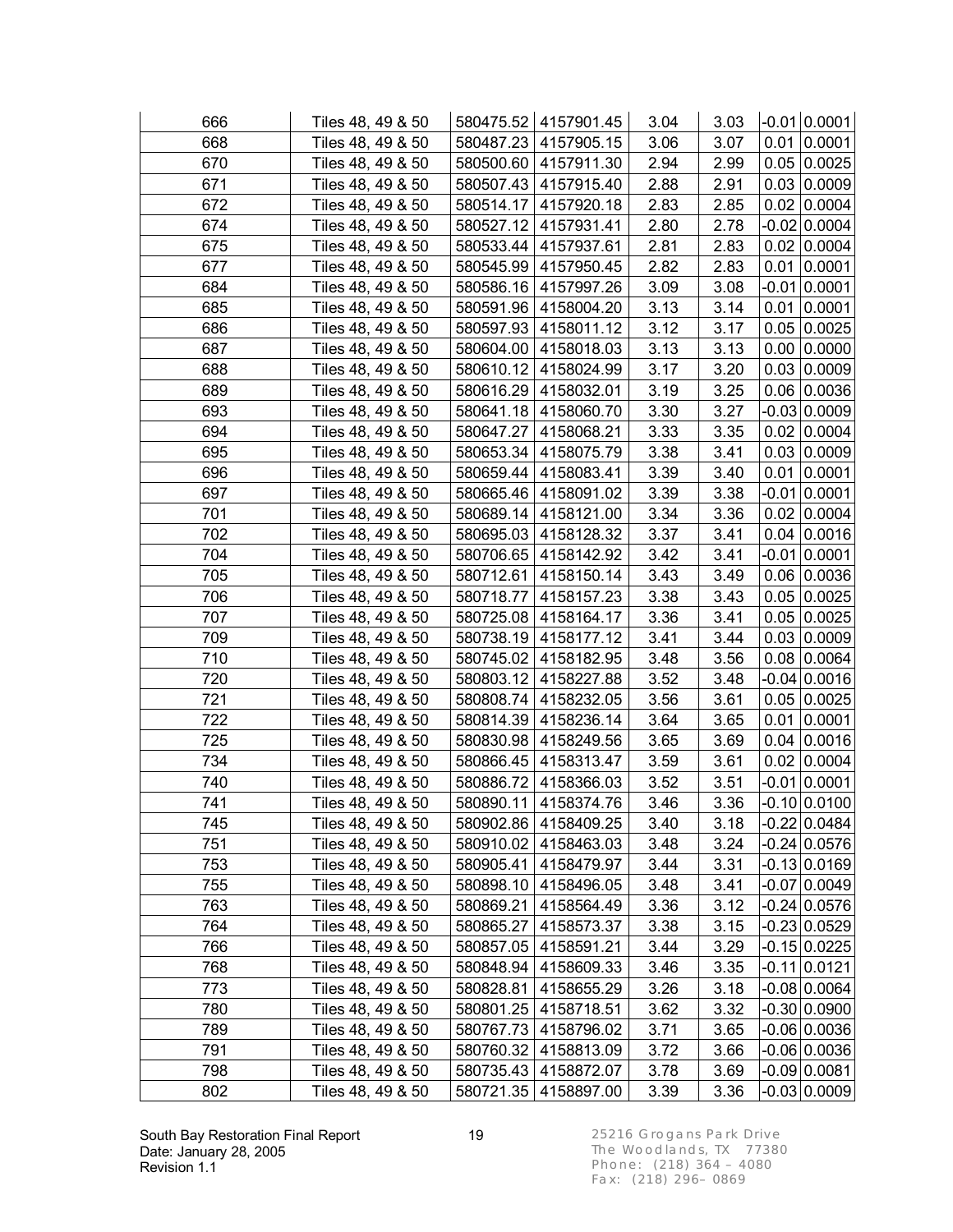| 804 | Tiles 48, 49 & 50 |           | 580710.29 4158905.01   | 2.93 | 2.87 |      | $-0.06$ 0.0036     |
|-----|-------------------|-----------|------------------------|------|------|------|--------------------|
| 806 | Tiles 48, 49 & 50 |           | 580698.00   4158910.77 | 3.01 | 2.92 |      | $-0.09$ 0.0081     |
| 807 | Tiles 48, 49 & 50 |           | 580691.55   4158911.37 | 3.02 | 3.00 |      | $-0.02$ 0.0004     |
| 811 | Tiles 48, 49 & 50 |           | 580665.07   4158900.98 | 3.02 | 2.98 |      | $-0.04 0.0016$     |
| 817 | Tiles 48, 49 & 50 | 580613.06 | 4158871.40             | 3.11 | 3.18 |      | 0.07 0.0049        |
| 818 | Tiles 48, 49 & 50 | 580603.26 | 4158865.64             | 3.12 | 3.16 |      | 0.04 0.0016        |
| 819 | Tiles 48, 49 & 50 |           | 580593.18 4158859.74   | 3.12 | 3.16 |      | $0.04 \mid 0.0016$ |
| 820 | Tiles 48, 49 & 50 | 580582.87 | 4158853.79             | 3.13 | 3.17 |      | 0.04 0.0016        |
| 821 | Tiles 48, 49 & 50 |           | 580572.36   4158847.76 | 3.16 | 3.19 |      | 0.03   0.0009      |
| 822 | Tiles 48, 49 & 50 | 580561.81 | 4158841.53             | 3.19 | 3.17 |      | $-0.02 0.0004$     |
| 823 | Tiles 48, 49 & 50 |           | 580551.23 4158835.25   | 3.17 | 3.21 |      | $0.04 \mid 0.0016$ |
| 824 | Tiles 48, 49 & 50 |           | 580540.60   4158828.93 | 3.19 | 3.23 |      | $0.04 \mid 0.0016$ |
| 825 | Tiles 48, 49 & 50 |           | 580529.92   4158822.63 | 3.22 | 3.22 |      | $0.00$ $ 0.0000$   |
| 827 | Tiles 48, 49 & 50 | 580508.52 | 4158810.11             | 3.20 | 3.26 |      | 0.06 0.0036        |
| 833 | Tiles 48, 49 & 50 | 580446.21 | 4158774.12             | 3.16 | 3.19 |      | 0.03 0.0009        |
| 835 | Tiles 48, 49 & 50 |           | 580426.09   4158762.58 | 3.25 | 3.25 |      | $0.00$ 0.0000      |
| 838 | Tiles 48, 49 & 50 |           | 580396.65   4158746.40 | 3.14 | 3.17 |      | 0.03 0.0009        |
| 840 | Tiles 48, 49 & 50 | 580376.98 | 4158736.97             | 3.03 | 3.03 |      | $0.00$ $ 0.0000$   |
| 841 | Tiles 48, 49 & 50 | 580366.86 | 4158732.87             | 3.04 | 3.05 |      | $0.01$ 0.0001      |
| 842 | Tiles 48, 49 & 50 | 580356.51 | 4158729.11             | 2.97 | 2.95 |      | -0.02 0.0004       |
| 844 | Tiles 48, 49 & 50 |           | 580335.30 4158722.30   | 2.88 | 2.86 |      | $-0.02 0.0004$     |
| 846 | Tiles 48, 49 & 50 |           | 580313.75 4158715.77   | 2.85 | 2.85 |      | $0.00$ 0.0000      |
| 848 | Tiles 48, 49 & 50 | 580291.95 | 4158709.21             | 2.79 | 2.83 |      | $0.04 \mid 0.0016$ |
| 869 | Tiles 48, 49 & 50 | 580063.77 | 4158637.91             | 2.77 | 2.74 |      | $-0.03 0.0009$     |
| 870 | Tiles 48, 49 & 50 | 580053.16 | 4158634.28             | 2.75 | 2.72 |      | $-0.03 0.0009$     |
| 871 | Tiles 48, 49 & 50 |           | 580042.47   4158630.77 | 2.67 | 2.63 |      | $-0.04 0.0016$     |
| 872 | Tiles 48, 49 & 50 | 580031.75 | 4158627.36             | 2.66 | 2.61 |      | $-0.05 0.0025$     |
| 873 | Tiles 48, 49 & 50 |           | 580021.15   4158624.07 | 2.67 | 2.71 |      | $0.04 \mid 0.0016$ |
| 875 | Tiles 48, 49 & 50 | 580000.55 | 4158617.85             | 2.69 | 2.66 |      | $-0.03 0.0009$     |
| 882 | Tiles 48, 49 & 50 |           | 579929.45   4158596.00 | 2.57 | 2.49 |      | $-0.08$ 0.0064     |
| 884 | Tiles 48, 49 & 50 |           | 579908.60   4158589.43 | 2.66 | 2.70 |      | 0.04 0.0016        |
| 885 | Tiles 48, 49 & 50 | 579897.92 | 4158586.12             | 2.67 | 2.67 |      | $0.00$ 0.0000      |
| 886 | Tiles 48, 49 & 50 |           | 579887.05   4158582.91 | 2.65 | 2.63 |      | $-0.02 0.0004$     |
| 888 | Tiles 48, 49 & 50 |           | 579865.30 4158576.37   | 2.62 | 2.62 |      | 0.00   0.0000      |
| 892 | Tiles 48, 49 & 50 |           | 579822.94   4158563.13 | 2.67 | 2.62 |      | $-0.05 0.0025$     |
| 896 | Tiles 48, 49 & 50 | 579782.34 | 4158550.68             | 2.63 | 2.67 |      | 0.04   0.0016      |
| 897 | Tiles 48, 49 & 50 | 579772.05 | 4158547.54             | 2.58 | 2.58 |      | $0.00$ $ 0.0000$   |
| 898 | Tiles 48, 49 & 50 | 579761.56 | 4158544.41             | 2.49 | 2.46 |      | -0.03 0.0009       |
| 899 | Tiles 48, 49 & 50 | 579750.96 | 4158541.30             | 2.42 | 2.40 |      | $-0.02 0.0004$     |
| 916 | Tiles 48, 49 & 50 | 579561.44 | 4158483.53             | 2.59 | 2.56 |      | $-0.03 0.0009$     |
| 917 | Tiles 48, 49 & 50 | 579550.29 | 4158480.15             | 2.57 | 2.61 |      | $0.04 \mid 0.0016$ |
| 919 | Tiles 48, 49 & 50 | 579528.13 | 4158473.52             | 2.59 | 2.60 |      | $0.01$ 0.0001      |
| 931 | Tiles 48, 49 & 50 | 579398.56 | 4158435.68             | 2.70 | 2.73 |      | 0.03   0.0009      |
| 932 | Tiles 48, 49 & 50 | 579387.49 | 4158432.28             | 2.73 | 2.73 | 0.00 | 0.0000             |
| 946 | Tiles 48, 49 & 50 | 579234.94 | 4158387.03             | 2.71 | 2.81 |      | $0.10$ 0.0100      |
| 947 | Tiles 48, 49 & 50 | 579224.67 | 4158384.10             | 2.72 | 2.77 |      | 0.05   0.0025      |
| 948 | Tiles 48, 49 & 50 | 579214.59 | 4158381.04             | 2.71 | 2.77 |      | 0.06 0.0036        |
| 949 | Tiles 48, 49 & 50 | 579204.57 | 4158377.92             | 2.69 | 2.73 |      | 0.04   0.0016      |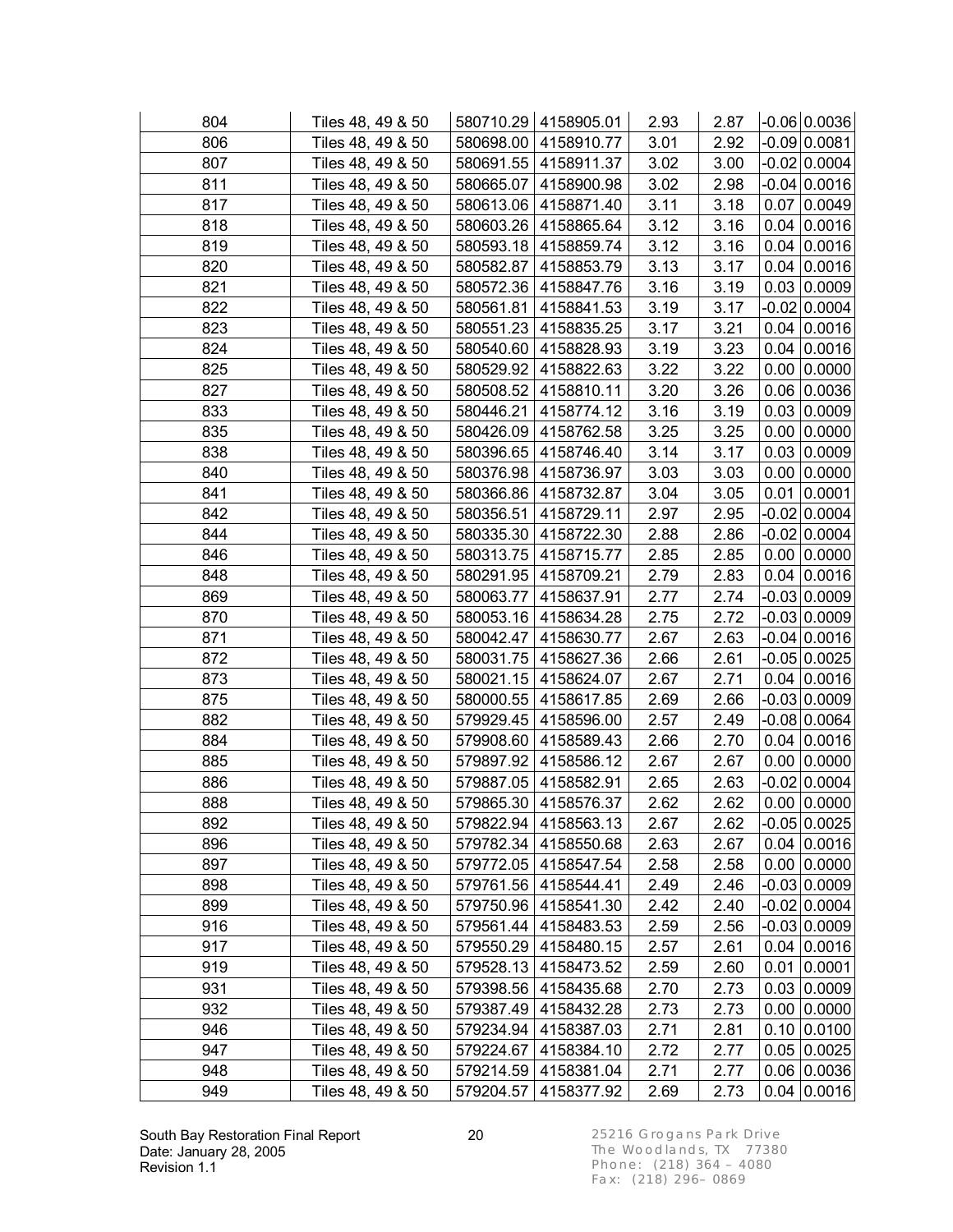| 950  | Tiles 48, 49 & 50 |           | 579194.53   4158374.93 | 2.73 | 2.82 | $0.09$ 0.0081      |
|------|-------------------|-----------|------------------------|------|------|--------------------|
| 952  | Tiles 48, 49 & 50 |           | 579174.89   4158368.21 | 2.91 | 2.94 | 0.03   0.0009      |
| 954  | Tiles 48, 49 & 50 |           | 579156.19 4158359.89   | 3.12 | 3.12 | $0.00$ 0.0000      |
| 955  | Tiles 48, 49 & 50 |           | 579147.07   4158355.50 | 3.25 | 3.29 | $0.04 \mid 0.0016$ |
| 956  | Tiles 48, 49 & 50 | 579137.95 | 4158351.14             | 3.26 | 3.27 | $0.01$ 0.0001      |
| 966  | Tiles 48, 49 & 50 | 579043.47 | 4158328.67             | 2.84 | 2.85 | $0.01$ 0.0001      |
| 971  | Tiles 48, 49 & 50 |           | 579000.81   4158313.90 | 2.95 | 2.99 | $0.04 \mid 0.0016$ |
| 973  | Tiles 48, 49 & 50 | 578984.83 | 4158309.31             | 3.19 | 3.13 | -0.06 0.0036       |
| 974  | Tiles 48, 49 & 50 | 578977.41 | 4158307.20             | 3.36 | 3.36 | $0.00$ 0.0000      |
| 977  | Tiles 48, 49 & 50 | 578963.69 | 4158302.72             | 3.91 | 3.92 | $0.01$ 0.0001      |
| 989  | Tiles 48, 49 & 50 |           | 578908.21   4158306.90 | 5.35 | 5.32 | $-0.03 0.0009$     |
| 990  | Tiles 48, 49 & 50 |           | 578899.61   4158310.13 | 5.35 | 5.27 | $-0.08$ 0.0064     |
| 992  | Tiles 48, 49 & 50 | 578881.03 | 4158317.04             | 5.30 | 5.20 | $-0.10 0.0100$     |
| 1008 | Tiles 48, 49 & 50 | 578721.50 | 4158376.94             | 5.49 | 5.46 | -0.03 0.0009       |
| 1011 | Tiles 48, 49 & 50 | 578689.95 | 4158388.41             | 5.25 | 5.30 | 0.05 0.0025        |
| 1024 | Tiles 48, 49 & 50 | 578547.49 | 4158441.20             | 4.75 | 4.70 | $-0.05 0.0025$     |
| 1029 | Tiles 48, 49 & 50 |           | 578491.88 4158462.02   | 4.86 | 4.88 | $0.02$ 0.0004      |
| 1030 | Tiles 48, 49 & 50 | 578480.73 | 4158466.44             | 4.93 | 4.88 | $-0.05 0.0025$     |
| 1031 | Tiles 48, 49 & 50 | 578469.63 | 4158470.93             | 4.98 | 4.96 | -0.02 0.0004       |
| 1037 | Tiles 48, 49 & 50 | 578401.36 | 4158502.50             | 4.86 | 4.69 | -0.17 0.0289       |
| 1039 | Tiles 48, 49 & 50 |           | 578378.00   4158513.61 | 4.93 | 4.80 | $-0.13 0.0169$     |
| 1044 | Tiles 48, 49 & 50 |           | 578318.99 4158541.85   | 4.66 | 4.66 | $0.00$ 0.0000      |
| 1051 | Tiles 48, 49 & 50 | 578234.77 | 4158581.99             | 4.64 | 4.61 | $-0.03 0.0009$     |
| 1056 | Tiles 48, 49 & 50 | 578177.20 | 4158609.45             | 4.58 | 4.59 | $0.01$ 0.0001      |
| 1057 | Tiles 48, 49 & 50 | 578165.89 | 4158614.94             | 4.41 | 4.37 | $-0.04 0.0016$     |
| 1062 | Tiles 48, 49 & 50 |           | 578109.67   4158641.66 | 4.58 | 4.44 | $-0.14 0.0196$     |
| 1064 | Tiles 48, 49 & 50 | 578087.03 | 4158651.97             | 4.85 | 4.85 | $0.00$ $ 0.0000$   |
| 1066 | Tiles 48, 49 & 50 |           | 578063.64   4158661.90 | 4.69 | 4.55 | $-0.14 0.0196$     |
| 1078 | Tiles 48, 49 & 50 | 577925.11 | 4158706.06             | 4.29 | 4.19 | $-0.10 0.0100$     |
| 1082 | Tiles 48, 49 & 50 |           | 577878.97   4158715.50 | 4.21 | 4.16 | $-0.05 0.0025$     |
| 1085 | Tiles 48, 49 & 50 |           | 577844.43 4158721.12   | 4.30 | 4.14 | $-0.16 0.0256$     |
| 1172 | Tiles 48, 49 & 50 | 577000.78 | 4158355.47             | 3.90 | 3.62 | $-0.28 0.0784$     |
| 1193 | Tiles 48, 49 & 50 |           | 576891.01 4158184.94   | 3.62 | 3.54 | $-0.08$ 0.0064     |
| 1299 | Tiles 48, 49 & 50 |           | 576892.05 4158185.96   | 3.60 | 3.49 | $-0.11 0.0121 $    |
| 1303 | Tiles 48, 49 & 50 |           | 576914.31 4158221.23   | 3.67 | 3.51 | $-0.16 0.0256$     |
| 1363 | Tiles 48, 49 & 50 | 577310.03 | 4158626.08             | 4.09 | 4.10 | $0.01$ 0.0001      |
| 1372 | Tiles 48, 49 & 50 | 577393.41 | 4158665.07             | 4.22 | 4.22 | $0.00$ $ 0.0000$   |
| 1375 | Tiles 48, 49 & 50 | 577423.42 | 4158676.35             | 4.25 | 4.27 | $0.02$ 0.0004      |
| 1412 | Tiles 48, 49 & 50 | 577800.39 | 4158725.88             | 4.31 | 4.28 | -0.03 0.0009       |
| 1417 | Tiles 48, 49 & 50 | 577851.65 | 4158720.07             | 4.39 | 4.37 | $-0.02$ 0.0004     |
| 1418 | Tiles 48, 49 & 50 | 577861.84 | 4158718.42             | 4.33 | 4.07 | $-0.26$ 0.0676     |
| 1420 | Tiles 48, 49 & 50 | 577882.71 | 4158714.81             | 4.24 | 4.23 | $-0.01$ 0.0001     |
| 1424 | Tiles 48, 49 & 50 | 577924.55 | 4158705.96             | 4.27 | 4.10 | $-0.17 0.0289$     |
| 1427 | Tiles 48, 49 & 50 | 577953.82 | 4158698.65             | 4.42 | 4.43 | $0.01$ 0.0001      |
| 1435 | Tiles 48, 49 & 50 | 578033.07 | 4158673.28             | 4.56 | 4.58 | 0.02   0.0004      |
| 1437 | Tiles 48, 49 & 50 | 578053.87 | 4158665.31             | 4.60 | 4.48 | $-0.12$ 0.0144     |
| 1443 | Tiles 48, 49 & 50 | 578115.10 | 4158638.65             | 4.54 | 4.34 | $-0.20 0.0400$     |
| 1444 | Tiles 48, 49 & 50 | 578125.11 | 4158633.84             | 4.45 | 4.34 | $-0.11 0.0121 $    |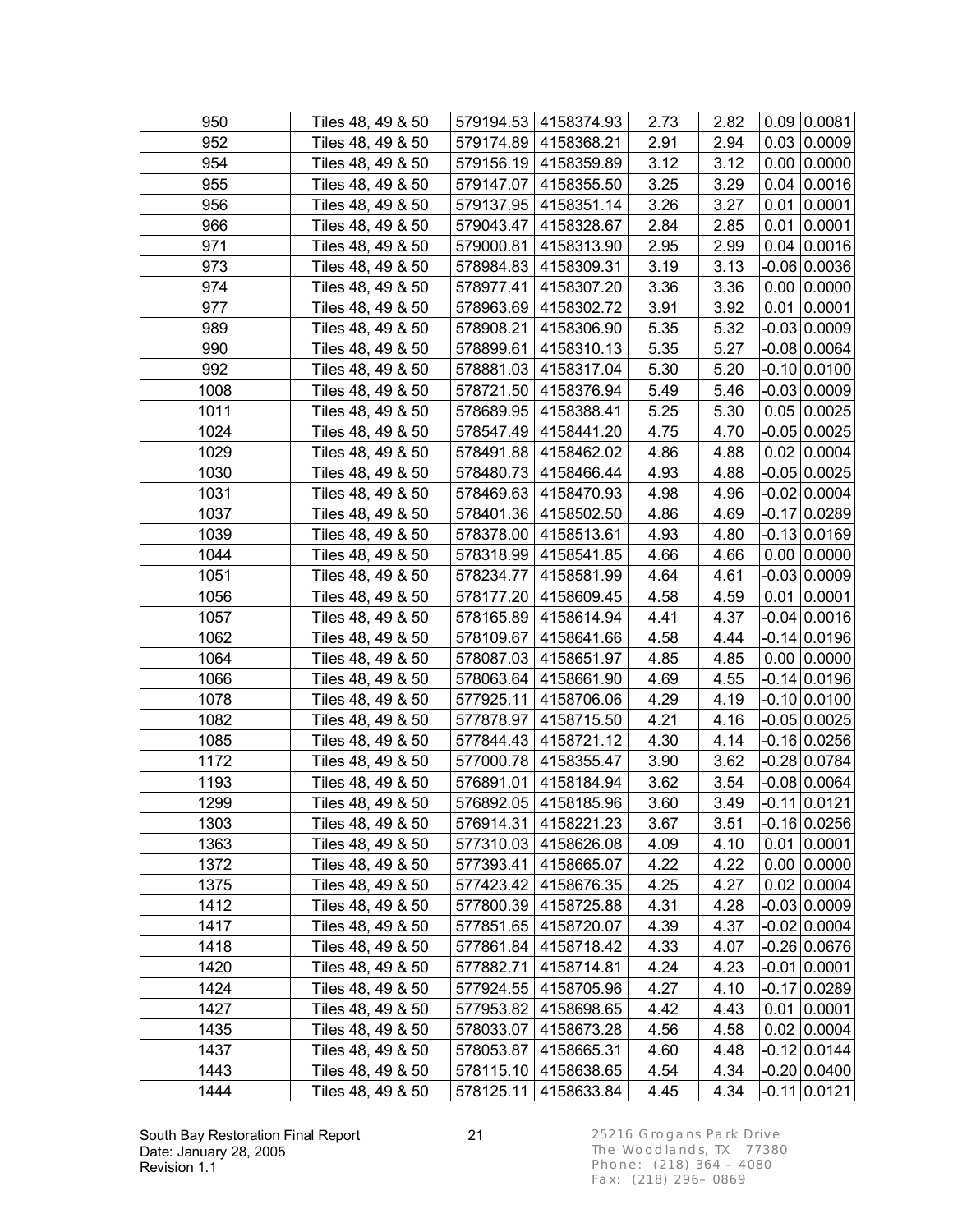| 1448 | Tiles 48, 49 & 50 |           | 578164.79   4158615.43 | 4.39 | 4.33 | $  -0.06   0.0036  $ |
|------|-------------------|-----------|------------------------|------|------|----------------------|
| 1451 | Tiles 48, 49 & 50 |           | 578194.31   4158601.11 | 4.62 | 4.52 | $-0.10 0.0100 $      |
| 1452 | Tiles 48, 49 & 50 |           | 578204.24   4158596.45 | 4.66 | 4.48 | $-0.18 0.0324$       |
| 1453 | Tiles 48, 49 & 50 |           | 578214.13   4158591.61 | 4.71 | 4.66 | $-0.05 0.0025$       |
| 1455 | Tiles 48, 49 & 50 | 578234.34 | 4158582.02             | 4.64 | 4.63 | $-0.01 0.0001$       |
| 1457 | Tiles 48, 49 & 50 | 578254.66 | 4158572.44             | 4.59 | 4.51 | $-0.08$ 0.0064       |
| 1458 | Tiles 48, 49 & 50 |           | 578264.80   4158567.66 | 4.62 | 4.49 | $-0.13 0.0169$       |
| 1469 | Tiles 48, 49 & 50 |           | 578370.39   4158516.91 | 4.96 | 4.92 | $-0.04 0.0016$       |
| 1471 | Tiles 48, 49 & 50 | 578389.41 | 4158507.91             | 4.89 | 4.80 | $-0.09$ 0.0081       |
| 1474 | Tiles 48, 49 & 50 | 578419.38 | 4158493.44             | 4.94 | 4.90 | $-0.04 0.0016$       |
| 1480 | Tiles 48, 49 & 50 |           | 578480.81   4158466.27 | 4.92 | 4.90 | $-0.02$ 0.0004       |
| 1481 | Tiles 48, 49 & 50 |           | 578491.14 4158462.15   | 4.86 | 4.86 | $0.00$ 0.0000        |
| 1482 | Tiles 48, 49 & 50 |           | 578501.51   4158458.21 | 4.90 | 4.85 | $-0.05 0.0025$       |
| 1484 | Tiles 48, 49 & 50 | 578522.21 | 4158450.43             | 4.83 | 4.88 | 0.05 0.0025          |
| 1486 | Tiles 48, 49 & 50 | 578542.85 | 4158442.78             | 4.70 | 4.68 | -0.02 0.0004         |
| 1500 | Tiles 48, 49 & 50 | 578680.79 | 4158391.30             | 5.22 | 5.16 | $-0.06 0.0036$       |
| 1501 | Tiles 48, 49 & 50 |           | 578689.83   4158387.96 | 5.25 | 5.27 | $0.02$ 0.0004        |
| 1503 | Tiles 48, 49 & 50 | 578707.18 | 4158381.57             | 5.44 | 5.40 | $-0.04 0.0016$       |
| 1512 | Tiles 48, 49 & 50 | 578779.26 | 4158354.22             | 5.19 | 5.19 | $0.00$ 0.0000        |
| 1522 | Tiles 48, 49 & 50 | 578859.65 | 4158324.85             | 5.16 | 5.15 | -0.01 0.0001         |
| 1524 | Tiles 48, 49 & 50 |           | 578876.91 4158318.60   | 5.26 | 5.28 | 0.02   0.0004        |
| 1528 | Tiles 48, 49 & 50 |           | 578911.21 4158305.91   | 5.36 | 5.30 | $-0.06 0.0036$       |
| 1530 | Tiles 48, 49 & 50 |           | 578925.60   4158300.28 | 5.38 | 5.38 | $0.00$ $ 0.0000$     |
| 1534 | Tiles 48, 49 & 50 | 578947.66 | 4158297.57             | 4.78 | 4.71 | $-0.07 0.0049$       |
| 1536 | Tiles 48, 49 & 50 | 578957.21 | 4158300.27             | 4.20 | 4.18 | $-0.02$ 0.0004       |
| 1538 | Tiles 48, 49 & 50 |           | 578963.49   4158302.39 | 3.96 | 3.94 | $-0.02 0.0004$       |
| 1542 | Tiles 48, 49 & 50 | 578976.26 | 4158306.79             | 3.37 | 3.40 | 0.03 0.0009          |
| 1546 | Tiles 48, 49 & 50 | 578999.09 | 4158313.94             | 2.97 | 2.96 | $-0.01 0.0001$       |
| 1548 | Tiles 48, 49 & 50 | 579013.19 | 4158318.52             | 2.93 | 2.95 | 0.02 0.0004          |
| 1552 | Tiles 48, 49 & 50 |           | 579041.10   4158328.25 | 2.85 | 2.85 | $0.00$ 0.0000        |
| 1553 | Tiles 48, 49 & 50 |           | 579047.97   4158330.28 | 2.83 | 2.95 | $0.12$ 0.0144        |
| 1560 | Tiles 48, 49 & 50 | 579082.94 | 4158336.62             | 3.02 | 3.08 | $0.06$ 0.0036        |
| 2443 | Tiles 79, 80 & 81 |           | 583035.95   4152883.72 | 8.30 | 8.18 | $-0.12 0.0144$       |
| 2446 | Tiles 79, 80 & 81 |           | 583006.39 4152880.28   | 8.09 | 8.04 | $-0.05 0.0025 $      |
| 2447 | Tiles 79, 80 & 81 |           | 582996.56   4152878.23 | 7.87 | 7.79 | $-0.08$ 0.0064       |
| 2449 | Tiles 79, 80 & 81 | 582977.31 | 4152872.41             | 7.40 | 7.36 | $-0.04$ 0.0016       |
| 2451 | Tiles 79, 80 & 81 | 582958.66 | 4152865.48             | 7.09 | 7.02 | $-0.07 0.0049$       |
| 2452 | Tiles 79, 80 & 81 | 582949.54 | 4152861.85             | 6.86 | 6.77 | -0.09 0.0081         |
| 2453 | Tiles 79, 80 & 81 | 582940.44 | 4152858.39             | 6.64 | 6.53 | -0.11 0.0121         |
| 2456 | Tiles 79, 80 & 81 | 582913.68 | 4152848.64             | 6.17 | 6.07 | $-0.10 0.0100$       |
| 2458 | Tiles 79, 80 & 81 | 582895.97 | 4152842.35             | 5.64 | 5.57 | $-0.07 0.0049$       |
| 2459 | Tiles 79, 80 & 81 | 582887.11 | 4152839.19             | 5.51 | 5.41 | $-0.10 0.0100$       |
| 2463 | Tiles 79, 80 & 81 | 582852.50 | 4152826.13             | 5.19 | 5.01 | $-0.18 0.0324$       |
| 2465 | Tiles 79, 80 & 81 | 582835.46 | 4152819.36             | 5.30 | 5.18 | $-0.12 0.0144$       |
| 2466 | Tiles 79, 80 & 81 | 582826.92 | 4152815.98             | 5.35 | 5.31 | $-0.04 0.0016$       |
| 2467 | Tiles 79, 80 & 81 | 582818.32 | 4152812.45             | 5.34 | 5.34 | 0.00   0.0000        |
| 2469 | Tiles 79, 80 & 81 |           | 582801.15   4152804.98 | 5.27 | 5.25 | $-0.02$ 0.0004       |
| 2470 | Tiles 79, 80 & 81 |           | 582792.58 4152801.11   | 5.26 | 5.25 | $-0.01 0.0001 $      |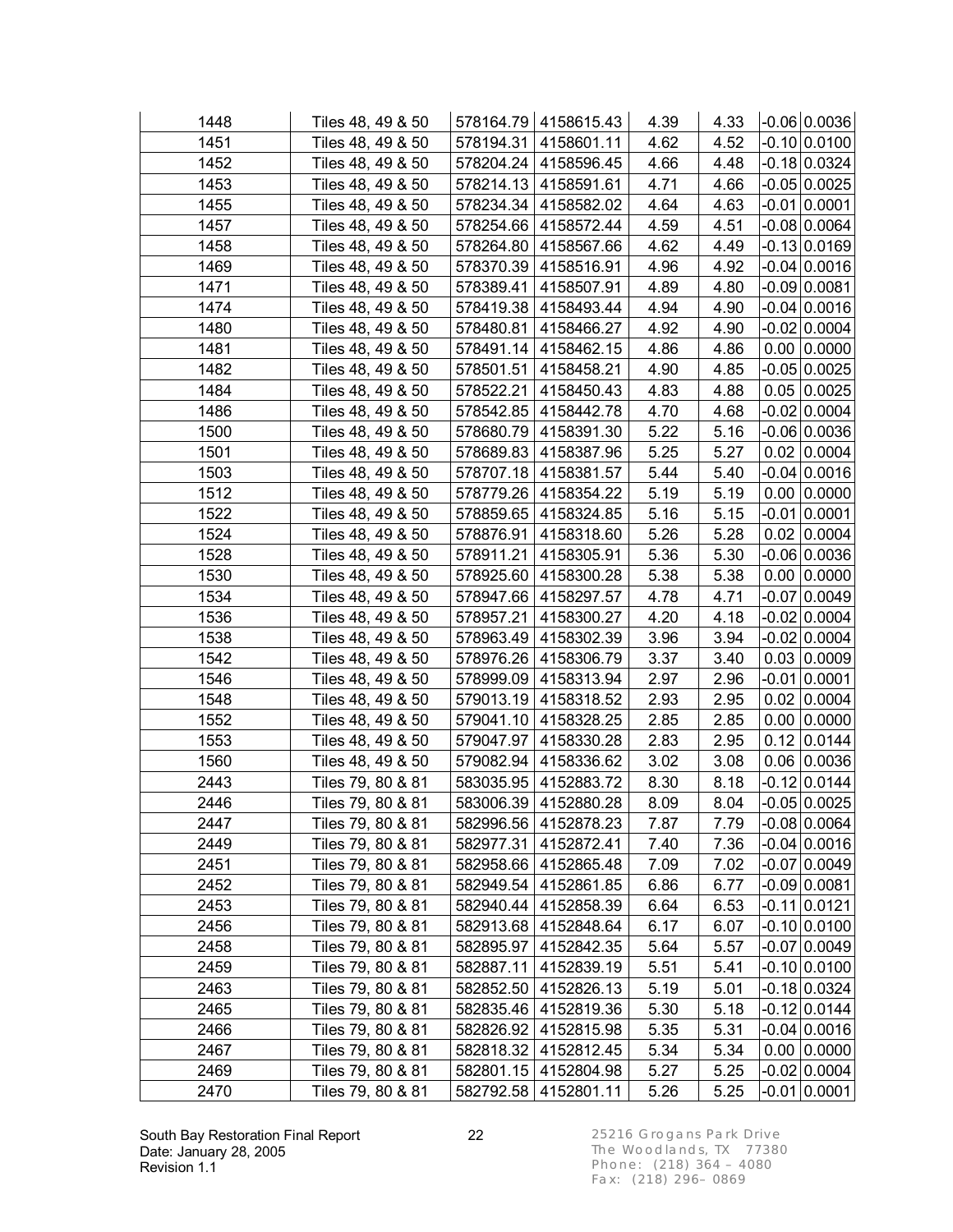| 2471 | Tiles 79, 80 & 81 |           | 582783.90 4152797.14   | 5.38 | 5.33 | $-0.05$ 0.0025    |  |
|------|-------------------|-----------|------------------------|------|------|-------------------|--|
| 2473 | Tiles 79, 80 & 81 |           | 582766.24   4152789.25 | 5.67 | 5.64 | $-0.03$ 0.0009    |  |
| 2474 | Tiles 79, 80 & 81 |           | 582757.15 4152785.33   | 5.61 | 5.51 | $-0.10 0.0100$    |  |
| 2475 | Tiles 79, 80 & 81 |           | 582748.01   4152781.33 | 5.53 | 5.41 | $-0.12$ 0.0144    |  |
| 2484 | Tiles 79, 80 & 81 |           | 582665.21 4152746.56   | 5.27 | 5.09 | $-0.18$ 0.0324    |  |
| 2485 | Tiles 79, 80 & 81 |           | 582656.39 4152742.91   | 5.37 | 5.15 | -0.22 0.0484      |  |
| 2486 | Tiles 79, 80 & 81 |           | 582647.79 4152739.29   | 5.32 | 5.25 | $-0.07$ 0.0049    |  |
| 2487 | Tiles 79, 80 & 81 |           | 582639.29   4152735.73 | 5.29 | 5.26 | $-0.03 0.0009$    |  |
| 2488 | Tiles 79, 80 & 81 |           | 582630.96   4152732.08 | 5.29 | 5.08 | $-0.21$ 0.0441    |  |
| 2489 | Tiles 79, 80 & 81 |           | 582622.78   4152728.19 | 5.38 | 5.26 | $-0.12 0.0144$    |  |
| 2490 | Tiles 79, 80 & 81 |           | 582614.62   4152724.36 | 5.33 | 5.34 | $0.01$ 0.0001     |  |
| 2492 | Tiles 79, 80 & 81 |           | 582597.81 4152716.83   | 5.11 | 4.96 | $-0.15 0.0225$    |  |
| 2495 | Tiles 79, 80 & 81 |           | 582571.52   4152705.70 | 5.03 | 4.92 | $-0.11 0.0121$    |  |
| 2508 | Tiles 79, 80 & 81 |           | 582459.53 4152659.78   | 3.79 | 3.81 | 0.02   0.0004     |  |
| 2509 | Tiles 79, 80 & 81 |           | 582451.41 4152657.35   | 3.62 | 3.59 | $-0.03 0.0009$    |  |
| 2510 | Tiles 79, 80 & 81 |           | 582443.36 4152654.78   | 3.56 | 3.54 | $-0.02$ 0.0004    |  |
| 2511 | Tiles 79, 80 & 81 |           | 582435.33   4152651.97 | 3.53 | 3.48 | $-0.05 0.0025$    |  |
| 2512 | Tiles 79, 80 & 81 |           | 582427.15 4152648.96   | 3.48 | 3.49 | $0.01$ 0.0001     |  |
| 2514 | Tiles 79, 80 & 81 |           | 582410.73   4152642.41 | 3.38 | 3.31 | $-0.07 0.0049$    |  |
| 2515 | Tiles 79, 80 & 81 |           | 582402.57 4152638.96   | 3.42 | 3.36 | $-0.06 0.0036$    |  |
| 2516 | Tiles 79, 80 & 81 |           | 582394.42   4152635.44 | 3.43 | 3.42 | $-0.01$ 0.0001    |  |
| 2517 | Tiles 79, 80 & 81 |           | 582386.33 4152631.89   | 3.47 | 3.43 | $-0.04$ 0.0016    |  |
| 2518 | Tiles 79, 80 & 81 |           | 582378.32   4152628.33 | 3.53 | 3.49 | $-0.04 0.0016$    |  |
| 2521 | Tiles 79, 80 & 81 |           | 582354.58   4152617.35 | 3.62 | 3.68 | 0.06 0.0036       |  |
| 2525 | Tiles 79, 80 & 81 | 582323.17 | 4152603.84             | 4.11 | 4.18 | 0.07 0.0049       |  |
| 2526 | Tiles 79, 80 & 81 |           | 582315.47 4152600.41   | 4.08 | 3.96 | $-0.12 0.0144$    |  |
| 2527 | Tiles 79, 80 & 81 |           | 582307.81   4152596.89 | 3.95 | 3.94 | $-0.01$ 0.0001    |  |
| 2528 | Tiles 79, 80 & 81 |           | 582300.01 4152593.47   | 3.87 | 3.90 | 0.03   0.0009     |  |
| 2531 | Tiles 79, 80 & 81 |           | 582276.39 4152583.72   | 3.75 | 3.73 | $-0.02 0.0004$    |  |
| 2533 | Tiles 79, 80 & 81 |           | 582260.56   4152576.99 | 3.64 | 3.64 | $0.00$ $ 0.0000$  |  |
| 2534 | Tiles 79, 80 & 81 |           | 582252.66   4152573.65 | 3.63 | 3.54 | $-0.09 0.0081$    |  |
| 2535 | Tiles 79, 80 & 81 |           | 582244.93   4152570.23 | 3.59 | 3.58 | $-0.01$ 0.0001    |  |
| 2536 | Tiles 79, 80 & 81 |           | 582237.32   4152566.81 | 3.60 | 3.58 | $-0.02$ 0.0004    |  |
| 2537 | Tiles 79, 80 & 81 |           | 582229.70 4152563.45   | 3.59 | 3.67 | 0.08 0.0064       |  |
| 2538 | Tiles 79, 80 & 81 |           | 582221.93   4152560.14 | 3.50 | 3.41 | $-0.09$ 0.0081    |  |
| 2539 | Tiles 79, 80 & 81 |           | 582214.07   4152556.78 | 3.44 | 3.39 | $-0.05 0.0025$    |  |
| 2540 | Tiles 79, 80 & 81 | 582206.15 | 4152553.38             | 3.44 | 3.50 | 0.06 0.0036       |  |
| 2541 | Tiles 79, 80 & 81 | 582198.08 | 4152549.87             | 3.50 | 3.44 | $-0.06 0.0036$    |  |
| 2544 | Tiles 79, 80 & 81 | 582174.14 | 4152538.98             | 3.72 | 3.66 | $-0.06 0.0036$    |  |
| 2548 | Tiles 79, 80 & 81 | 582141.81 | 4152525.23             | 3.75 | 3.72 | $-0.03 0.0009$    |  |
| 2549 | Tiles 79, 80 & 81 | 582133.84 | 4152521.69             | 3.79 | 3.68 | $-0.11 0.0121$    |  |
| 2550 | Tiles 79, 80 & 81 | 582125.79 | 4152518.29             | 3.79 | 3.77 | $-0.02$ 0.0004    |  |
| 2552 | Tiles 79, 80 & 81 | 582109.59 | 4152511.19             | 3.64 | 3.62 | $-0.02 0.0004$    |  |
| 2554 | Tiles 79, 80 & 81 | 582093.53 | 4152504.01             | 3.65 | 3.63 | $-0.02$ 0.0004    |  |
| 2555 | Tiles 79, 80 & 81 | 582085.51 | 4152500.41             | 3.62 | 3.52 | $-0.10 0.0100$    |  |
| 2558 | Tiles 79, 80 & 81 | 582060.78 | 4152489.37             | 3.79 | 3.77 | $-0.02 0.0004$    |  |
| 2559 | Tiles 79, 80 & 81 | 582052.31 | 4152485.68             | 3.83 | 3.80 | $-0.03 0.0009$    |  |
| 2560 | Tiles 79, 80 & 81 | 582043.68 | 4152482.05             | 3.81 | 3.81 | $0.00$ $ 0.0000 $ |  |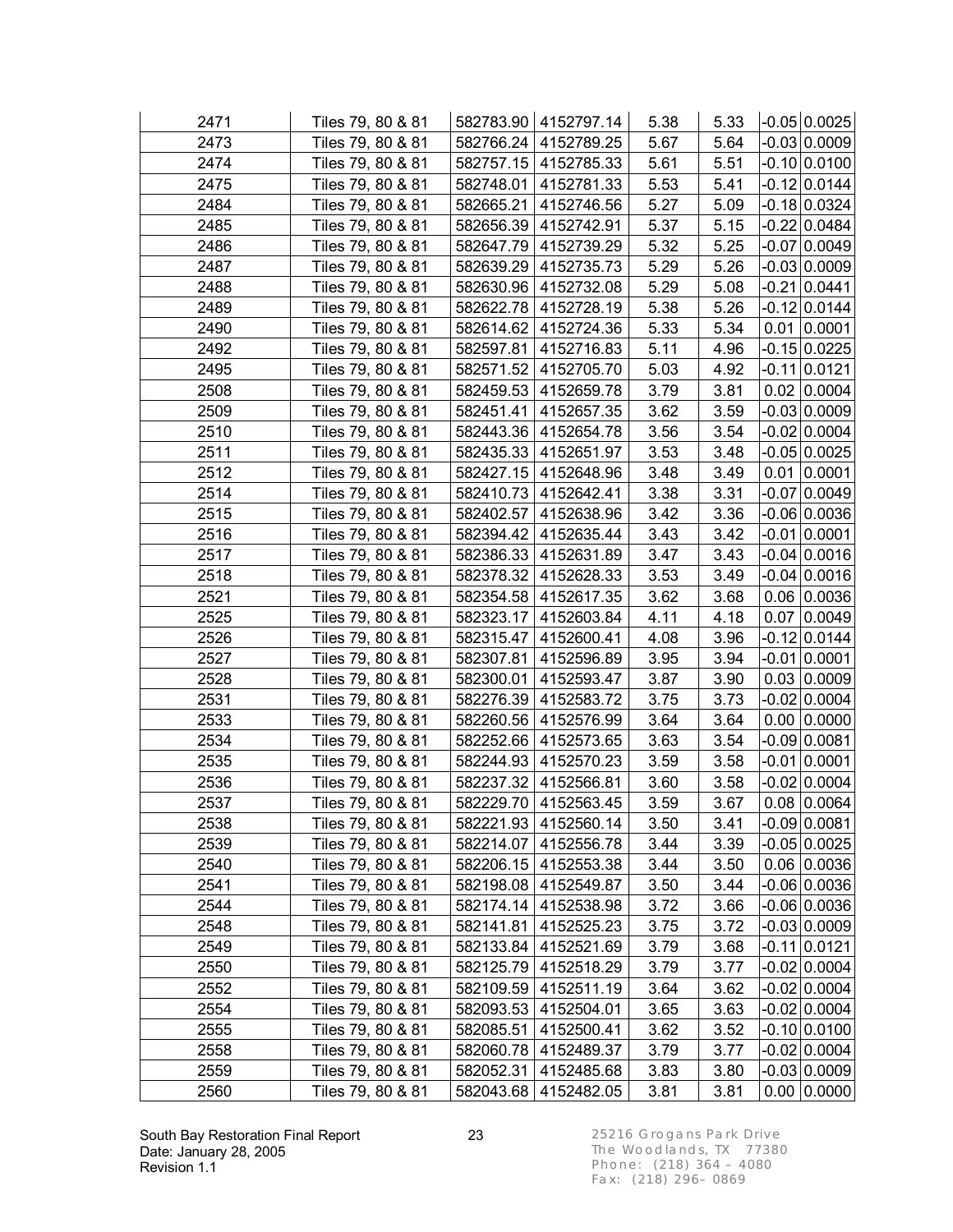| 2561 | Tiles 79, 80 & 81 |           | 582034.93 4152478.31   | 3.79 | 3.77 | $-0.02 0.0004 $    |
|------|-------------------|-----------|------------------------|------|------|--------------------|
| 2562 | Tiles 79, 80 & 81 |           | 582026.04   4152474.57 | 3.82 | 3.82 | $0.00$ 0.0000      |
| 2565 | Tiles 79, 80 & 81 |           | 581999.46 4152463.27   | 3.90 | 3.88 | $-0.02$ 0.0004     |
| 2567 | Tiles 79, 80 & 81 |           | 581982.21 4152455.49   | 3.87 | 3.85 | $-0.02$ 0.0004     |
| 2570 | Tiles 79, 80 & 81 |           | 581956.15 4152443.96   | 3.93 | 3.84 | $-0.09$ 0.0081     |
| 2573 | Tiles 79, 80 & 81 |           | 581929.12 4152432.25   | 3.66 | 3.64 | $-0.02$ 0.0004     |
| 2574 | Tiles 79, 80 & 81 |           | 581919.95   4152428.30 | 3.67 | 3.70 | 0.03   0.0009      |
| 2575 | Tiles 79, 80 & 81 |           | 581910.82   4152424.17 | 3.72 | 3.74 | $0.02$ 0.0004      |
| 2576 | Tiles 79, 80 & 81 |           | 581901.78 4152420.03   | 3.78 | 3.79 | $0.01$ 0.0001      |
| 2580 | Tiles 79, 80 & 81 |           | 581865.78 4152403.38   | 3.58 | 3.63 | 0.05 0.0025        |
| 2581 | Tiles 79, 80 & 81 |           | 581856.53 4152399.39   | 3.69 | 3.72 | 0.03   0.0009      |
| 2585 | Tiles 79, 80 & 81 |           | 581820.29 4152383.03   | 3.72 | 3.67 | $-0.05 0.0025$     |
| 2588 | Tiles 79, 80 & 81 |           | 581791.99   4152369.40 | 3.62 | 3.58 | $-0.04 0.0016$     |
| 2589 | Tiles 79, 80 & 81 |           | 581782.40   4152364.76 | 3.57 | 3.60 | 0.03   0.0009      |
| 2590 | Tiles 79, 80 & 81 | 581772.95 | 4152359.90             | 3.60 | 3.61 | $0.01$ 0.0001      |
| 2593 | Tiles 79, 80 & 81 |           | 581744.51 4152344.61   | 3.67 | 3.67 | $0.00$ 0.0000      |
| 2594 | Tiles 79, 80 & 81 |           | 581735.08 4152339.43   | 3.66 | 3.69 | 0.03   0.0009      |
| 2595 | Tiles 79, 80 & 81 |           | 581725.73 4152334.30   | 3.71 | 3.72 | $0.01$ 0.0001      |
| 2596 | Tiles 79, 80 & 81 |           | 581716.61 4152329.01   | 3.72 | 3.73 | $0.01$ 0.0001      |
| 2597 | Tiles 79, 80 & 81 |           | 581707.50 4152323.65   | 3.72 | 3.77 | 0.05 0.0025        |
| 2598 | Tiles 79, 80 & 81 |           | 581698.24 4152318.32   | 3.76 | 3.79 | 0.03   0.0009      |
| 2599 | Tiles 79, 80 & 81 |           | 581688.79 4152313.04   | 3.77 | 3.80 | 0.03   0.0009      |
| 2601 | Tiles 79, 80 & 81 |           | 581669.58   4152302.70 | 3.78 | 3.90 | 0.12   0.0144      |
| 2606 | Tiles 79, 80 & 81 |           | 581622.38 4152277.64   | 3.59 | 3.68 | $0.09$ 0.0081      |
| 2610 | Tiles 79, 80 & 81 |           | 581584.83 4152257.82   | 3.32 | 3.31 | $-0.01$ 0.0001     |
| 2611 | Tiles 79, 80 & 81 |           | 581575.74 4152252.44   | 3.37 | 3.45 | 0.08 0.0064        |
| 2686 | Tiles 79, 80 & 81 |           | 581610.14 4152271.28   | 3.49 | 3.54 | 0.05 0.0025        |
| 2690 | Tiles 79, 80 & 81 |           | 581640.16 4152287.03   | 3.71 | 3.73 | $0.02$ 0.0004      |
| 2694 | Tiles 79, 80 & 81 |           | 581670.74 4152303.20   | 3.78 | 3.87 | $0.09$ 0.0081      |
| 2697 | Tiles 79, 80 & 81 |           | 581694.12 4152316.00   | 3.77 | 3.81 | $0.04 \mid 0.0016$ |
| 2698 | Tiles 79, 80 & 81 |           | 581702.00 4152320.44   | 3.73 | 3.79 | 0.06 0.0036        |
| 2699 | Tiles 79, 80 & 81 |           | 581709.91   4152325.00 | 3.71 | 3.77 | 0.06 0.0036        |
| 2700 | Tiles 79, 80 & 81 |           | 581717.85 4152329.56   | 3.71 | 3.68 | $-0.03 0.0009$     |
| 2701 | Tiles 79, 80 & 81 |           | 581725.88 4152334.13   | 3.70 | 3.73 | 0.03   0.0009      |
| 2702 | Tiles 79, 80 & 81 |           | 581734.06   4152338.75 | 3.67 | 3.75 | 0.08 0.0064        |
| 2705 | Tiles 79, 80 & 81 |           | 581759.49 4152352.62   | 3.60 | 3.58 | $-0.02 0.0004$     |
| 2707 | Tiles 79, 80 & 81 | 581776.82 | 4152361.75             | 3.59 | 3.58 | $-0.01$ 0.0001     |
| 2708 | Tiles 79, 80 & 81 | 581785.65 | 4152366.18             | 3.57 | 3.63 | 0.06 0.0036        |
| 2709 | Tiles 79, 80 & 81 | 581794.55 | 4152370.56             | 3.64 | 3.60 | $-0.04 0.0016$     |
| 2710 | Tiles 79, 80 & 81 | 581803.48 | 4152374.92             | 3.68 | 3.73 | 0.05 0.0025        |
| 2712 | Tiles 79, 80 & 81 | 581821.53 | 4152383.52             | 3.72 | 3.73 | $0.01$ 0.0001      |
| 2717 | Tiles 79, 80 & 81 | 581866.66 | 4152403.94             | 3.57 | 3.58 | $0.01$ 0.0001      |
| 2718 | Tiles 79, 80 & 81 | 581875.56 | 4152407.85             | 3.54 | 3.54 | $0.00$ 0.0000      |
| 2721 | Tiles 79, 80 & 81 | 581901.93 | 4152420.02             | 3.79 | 3.79 | $0.00$ 0.0000      |
| 2722 | Tiles 79, 80 & 81 | 581910.85 | 4152424.15             | 3.72 | 3.74 | 0.02   0.0004      |
| 2723 | Tiles 79, 80 & 81 | 581919.77 | 4152428.23             | 3.67 | 3.69 | 0.02   0.0004      |
| 2724 | Tiles 79, 80 & 81 | 581928.74 | 4152432.17             | 3.65 | 3.63 | $-0.02$ 0.0004     |
| 2730 | Tiles 79, 80 & 81 |           | 581982.28   4152455.48 | 3.88 | 3.86 | $-0.02 0.0004 $    |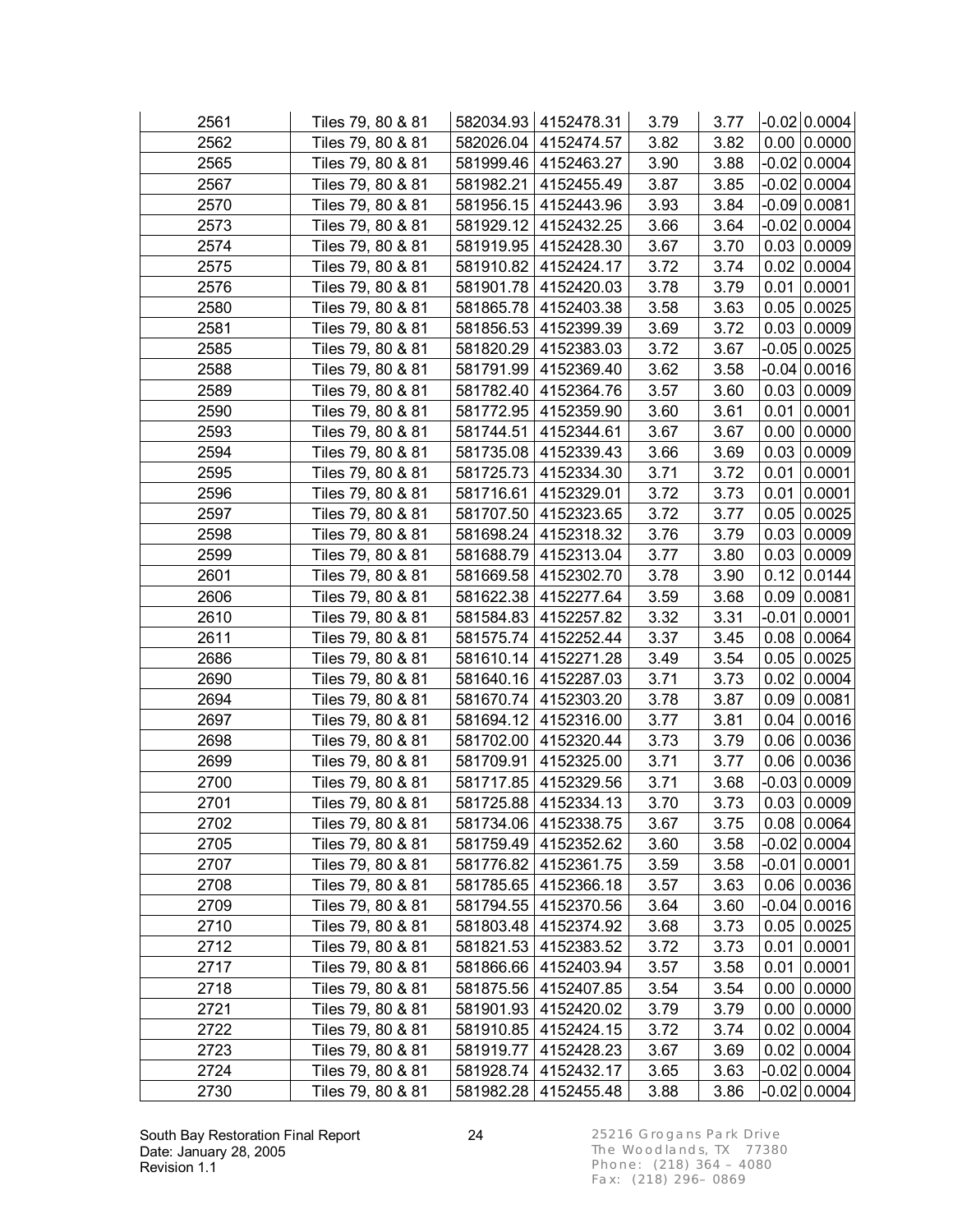| 2732 | Tiles 79, 80 & 81 |           | 582000.18 4152463.46   | 3.90 | 3.82 | $ $ -0.08 $ $ 0.0064 $ $ |
|------|-------------------|-----------|------------------------|------|------|--------------------------|
| 2733 | Tiles 79, 80 & 81 |           | 582009.07   4152467.33 | 3.89 | 3.87 | $-0.02$ 0.0004           |
| 2735 | Tiles 79, 80 & 81 |           | 582026.93   4152474.97 | 3.81 | 3.84 | 0.03   0.0009            |
| 2737 | Tiles 79, 80 & 81 |           | 582045.01   4152482.59 | 3.80 | 3.78 | $-0.02 0.0004$           |
| 2739 | Tiles 79, 80 & 81 |           | 582063.38 4152490.60   | 3.77 | 3.83 | 0.06 0.0036              |
| 2740 | Tiles 79, 80 & 81 |           | 582072.48   4152494.60 | 3.67 | 3.72 | 0.05 0.0025              |
| 2741 | Tiles 79, 80 & 81 |           | 582081.53 4152498.62   | 3.61 | 3.61 | 0.00   0.0000            |
| 2742 | Tiles 79, 80 & 81 |           | 582090.47   4152502.66 | 3.64 | 3.65 | $0.01$ 0.0001            |
| 2744 | Tiles 79, 80 & 81 |           | 582108.27   4152510.52 | 3.62 | 3.60 | $-0.02 0.0004$           |
| 2745 | Tiles 79, 80 & 81 |           | 582117.03 4152514.44   | 3.69 | 3.73 | 0.04 0.0016              |
| 2746 | Tiles 79, 80 & 81 |           | 582125.67   4152518.22 | 3.78 | 3.79 | $0.01$ 0.0001            |
| 2747 | Tiles 79, 80 & 81 |           | 582134.25   4152521.90 | 3.78 | 3.74 | $-0.04$ 0.0016           |
| 2749 | Tiles 79, 80 & 81 |           | 582151.34 4152529.16   | 3.73 | 3.75 | $0.02$ 0.0004            |
| 2750 | Tiles 79, 80 & 81 |           | 582159.83   4152532.74 | 3.75 | 3.79 | 0.04 0.0016              |
| 2752 | Tiles 79, 80 & 81 |           | 582176.65   4152540.09 | 3.70 | 3.73 | 0.03 0.0009              |
| 2754 | Tiles 79, 80 & 81 |           | 582193.37   4152547.50 | 3.58 | 3.56 | $-0.02$ 0.0004           |
| 2755 | Tiles 79, 80 & 81 |           | 582201.58 4152551.28   | 3.47 | 3.49 | $0.02$ 0.0004            |
| 2756 | Tiles 79, 80 & 81 |           | 582209.77   4152554.95 | 3.41 | 3.47 | $0.06$ 0.0036            |
| 2758 | Tiles 79, 80 & 81 |           | 582225.95   4152561.96 | 3.53 | 3.52 | $-0.01$ 0.0001           |
| 2759 | Tiles 79, 80 & 81 |           | 582233.96   4152565.30 | 3.60 | 3.62 | $0.02$ 0.0004            |
| 2760 | Tiles 79, 80 & 81 |           | 582241.97   4152568.75 | 3.60 | 3.61 | $0.01$ 0.0001            |
| 2761 | Tiles 79, 80 & 81 |           | 582249.86   4152572.34 | 3.60 | 3.59 | $-0.01$ 0.0001           |
| 2762 | Tiles 79, 80 & 81 |           | 582257.67   4152575.74 | 3.64 | 3.63 | $-0.01$ 0.0001           |
| 2763 | Tiles 79, 80 & 81 |           | 582265.35 4152578.96   | 3.69 | 3.72 | 0.03   0.0009            |
| 2764 | Tiles 79, 80 & 81 |           | 582272.87   4152582.15 | 3.71 | 3.71 | $0.00$ 0.0000            |
| 2766 | Tiles 79, 80 & 81 |           | 582287.46 4152588.23   | 3.86 | 3.89 | 0.03   0.0009            |
| 2768 | Tiles 79, 80 & 81 |           | 582301.50   4152594.04 | 3.87 | 3.90 | 0.03 0.0009              |
| 2769 | Tiles 79, 80 & 81 |           | 582308.37   4152596.99 | 3.96 | 3.94 | $-0.02$ 0.0004           |
| 2770 | Tiles 79, 80 & 81 |           | 582315.07   4152600.04 | 4.07 | 4.10 | 0.03   0.0009            |
| 2771 | Tiles 79, 80 & 81 |           | 582321.78   4152603.04 | 4.14 | 4.18 | $0.04 \mid 0.0016$       |
| 2772 | Tiles 79, 80 & 81 |           | 582328.56 4152606.06   | 4.07 | 4.11 | 0.04 0.0016              |
| 2776 | Tiles 79, 80 & 81 |           | 582358.13 4152618.96   | 3.58 | 3.67 | $0.09$ 0.0081            |
| 2779 | Tiles 79, 80 & 81 |           | 582382.05   4152630.17 | 3.48 | 3.43 | $-0.05 0.0025$           |
| 2780 | Tiles 79, 80 & 81 |           | 582390.37 4152633.91   | 3.42 | 3.42 | 0.00   0.0000            |
| 2781 | Tiles 79, 80 & 81 |           | 582398.73 4152637.43   | 3.41 | 3.42 | $0.01$ 0.0001            |
| 2782 | Tiles 79, 80 & 81 |           | 582407.10 4152640.86   | 3.39 | 3.38 | $-0.01 0.0001$           |
| 2784 | Tiles 79, 80 & 81 | 582423.76 | 4152647.53             | 3.46 | 3.43 | $-0.03 0.0009$           |
| 2785 | Tiles 79, 80 & 81 | 582431.88 | 4152650.67             | 3.50 | 3.48 | -0.02 0.0004             |
| 2786 | Tiles 79, 80 & 81 | 582439.98 | 4152653.52             | 3.55 | 3.51 | -0.04 0.0016             |
| 2787 | Tiles 79, 80 & 81 | 582448.07 | 4152656.13             | 3.60 | 3.64 | $0.04 \mid 0.0016$       |
| 2788 | Tiles 79, 80 & 81 | 582456.09 | 4152658.62             | 3.70 | 3.65 | $-0.05 0.0025$           |
| 2789 | Tiles 79, 80 & 81 | 582463.91 | 4152661.14             | 4.01 | 3.99 | $-0.02$ 0.0004           |
| 2808 | Tiles 79, 80 & 81 | 582621.58 | 4152728.09             | 5.35 | 5.21 | $-0.14 0.0196$           |
| 2809 | Tiles 79, 80 & 81 | 582629.73 | 4152731.89             | 5.30 | 5.08 | -0.22 0.0484             |
| 2810 | Tiles 79, 80 & 81 | 582637.96 | 4152735.57             | 5.29 | 5.17 | $-0.12 0.0144$           |
| 2811 | Tiles 79, 80 & 81 | 582646.24 | 4152739.08             | 5.30 | 5.25 | $-0.05 0.0025$           |
| 2812 | Tiles 79, 80 & 81 | 582654.51 | 4152742.56             | 5.36 | 5.16 | $-0.20 0.0400$           |
| 2816 | Tiles 79, 80 & 81 |           | 582688.06   4152756.42 | 5.37 | 5.21 | $-0.16 0.0256 $          |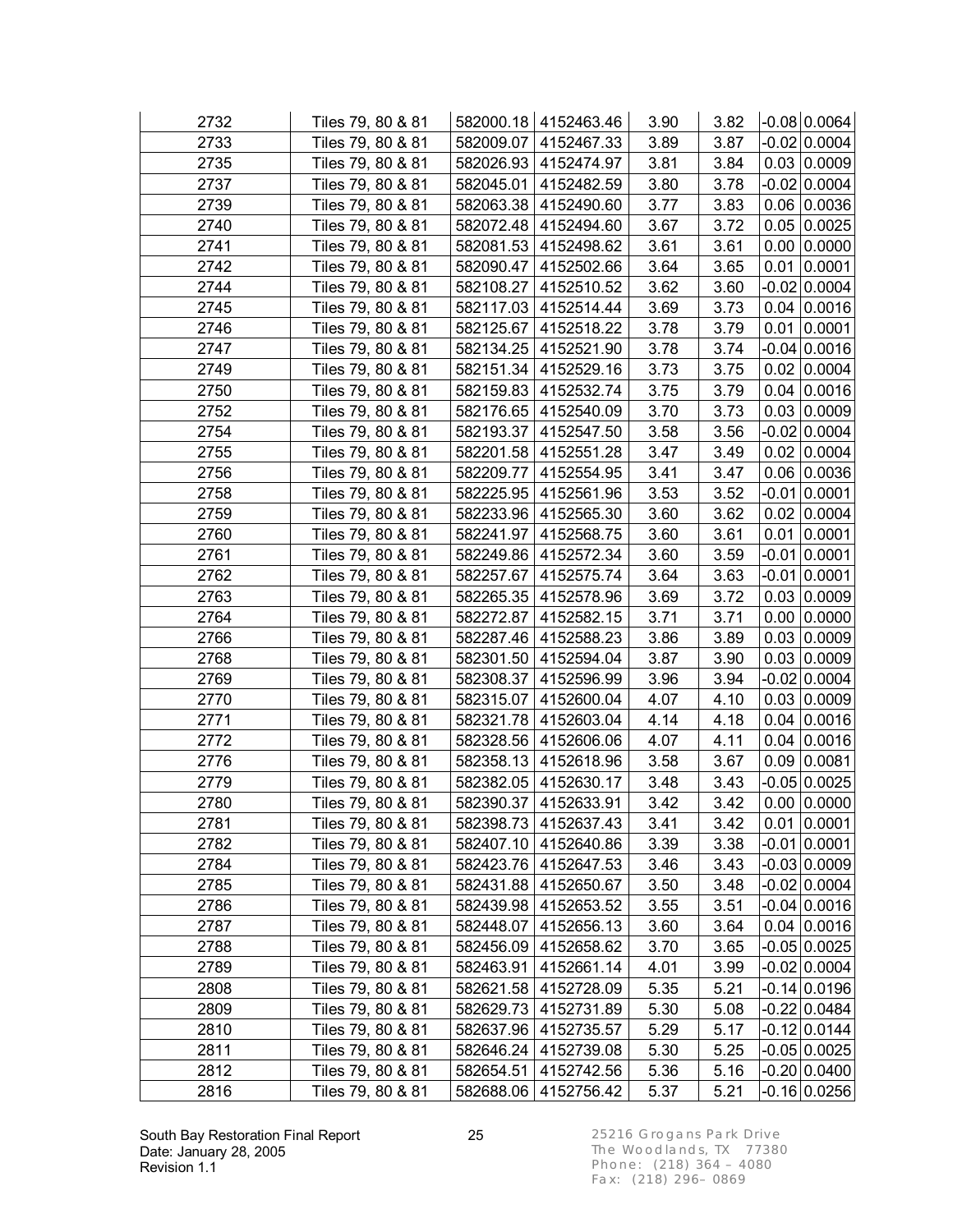| 2820 | Tiles 79, 80 & 81 |           | 582723.49 4152770.75   | 5.21 | 5.18 | $-0.03 0.0009 $    |
|------|-------------------|-----------|------------------------|------|------|--------------------|
| 2821 | Tiles 79, 80 & 81 |           | 582732.49   4152774.43 | 5.27 | 5.24 | $-0.03$ 0.0009     |
| 2822 | Tiles 79, 80 & 81 |           | 582741.36 4152778.15   | 5.43 | 5.37 | $-0.06$ 0.0036     |
| 2823 | Tiles 79, 80 & 81 |           | 582750.13 4152781.91   | 5.55 | 5.48 | $-0.07$ 0.0049     |
| 2824 | Tiles 79, 80 & 81 | 582758.92 | 4152785.78             | 5.62 | 5.65 | 0.03   0.0009      |
| 2827 | Tiles 79, 80 & 81 |           | 582785.56 4152797.94   | 5.34 | 5.33 | $-0.01$ 0.0001     |
| 2828 | Tiles 79, 80 & 81 |           | 582794.73 4152802.13   | 5.25 | 5.18 | $-0.07 0.0049$     |
| 2832 | Tiles 79, 80 & 81 |           | 582831.82   4152817.84 | 5.32 | 5.32 | $0.00$ 0.0000      |
| 2838 | Tiles 79, 80 & 81 |           | 582887.30 4152839.16   | 5.51 | 5.41 | $-0.10 0.0100$     |
| 2839 | Tiles 79, 80 & 81 |           | 582896.66   4152842.48 | 5.64 | 5.58 | -0.06 0.0036       |
| 2841 | Tiles 79, 80 & 81 |           | 582915.06 4152849.08   | 6.21 | 6.10 | $-0.11 0.0121$     |
| 2845 | Tiles 79, 80 & 81 |           | 582950.63   4152862.01 | 6.87 | 6.80 | $-0.07$ 0.0049     |
| 2846 | Tiles 79, 80 & 81 |           | 582959.26   4152865.20 | 7.09 | 7.02 | $-0.07$ 0.0049     |
| 2852 | Tiles 79, 80 & 81 |           | 583012.89   4152881.31 | 8.20 | 8.15 | $-0.05 0.0025$     |
| 2854 | Tiles 79, 80 & 81 |           | 583032.02   4152883.27 | 8.30 | 8.31 | $0.01$ 0.0001      |
| 2858 | Tiles 79, 80 & 81 |           | 583070.54   4152887.52 | 8.41 | 8.28 | $-0.13 0.0169$     |
| 2914 | Tiles 79, 80 & 81 |           | 583398.35 4152894.98   | 5.49 | 5.49 | $0.00$ 0.0000      |
| 2915 | Tiles 79, 80 & 81 |           | 583404.98 4152894.60   | 5.03 | 5.09 | 0.06 0.0036        |
| 2917 | Tiles 79, 80 & 81 |           | 583418.79 4152894.39   | 4.66 | 4.70 | $0.04 \mid 0.0016$ |
| 2919 | Tiles 79, 80 & 81 |           | 583432.69   4152895.65 | 4.26 | 4.27 | $0.01$ 0.0001      |
| 2922 | Tiles 79, 80 & 81 |           | 583454.05   4152902.12 | 3.51 | 3.48 | $-0.03 0.0009$     |
| 2925 | Tiles 79, 80 & 81 |           | 583474.51 4152913.96   | 3.52 | 3.52 | $0.00$ 0.0000      |
| 2926 | Tiles 79, 80 & 81 |           | 583481.08   4152918.25 | 3.55 | 3.50 | $-0.05 0.0025$     |
| 2928 | Tiles 79, 80 & 81 | 583494.31 | 4152927.90             | 3.45 | 3.46 | $0.01$ 0.0001      |
| 2933 | Tiles 79, 80 & 81 |           | 583531.98 4152950.36   | 3.45 | 3.49 | $0.04 \mid 0.0016$ |
| 2936 | Tiles 79, 80 & 81 |           | 583556.92   4152961.49 | 3.33 | 3.42 | $0.09$ 0.0081      |
| 2939 | Tiles 79, 80 & 81 |           | 583581.65   4152974.85 | 3.26 | 3.28 | 0.02   0.0004      |
| 2940 | Tiles 79, 80 & 81 |           | 583589.45   4152979.71 | 3.27 | 3.22 | -0.05 0.0025       |
| 2942 | Tiles 79, 80 & 81 |           | 583604.53   4152989.39 | 3.23 | 3.25 | 0.02 0.0004        |
| 2947 | Tiles 79, 80 & 81 |           | 583637.35 4153011.59   | 3.08 | 3.09 | $0.01$ 0.0001      |
| 2948 | Tiles 79, 80 & 81 |           | 583642.08 4153015.18   | 3.05 | 2.97 | $-0.08$ 0.0064     |
| 2949 | Tiles 79, 80 & 81 |           | 583646.92   4153017.79 | 3.01 | 3.03 | 0.02   0.0004      |
| 2958 | Tiles 79, 80 & 81 |           | 583683.15 4152978.37   | 3.20 | 3.16 | $-0.04$ 0.0016     |
| 2959 | Tiles 79, 80 & 81 |           | 583686.93 4152969.84   | 3.21 | 3.11 | $-0.10 0.0100 $    |
| 2960 | Tiles 79, 80 & 81 |           | 583690.82   4152961.02 | 3.20 | 3.07 | $-0.13 0.0169$     |
| 2961 | Tiles 79, 80 & 81 |           | 583694.78   4152951.98 | 3.19 | 3.20 | $0.01$ 0.0001      |
| 2962 | Tiles 79, 80 & 81 | 583698.78 | 4152942.78             | 3.25 | 3.16 | $-0.09 0.0081$     |
| 2963 | Tiles 79, 80 & 81 | 583702.83 | 4152933.44             | 3.32 | 3.38 | $0.06$ 0.0036      |
| 2964 | Tiles 79, 80 & 81 | 583706.76 | 4152923.90             | 3.29 | 3.21 | -0.08 0.0064       |
| 2971 | Tiles 79, 80 & 81 | 583732.92 | 4152857.48             | 3.13 | 3.00 | $-0.13 0.0169$     |
| 2977 | Tiles 79, 80 & 81 | 583770.54 | 4152806.30             | 3.16 | 3.12 | $-0.04$ 0.0016     |
| 2981 | Tiles 79, 80 & 81 | 583796.18 | 4152770.88             | 2.99 | 2.89 | $-0.10 0.0100$     |
| 2982 | Tiles 79, 80 & 81 | 583801.44 | 4152761.60             | 2.99 | 2.97 | $-0.02 0.0004$     |
| 2983 | Tiles 79, 80 & 81 | 583806.16 | 4152752.06             | 3.02 | 2.91 | $-0.11 0.0121$     |
| 2984 | Tiles 79, 80 & 81 | 583810.18 | 4152742.30             | 3.06 | 3.04 | $-0.02 0.0004$     |
| 2986 | Tiles 79, 80 & 81 | 583816.41 | 4152722.33             | 3.08 | 3.07 | $-0.01 0.0001$     |
| 2987 | Tiles 79, 80 & 81 | 583818.77 | 4152712.13             | 3.01 | 3.00 | $-0.01$ 0.0001     |
| 3122 | Tiles 79, 80 & 81 |           | 583963.75   4152345.88 | 3.69 | 3.66 | $-0.03 0.0009 $    |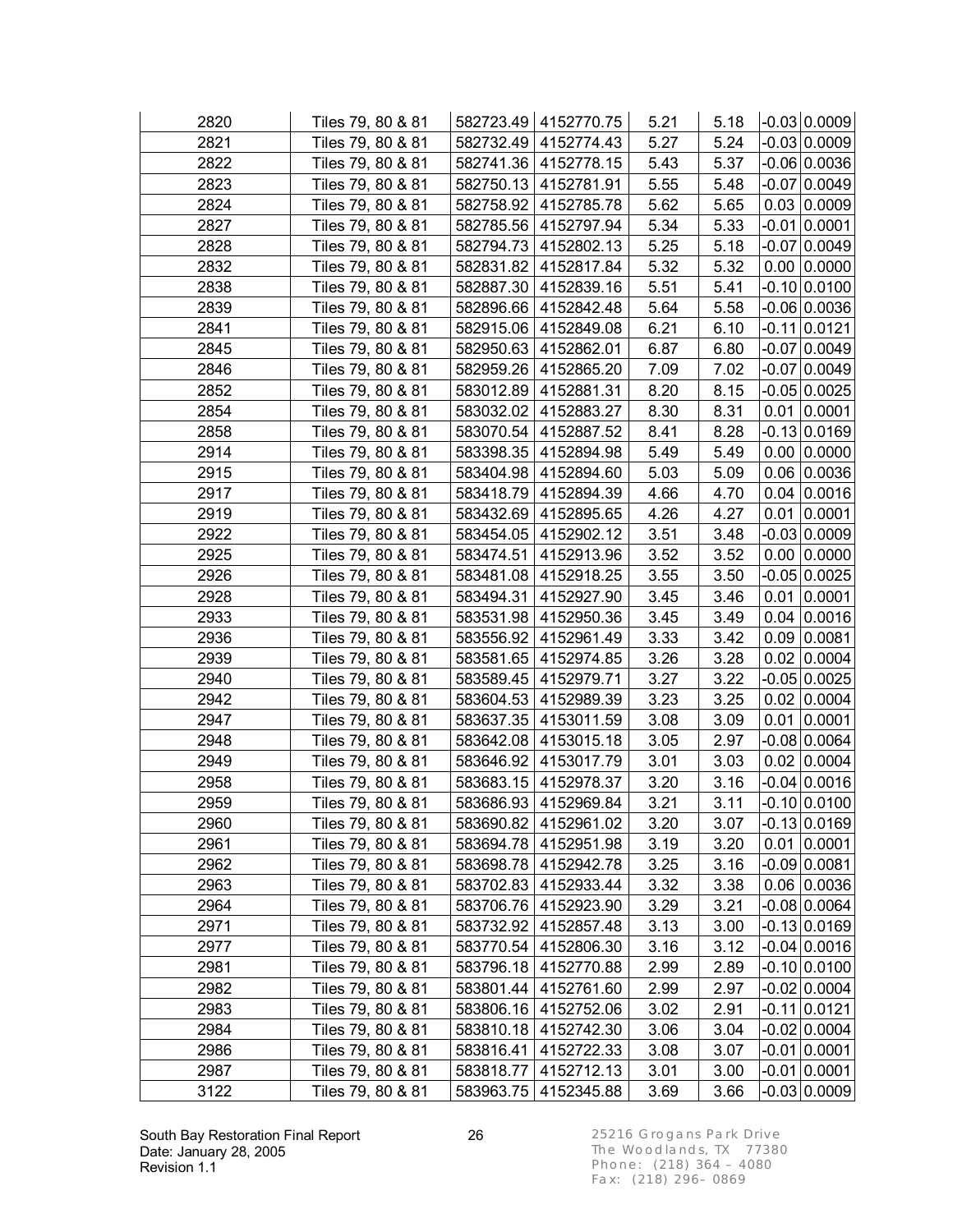| 3158 | Tiles 79, 80 & 81 |           | 583846.40   4152594.10 | 3.02 | 2.93 | $-0.09 0.0081 $    |
|------|-------------------|-----------|------------------------|------|------|--------------------|
| 3163 | Tiles 79, 80 & 81 |           | 583828.36   4152644.19 | 3.05 | 2.93 | $-0.12$ 0.0144     |
| 3164 | Tiles 79, 80 & 81 |           | 583826.15   4152655.16 | 3.04 | 3.00 | $-0.04$ 0.0016     |
| 3167 | Tiles 79, 80 & 81 |           | 583821.91   4152688.89 | 3.05 | 3.07 | $0.02$ 0.0004      |
| 3169 | Tiles 79, 80 & 81 |           | 583818.71 4152711.23   | 3.00 | 3.01 | $0.01$ 0.0001      |
| 3170 | Tiles 79, 80 & 81 |           | 583816.38   4152722.07 | 3.08 | 3.05 | $-0.03 0.0009$     |
| 3173 | Tiles 79, 80 & 81 |           | 583805.92 4152752.62   | 3.03 | 2.92 | $-0.11 0.0121$     |
| 3174 | Tiles 79, 80 & 81 |           | 583801.11 4152762.00   | 3.00 | 2.97 | $-0.03 0.0009$     |
| 3175 | Tiles 79, 80 & 81 |           | 583795.69   4152771.13 | 2.99 | 2.91 | $-0.08 0.0064$     |
| 3185 | Tiles 79, 80 & 81 |           | 583733.46 4152857.62   | 3.13 | 3.06 | $-0.07$ 0.0049     |
| 3186 | Tiles 79, 80 & 81 |           | 583728.79 4152866.57   | 3.18 | 3.07 | $-0.11 0.0121$     |
| 3191 | Tiles 79, 80 & 81 |           | 583709.89   4152916.03 | 3.25 | 3.15 | $-0.10 0.0100$     |
| 3192 | Tiles 79, 80 & 81 |           | 583705.74   4152926.13 | 3.30 | 3.31 | $0.01$ 0.0001      |
| 3193 | Tiles 79, 80 & 81 |           | 583701.49   4152936.19 | 3.29 | 3.24 | $-0.05 0.0025$     |
| 3198 | Tiles 79, 80 & 81 |           | 583679.26   4152985.57 | 3.29 | 3.25 | $-0.04 0.0016$     |
| 3201 | Tiles 79, 80 & 81 |           | 583667.85 4153009.78   | 3.24 | 3.18 | $-0.06 0.0036$     |
| 3205 | Tiles 79, 80 & 81 |           | 583647.34 4153018.18   | 3.03 | 3.00 | $-0.03 0.0009$     |
| 3206 | Tiles 79, 80 & 81 |           | 583641.89   4153015.43 | 3.05 | 2.98 | $-0.07 0.0049$     |
| 3207 | Tiles 79, 80 & 81 |           | 583636.23   4153011.32 | 3.08 | 3.03 | $-0.05$ 0.0025     |
| 3208 | Tiles 79, 80 & 81 |           | 583629.97   4153006.51 | 3.10 | 3.03 | -0.07 0.0049       |
| 3209 | Tiles 79, 80 & 81 |           | 583623.03   4153001.47 | 3.12 | 3.08 | $-0.04$ 0.0016     |
| 3214 | Tiles 79, 80 & 81 |           | 583581.11 4152974.99   | 3.26 | 3.27 | $0.01$ 0.0001      |
| 3217 | Tiles 79, 80 & 81 |           | 583553.83   4152960.64 | 3.32 | 3.31 | $-0.01$ 0.0001     |
| 3219 | Tiles 79, 80 & 81 |           | 583536.17   4152952.66 | 3.41 | 3.43 | 0.02   0.0004      |
| 3223 | Tiles 79, 80 & 81 | 583502.79 | 4152934.95             | 3.45 | 3.41 | $-0.04 0.0016$     |
| 3225 | Tiles 79, 80 & 81 |           | 583488.59 4152924.10   | 3.50 | 3.51 | $0.01$ 0.0001      |
| 3226 | Tiles 79, 80 & 81 |           | 583482.98 4152917.82   | 3.55 | 3.58 | 0.03   0.0009      |
| 3228 | Tiles 79, 80 & 81 |           | 583476.63 4152903.48   | 3.86 | 3.85 | $-0.01$ 0.0001     |
| 3229 | Tiles 79, 80 & 81 |           | 583476.20   4152895.51 | 4.21 | 4.22 | $0.01$ 0.0001      |
| 3230 | Tiles 79, 80 & 81 |           | 583477.46   4152887.47 | 4.58 | 4.58 | $0.00$ 0.0000      |
| 3231 | Tiles 79, 80 & 81 |           | 583480.52   4152879.44 | 4.96 | 4.89 | $-0.07$ 0.0049     |
| 3232 | Tiles 79, 80 & 81 |           | 583484.84 4152871.48   | 5.27 | 5.18 | $-0.09$ 0.0081     |
| 3234 | Tiles 79, 80 & 81 |           | 583493.74 4152855.77   | 5.81 | 5.86 | 0.05 0.0025        |
| 3235 | Tiles 79, 80 & 81 |           | 583497.77   4152847.87 | 6.06 | 6.07 | $0.01$ 0.0001      |
| 3238 | Tiles 79, 80 & 81 |           | 583508.76   4152825.73 | 5.61 | 5.59 | $-0.02 0.0004$     |
| 3239 | Tiles 79, 80 & 81 |           | 583512.54   4152818.76 | 5.03 | 5.06 | 0.03   0.0009      |
| 3240 | Tiles 79, 80 & 81 | 583516.32 | 4152811.59             | 4.68 | 4.65 | $-0.03 0.0009$     |
| 3243 | Tiles 79, 80 & 81 | 583522.41 | 4152791.37             | 5.98 | 5.89 | $-0.09 0.0081$     |
| 3244 | Tiles 79, 80 & 81 | 583521.81 | 4152785.12             | 6.58 | 6.54 | $-0.04 0.0016$     |
| 3245 | Tiles 79, 80 & 81 | 583519.83 | 4152779.34             | 7.00 | 7.04 | $0.04 \mid 0.0016$ |
| 3248 | Tiles 79, 80 & 81 | 583510.26 | 4152766.66             | 7.37 | 7.35 | $-0.02 0.0004$     |
| 3255 | Tiles 79, 80 & 81 | 583498.78 | 4152760.92             | 7.08 | 7.06 | $-0.02 0.0004$     |
| 3258 | Tiles 79, 80 & 81 | 583496.20 | 4152763.16             | 7.05 | 6.98 | -0.07 0.0049       |
| 3259 | Tiles 79, 80 & 81 | 583495.70 | 4152764.70             | 7.01 | 6.96 | $-0.05 0.0025$     |
| 3260 | Tiles 79, 80 & 81 | 583495.78 | 4152766.25             | 6.95 | 6.90 | $-0.05 0.0025$     |
| 3261 | Tiles 79, 80 & 81 | 583496.38 | 4152767.68             | 6.90 | 6.89 | $-0.01 0.0001$     |
| 3262 | Tiles 79, 80 & 81 | 583497.31 | 4152768.81             | 6.92 | 6.85 | $-0.07 0.0049$     |
| 3263 | Tiles 79, 80 & 81 | 583498.59 | 4152769.60             | 6.95 | 6.91 | $-0.04 0.0016 $    |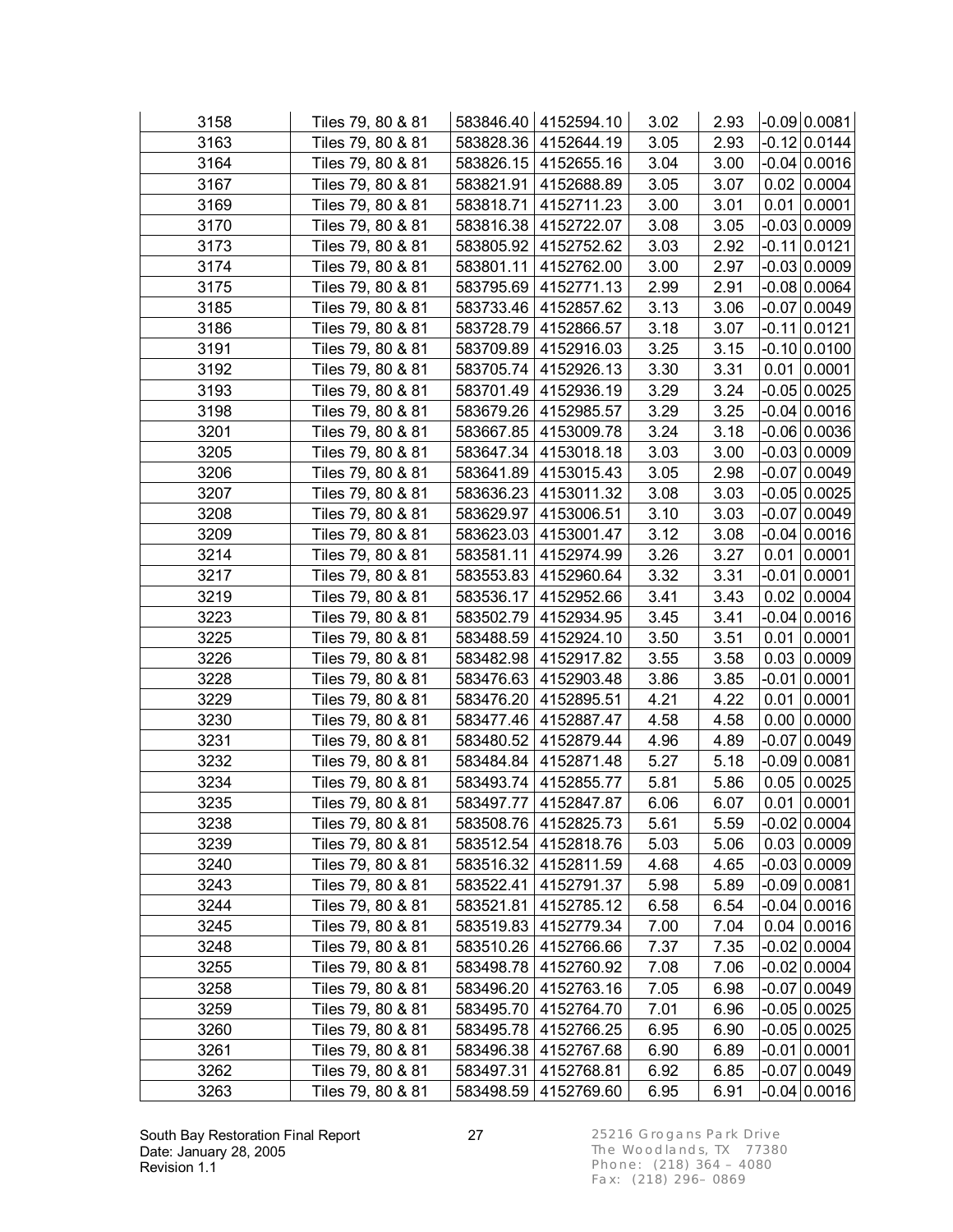| 3264 | Tiles 79, 80 & 81 |           | 583500.06   4152769.84 | 7.02 | 6.99 | $-0.03 0.0009$     |
|------|-------------------|-----------|------------------------|------|------|--------------------|
| 3265 | Tiles 79, 80 & 81 | 583501.87 | 4152769.77             | 7.09 | 7.09 | $0.00$ 0.0000      |
| 3266 | Tiles 79, 80 & 81 | 583503.93 | 4152769.58             | 7.19 | 7.18 | $-0.01 0.0001$     |
| 3267 | Tiles 79, 80 & 81 | 583506.16 | 4152769.54             | 7.29 | 7.26 | $-0.03 0.0009$     |
| 3268 | Tiles 79, 80 & 81 | 583508.50 | 4152769.68             | 7.33 | 7.27 | $-0.06 0.0036$     |
| 3269 | Tiles 79, 80 & 81 | 583511.10 | 4152770.16             | 7.33 | 7.32 | $-0.01$ 0.0001     |
| 3271 | Tiles 79, 80 & 81 | 583516.70 | 4152773.07             | 7.30 | 7.33 | 0.03   0.0009      |
| 3274 | Tiles 79, 80 & 81 | 583522.59 | 4152784.57             | 6.66 | 6.61 | $-0.05 0.0025$     |
| 3276 | Tiles 79, 80 & 81 |           | 583522.48   4152796.44 | 5.41 | 5.37 | $-0.04$ 0.0016     |
| 3278 | Tiles 79, 80 & 81 | 583517.78 | 4152809.31             | 4.65 | 4.63 | $-0.02$ 0.0004     |
| 3280 | Tiles 79, 80 & 81 | 583511.58 | 4152820.77             | 5.17 | 5.17 | $0.00$ 0.0000      |
| 3281 | Tiles 79, 80 & 81 |           | 583508.64   4152825.95 | 5.63 | 5.60 | $-0.03 0.0009$     |
| 3282 | Tiles 79, 80 & 81 | 583505.93 | 4152831.16             | 5.99 | 6.05 | 0.06 0.0036        |
| 3284 | Tiles 79, 80 & 81 |           | 583500.66   4152842.67 | 6.19 | 6.17 | $-0.02$ 0.0004     |
| 3285 | Tiles 79, 80 & 81 | 583497.85 | 4152849.18             | 6.06 | 6.02 | $-0.04 0.0016$     |
| 3286 | Tiles 79, 80 & 81 | 583494.74 | 4152855.89             | 5.85 | 5.79 | $-0.06$ 0.0036     |
| 3287 | Tiles 79, 80 & 81 | 583491.24 | 4152862.46             | 5.63 | 5.51 | $-0.12 0.0144$     |
| 3288 | Tiles 79, 80 & 81 |           | 583487.54 4152868.63   | 5.41 | 5.44 | 0.03   0.0009      |
| 3289 | Tiles 79, 80 & 81 | 583483.91 | 4152874.47             | 5.18 | 5.17 | $-0.01$ 0.0001     |
| 3290 | Tiles 79, 80 & 81 | 583480.73 | 4152880.25             | 4.93 | 4.91 | $-0.02$ 0.0004     |
| 3291 | Tiles 79, 80 & 81 | 583478.36 | 4152886.18             | 4.68 | 4.63 | $-0.05 0.0025$     |
| 3292 | Tiles 79, 80 & 81 | 583477.01 | 4152892.00             | 4.38 | 4.37 | $-0.01$ 0.0001     |
| 3293 | Tiles 79, 80 & 81 | 583476.62 | 4152897.61             | 4.14 | 4.09 | $-0.05 0.0025$     |
| 3294 | Tiles 79, 80 & 81 | 583476.42 | 4152902.38             | 3.91 | 3.94 | 0.03   0.0009      |
| 3296 | Tiles 79, 80 & 81 | 583472.92 | 4152908.55             | 3.73 | 3.75 | 0.02   0.0004      |
| 3297 | Tiles 79, 80 & 81 | 583469.53 | 4152909.53             | 3.49 | 3.44 | $-0.05 0.0025$     |
| 3298 | Tiles 79, 80 & 81 | 583465.26 | 4152908.63             | 3.42 | 3.40 | $-0.02 0.0004$     |
| 3299 | Tiles 79, 80 & 81 | 583460.02 | 4152905.96             | 3.46 | 3.42 | $-0.04$ 0.0016     |
| 3300 | Tiles 79, 80 & 81 | 583453.75 | 4152902.71             | 3.50 | 3.51 | $0.01$ 0.0001      |
| 3303 | Tiles 79, 80 & 81 |           | 583430.10 4152895.77   | 4.34 | 4.42 | $0.08 \mid 0.0064$ |

| <b>Statistics (Meters)</b> |         |
|----------------------------|---------|
| Average Dz                 | -0.0191 |
| Average $(Dz)^2$           | 0.0045  |
| Sum of $(Dz)^2$            | 2.6936  |
| <b>Standard Deviation</b>  | 0.0647  |
| <b>RMSE</b>                | 0.0674  |
| <b>NSSDA</b>               | 0.1321  |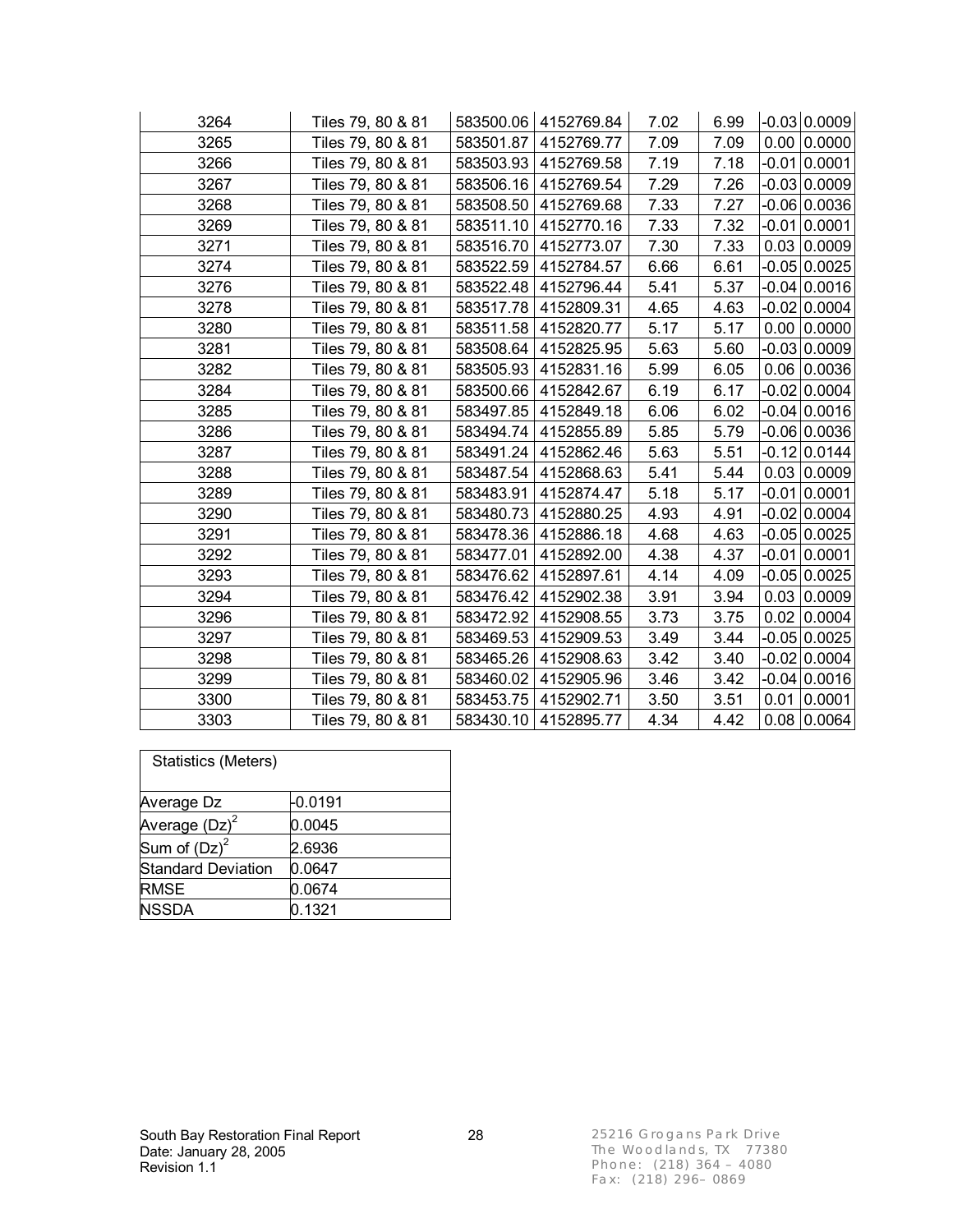### Appendix B. Static GPS Statistical Comparisons

#### **Project 2206, South San Francisco Bay GPS / LiDAR Comparisons**

#### **Static GPS Checks**

Comparisons constrained to a maximum triangle length of 3 metres and maximum slope of 60 degrees

#### *Section 1 of 5*

| Point Number | Location Description   Easting |          | Northing | Known Z | Laser Z        | Dz      | $(Dz)^2$ |
|--------------|--------------------------------|----------|----------|---------|----------------|---------|----------|
|              | Tile 88                        | 574824   | 4150721  | 1.98    | 2.16           | 0.18    | 0.0324   |
|              | Tile 88                        | 574788.9 | 4150726  | 1.92    | 2.17           | 0.25    | 0.0625   |
|              | Tile 88                        | 574759.7 | 4150731  | 1.99    | 2.22           | 0.23    | 0.0529   |
|              | Tile 88                        | 574730.5 | 4150736  | 2.03    | 2.17           | 0.14    | 0.0196   |
|              | Tile 88                        | 574688.9 | 4150743  | 2.05    | 2.35           | 0.30    | 0.0900   |
| 6            | Tile 88                        | 574660.8 | 4150747  | 1.95    | 2.25           | 0.30    | 0.0900   |
|              | Tile 88                        | 574621.2 | 4150754  | 2.01    | 2.21           | 0.20    | 0.0400   |
| 8            | Tile 88                        | 574591.6 | 4150758  | 2       | 2.26           | 0.26    | 0.0676   |
| 9            | Tile 88                        | 574548.8 | 4150765  | 1.89    | $\overline{2}$ | 0.11    | 0.0121   |
| 10           | Tile 88                        | 574547.3 | 4150769  | 1.69    | 1.63           | $-0.06$ | 0.0036   |
| 11           | Tile 88                        | 574547.4 | 4150770  | 1.75    | 1.86           | 0.11    | 0.0121   |
| 12           | Tile 88                        | 574570.2 | 4150764  | 1.89    | 2.18           | 0.29    | 0.0841   |
| 13           | Tile 88                        | 574607.5 | 4150758  | 2.03    | 2.27           | 0.24    | 0.0576   |
| 14           | Tile 88                        | 574642.7 | 4150752  | 2.1     | 2.21           | 0.11    | 0.0121   |
| 15           | Tile 88                        | 574689.4 | 4150744  | 2.1     | 2.33           | 0.23    | 0.0529   |
| 16           | Tile 88                        | 574730.1 | 4150737  | 2.03    | 2.25           | 0.22    | 0.0484   |
| 17           | Tile 88                        | 574761.1 | 4150733  | 1.98    | 2.2            | 0.22    | 0.0484   |
| 19           | Tile 88                        | 574809.7 | 4150725  | 2.05    | 2.16           | 0.11    | 0.0121   |
| 20           | Tile 88                        | 574830.1 | 4150720  | 3.04    | 3.16           | 0.12    | 0.0144   |
| 21           | Tile 88                        | 574537.3 | 4150768  | 0.36    | 0.39           | 0.03    | 0.0009   |
| 22           | Tile 88                        | 574534   | 4150768  | 0.28    | 0.37           | 0.09    | 0.0081   |
| 23           | Tile 88                        | 574534   | 4150768  | 0.29    | 0.37           | 0.08    | 0.0064   |
| 25           | Tile 88                        | 574537.8 | 4150769  | 0.37    | 0.35           | $-0.02$ | 0.0004   |
| 26           | Tile 88                        | 574534.7 | 4150769  | 0.5     | 0.38           | $-0.12$ | 0.0144   |

| <b>Statistics (Metres)</b> |        |
|----------------------------|--------|
| Average Dz                 | 0.1508 |
| Average $(Dz)^2$           | 0.0351 |
| Sum of $(Dz)^2$            | 0.8430 |
| Standard Deviation         | 0.1136 |
| <b>RMSE</b>                | 0.1874 |
| <b>NSSDA</b>               | 0.3673 |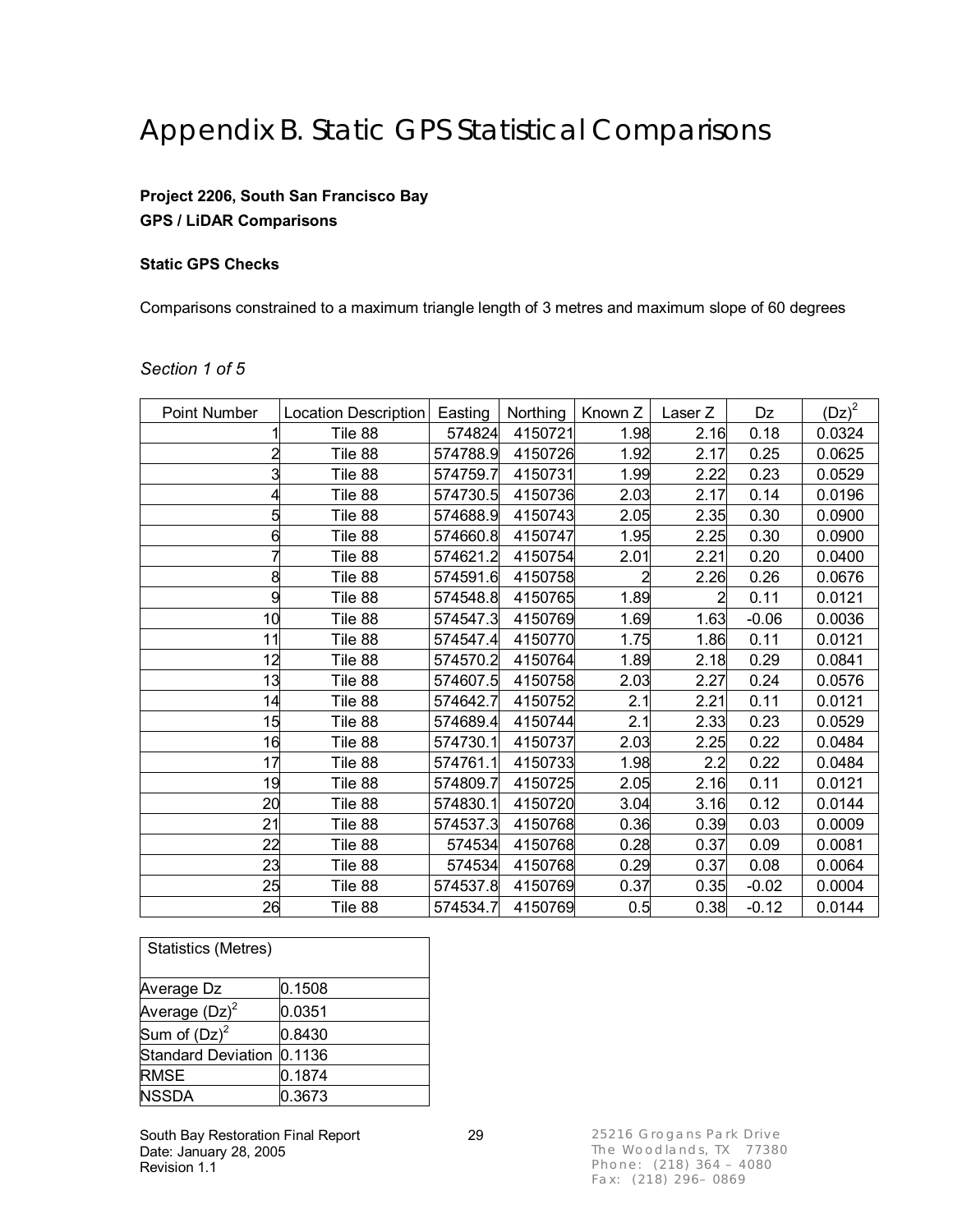#### *Section 2 of 5*

| Point Number | <b>Location Description</b> | Easting  | Northing | Known Z | Laser Z | Dz      | $(Dz)^2$ |
|--------------|-----------------------------|----------|----------|---------|---------|---------|----------|
| 27           | Tiles 112 & 123             | 580893.8 | 4145208  | 1.24    | 1.15    | $-0.09$ | 0.0081   |
| 36           | Tiles 112 & 123             | 580995.6 | 4145178  | 3.25    | 3.2     | $-0.05$ | 0.0025   |
| 37           | Tiles 112 & 123             | 580996.3 | 4145180  | 3.4     | 3.39    | $-0.01$ | 0.0001   |
| 38           | Tiles 112 & 123             | 580997.2 | 4145183  | 3.27    | 3.13    | $-0.14$ | 0.0196   |
| 40           | Tiles 112 & 123             | 581043.3 | 4145159  | 3.15    | 3.2     | 0.05    | 0.0025   |
| 41           | Tiles 112 & 123             | 581044.3 | 4145162  | 3.38    | 3.29    | $-0.09$ | 0.0081   |
| 42           | Tiles 112 & 123             | 581045.7 | 4145165  | 3.1     | 3.09    | $-0.01$ | 0.0001   |
| 43           | Tiles 112 & 123             | 580909   | 4145212  | 3.31    | 3.18    | $-0.13$ | 0.0169   |
| 44           | Tiles 112 & 123             | 580911.4 | 4145219  | 2.54    | 2.81    | 0.27    | 0.0729   |
| 46           | Tiles 112 & 123             | 580914.2 | 4145240  | 2.26    | 2.54    | 0.28    | 0.0784   |
| 47           | Tiles 112 & 123             | 580903.7 | 4145247  | 2.28    | 2.3     | 0.02    | 0.0004   |
| 48           | Tiles 112 & 123             | 580891.8 | 4145254  | 2.02    | 2.18    | 0.16    | 0.0256   |
| 57           | Tiles 112 & 123             | 580884.5 | 4145260  | 1.7     | 1.7     | 0.00    | 0.0000   |
| 58           | Tiles 112 & 123             | 580906   | 4145247  | 2.18    | 2.37    | 0.19    | 0.0361   |

| <b>Statistics (Metres)</b> |        |
|----------------------------|--------|
| Average Dz                 | 0.0321 |
| Average $(Dz)^2$           | 0.0181 |
| Sum of $(Dz)^2$            | 0.2713 |
| <b>Standard Deviation</b>  | 0.1406 |
| <b>RMSE</b>                | 0.1345 |
| <b>NSSDA</b>               | 0.2636 |

### *Section 3 of 5*

| Point Number | <b>Location Description</b> | Easting  | Northing | Known Z | Laser Z | Dz      | $(Dz)^2$ |
|--------------|-----------------------------|----------|----------|---------|---------|---------|----------|
| 62           | <b>Tile 129</b>             | 592010.2 | 4144301  | 3.45    | 3.71    | 0.26    | 0.0676   |
| 63           | <b>Tile 129</b>             | 592010.2 | 4144301  | 3.45    | 3.71    | 0.26    | 0.0676   |
| 67           | <b>Tile 129</b>             | 591987.8 | 4144325  | 3.55    | 3.57    | 0.02    | 0.0004   |
| 68           | <b>Tile 129</b>             | 591990   | 4144327  | 3.76    | 3.81    | 0.05    | 0.0025   |
| 69           | Tile 129                    | 591992.8 | 4144329  | 3.59    | 3.63    | 0.04    | 0.0016   |
| 72           | Tile 129                    | 591966   | 4144362  | 3.91    | 3.92    | 0.01    | 0.0001   |
| 73           | Tile 129                    | 591966.1 | 4144362  | 3.94    | 3.93    | $-0.01$ | 0.0001   |
| 74           | <b>Tile 129</b>             | 591968.5 | 4144364  | 3.85    | 3.97    | 0.12    | 0.0144   |
| 76           | <b>Tile 129</b>             | 591947.4 | 4144387  | 3.67    | 3.77    | 0.10    | 0.0100   |
| 77           | Tile 129                    | 591949.2 | 4144388  | 3.84    | 3.89    | 0.05    | 0.0025   |
| 79           | <b>Tile 129</b>             | 591871.8 | 4144255  | 1.77    | 1.84    | 0.07    | 0.0049   |
| 80           | Tile 129                    | 591872.1 | 4144251  | 2.94    | 2.95    | 0.01    | 0.0001   |
| 81           | <b>Tile 129</b>             | 591872   | 4144249  | 3.15    | 3.08    | $-0.07$ | 0.0049   |
| 83           | Tile 129                    | 591863.2 | 4144207  | 0.5     | 0.65    | 0.15    | 0.0225   |
| 84           | Tile 129                    | 591859.1 | 4144188  | 0.41    | 0.57    | 0.16    | 0.0256   |
| 86           | Tile 129                    | 591851.6 | 4144095  | 0.29    | 0.43    | 0.14    | 0.0196   |
| 88           | <b>Tile 129</b>             | 591858.3 | 4144058  | 0.41    | 0.74    | 0.33    | 0.1089   |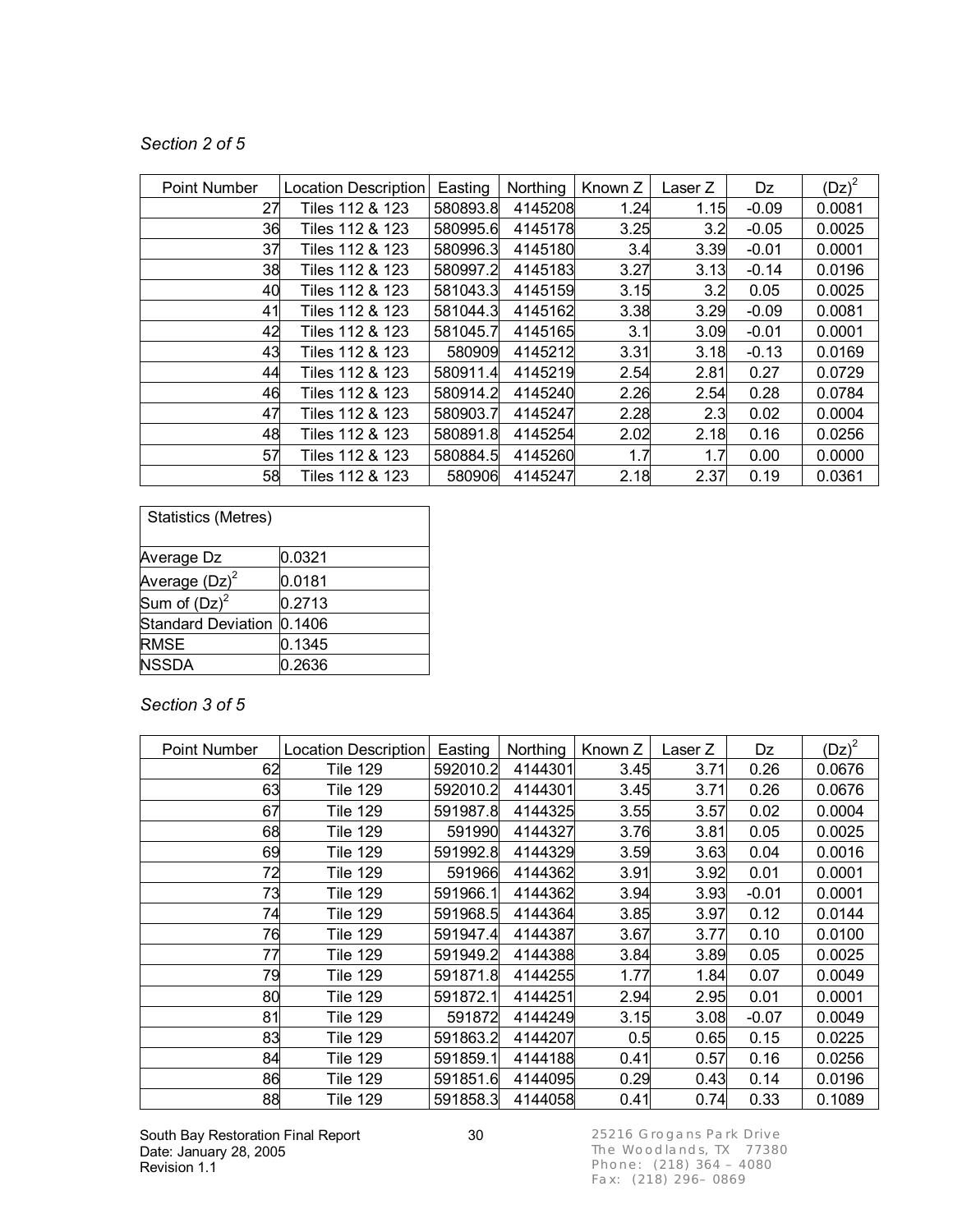| 91 | <b>Tile 129</b> | 591859.7 | 4144203 | 0.34 | 0.43 | 0.09    | 0.0081 |
|----|-----------------|----------|---------|------|------|---------|--------|
| 92 | <b>Tile 129</b> | 591861   | 4144203 | 0.87 | 0.48 | $-0.39$ | 0.1521 |
| 93 | Tile 129        | 591862.5 | 4144213 | 0.52 | 0.51 | $-0.01$ | 0.0001 |

| <b>Statistics (Metres)</b> |        |  |
|----------------------------|--------|--|
|                            |        |  |
| Average Dz                 | 0.0690 |  |
| Average $(Dz)^2$           | 0.0245 |  |
| Sum of $(Dz)^2$            | 0.5136 |  |
| Standard Deviation         | 0.1484 |  |
| <b>RMSE</b>                | 0.1564 |  |
| <b>NSSDA</b>               | 0.3065 |  |

#### *Section 4 of 5*

| Point Number | Location Description   Easting |          |         | Northing   Known Z | Laser Z | Dz      | $(Dz)^2$ |
|--------------|--------------------------------|----------|---------|--------------------|---------|---------|----------|
| 94           | Tile 26 (South)                | 575773.9 | 4162371 | 1.57               | 1.49    | $-0.08$ | 0.0064   |
| 95           | Tile 26 (South)                | 575764.9 | 4162371 | 2.19               | 2.12    | $-0.07$ | 0.0049   |
| 96           | Tile 26 (South)                | 575760.9 | 4162371 | 3.33               | 3.21    | $-0.12$ | 0.0144   |
| 97           | Tile 26 (South)                | 575758.3 | 4162371 | 3.54               | 3.44    | $-0.10$ | 0.0100   |
| 98           | Tile 26 (South)                | 575754.3 | 4162372 | 3.41               | 3.3     | $-0.11$ | 0.0121   |
| 99           | Tile 26 (South)                | 575750.1 | 4162373 | 2.51               | 2.36    | $-0.15$ | 0.0225   |
| 100          | Tile 26 (South)                | 575734.3 | 4162374 | 2.03               | 2.02    | $-0.01$ | 0.0001   |
| 101          | Tile 26 (South)                | 575718.3 | 4162375 | 2.04               | 2.11    | 0.07    | 0.0049   |
| 102          | Tile 26 (South)                | 575699.3 | 4162375 | 2.1                | 2.13    | 0.03    | 0.0009   |
| 103          | Tile 26 (South)                | 575680.5 | 4162372 | 1.73               | 2.26    | 0.53    | 0.2809   |
| 104          | Tile 26 (South)                | 575681.3 | 4162360 | 2.12               | 2.24    | 0.12    | 0.0144   |
| 105          | Tile 26 (South)                | 575694.8 | 4162358 | 2.09               | 1.96    | $-0.13$ | 0.0169   |
| 106          | Tile 26 (South)                | 575716.7 | 4162358 | 2.06               | 2.03    | $-0.03$ | 0.0009   |
| 107          | Tile 26 (South)                | 575735.7 | 4162357 | 2.06               | 2.02    | $-0.04$ | 0.0016   |
| 108          | Tile 26 (South)                | 575749.8 | 4162357 | 2.29               | 2.31    | 0.02    | 0.0004   |
| 109          | Tile 26 (South)                | 575754.4 | 4162358 | 3.09               | 3.04    | $-0.05$ | 0.0025   |
| 110          | Tile 26 (South)                | 575757.9 | 4162357 | 3.41               | 3.3     | $-0.11$ | 0.0121   |
| 111          | Tile 26 (South)                | 575761.7 | 4162357 | 3.18               | 3.1     | $-0.08$ | 0.0064   |
| 112          | Tile 26 (South)                | 575764.3 | 4162357 | 2.31               | 2.39    | 0.08    | 0.0064   |
| 113          | Tile 26 (South)                | 575773.3 | 4162356 | 1.53               | 1.52    | $-0.01$ | 0.0001   |
| 115          | Tile 26 (South)                | 575766.8 | 4162329 | 2.11               | 2.12    | 0.01    | 0.0001   |
| 116          | Tile 26 (South)                | 575763.1 | 4162328 | 3.39               | 3.27    | $-0.12$ | 0.0144   |
| 117          | Tile 26 (South)                | 575759.7 | 4162328 | 3.47               | 3.24    | $-0.23$ | 0.0529   |
| 118          | Tile 26 (South)                | 575756.1 | 4162328 | 3.33               | 3.18    | $-0.15$ | 0.0225   |
| 119          | Tile 26 (South)                | 575752.5 | 4162328 | 2.25               | 2.19    | $-0.06$ | 0.0036   |
| 120          | Tile 26 (South)                | 575733.5 | 4162328 | 2.01               | 2.07    | 0.06    | 0.0036   |
| 121          | Tile 26 (South)                | 575713   | 4162329 | 2.01               | 2.1     | 0.09    | 0.0081   |
| 122          | Tile 26 (South)                | 575685.7 | 4162330 | 2.07               | 1.99    | $-0.08$ | 0.0064   |
| 123          | Tile 26 (South)                | 575665.9 | 4162331 | 2.11               | 2.09    | $-0.02$ | 0.0004   |
| 124          | Tile 26 (South)                | 575657.2 | 4162304 | 2.08               | 2.14    | 0.06    | 0.0036   |
| 125          | Tile 26 (South)                | 575679.6 | 4162299 | 2.06               | 2.12    | 0.06    | 0.0036   |
| 126          | Tile 26 (South)                | 575707.3 | 4162297 | 2.08               | 2.08    | 0.00    | 0.0000   |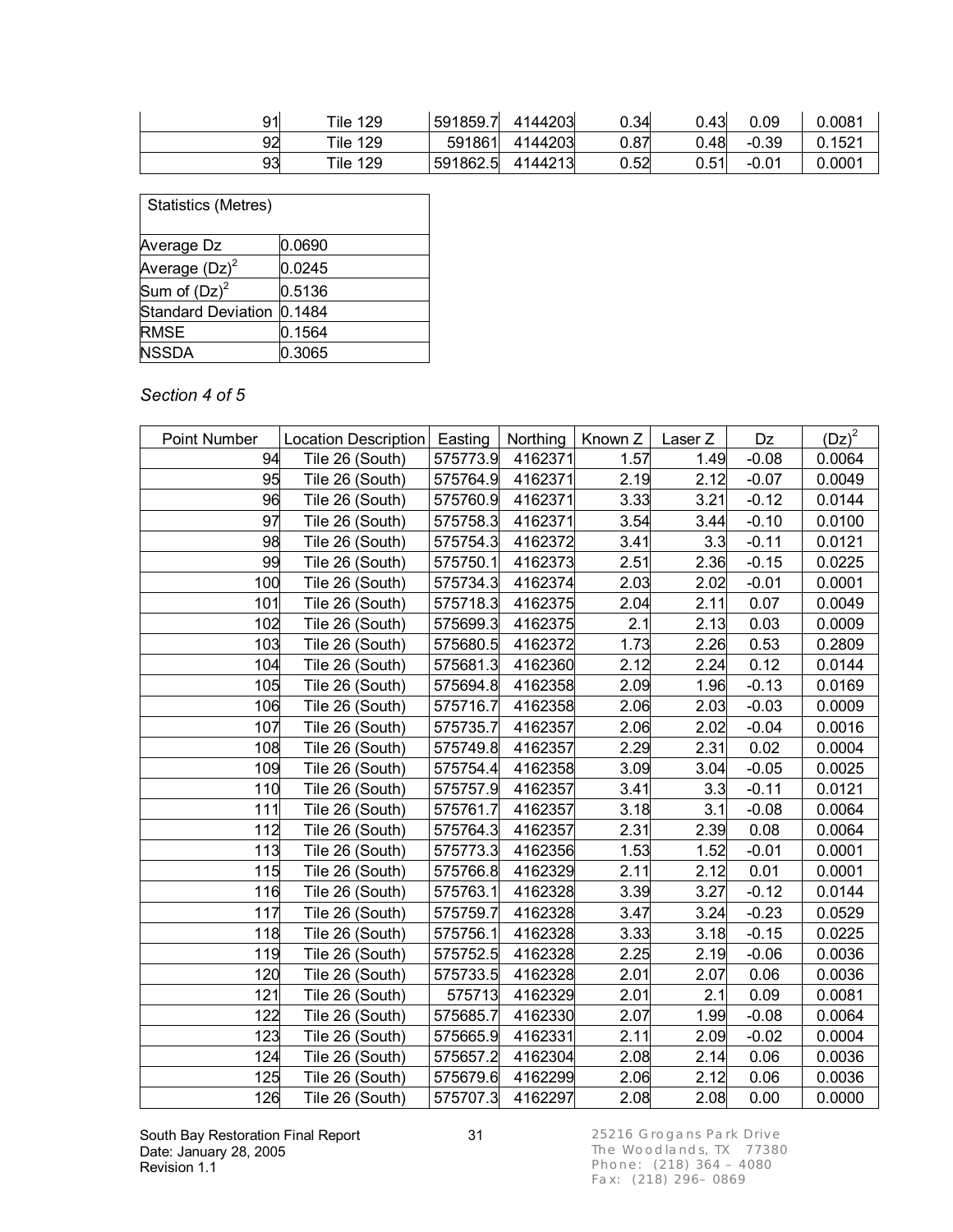| 127 | Tile 26 (South) | 575733.3 | 4162295 | 2.04 | 2.03 | $-0.01$ | 0.0001 |
|-----|-----------------|----------|---------|------|------|---------|--------|
| 128 | Tile 26 (South) | 575753.9 | 4162295 | 2.16 | 2.13 | $-0.03$ | 0.0009 |
| 129 | Tile 26 (South) | 575758.9 | 4162295 | 3.3  | 3.24 | $-0.06$ | 0.0036 |
| 130 | Tile 26 (South) | 575761.4 | 4162295 | 3.41 | 3.29 | $-0.12$ | 0.0144 |
| 131 | Tile 26 (South) | 575774.8 | 4162296 | 1.55 | 1.45 | $-0.10$ | 0.0100 |
| 132 | Tile 26 (South) | 575775.6 | 4162274 | 1.5  | 1.36 | $-0.14$ | 0.0196 |
| 133 | Tile 26 (South) | 575768.9 | 4162274 | 2.14 | 2.04 | $-0.10$ | 0.0100 |
| 137 | Tile 26 (South) | 575754.9 | 4162274 | 2.15 | 2.3  | 0.15    | 0.0225 |
| 138 | Tile 26 (South) | 575739.3 | 4162281 | 2.09 | 2.11 | 0.02    | 0.0004 |
| 139 | Tile 26 (South) | 575709.9 | 4162293 | 2.07 | 2.13 | 0.06    | 0.0036 |
| 140 | Tile 26 (South) | 575681.6 | 4162306 | 2.07 | 2.17 | 0.10    | 0.0100 |
| 141 | Tile 26 (South) | 575657   | 4162315 | 2.09 | 2.14 | 0.05    | 0.0025 |
| 142 | Tile 26 (South) | 575683   | 4162329 | 2.05 | 2.11 | 0.06    | 0.0036 |
| 143 | Tile 26 (South) | 575710.8 | 4162344 | 2.07 | 2.02 | $-0.05$ | 0.0025 |

| <b>Statistics (Metres)</b> |           |
|----------------------------|-----------|
| Average Dz                 | $-0.0183$ |
| Average $(Dz)^2$           | 0.0087    |
| Sum of $(Dz)^2$            | 0.2084    |
| Standard Deviation         | 0.0933    |
| <b>RMSE</b>                | 0.0932    |
| <b>NSSDA</b>               | 0.1826    |

#### *Section 5 of 5*

| Point Number | <b>Location Description</b> | Easting  | Northing | Known Z | Laser Z | Dz      | $(Dz)^2$ |
|--------------|-----------------------------|----------|----------|---------|---------|---------|----------|
| 144          | Tile 26 (North)             | 576507.6 | 4162903  | 1.83    | 1.72    | $-0.11$ | 0.0121   |
| 145          | Tile 26 (North)             | 576500.2 | 4162906  | 2.4     | 2.42    | 0.02    | 0.0004   |
| 147          | Tile 26 (North)             | 576489.8 | 4162910  | 3.52    | 3.54    | 0.02    | 0.0004   |
| 148          | Tile 26 (North)             | 576483.8 | 4162912  | 1.99    | 2       | 0.01    | 0.0001   |
| 150          | Tile 26 (North)             | 576489.4 | 4162930  | 1.95    | 2.01    | 0.06    | 0.0036   |
| 151          | Tile 26 (North)             | 576494.5 | 4162929  | 3.37    | 3.2     | $-0.17$ | 0.0289   |
| 153          | Tile 26 (North)             | 576500.6 | 4162926  | 3.32    | 3.25    | $-0.07$ | 0.0049   |
| 154          | Tile 26 (North)             | 576507   | 4162924  | 2.39    | 2.33    | $-0.06$ | 0.0036   |
| 155          | Tile 26 (North)             | 576514.5 | 4162924  | 1.96    | 1.71    | $-0.25$ | 0.0625   |
| 157          | Tile 26 (North)             | 576512.4 | 4162945  | 2.48    | 2.5     | 0.02    | 0.0004   |
| 158          | Tile 26 (North)             | 576505.8 | 4162948  | 3.41    | 3.36    | $-0.05$ | 0.0025   |
| 160          | Tile 26 (North)             | 576501   | 4162949  | 3.15    | 3.16    | 0.01    | 0.0001   |
| 161          | Tile 26 (North)             | 576496.8 | 4162952  | 2.03    | 2.17    | 0.14    | 0.0196   |
| 162          | Tile 26 (North)             | 576513.5 | 4162976  | 3.35    | 3.32    | $-0.03$ | 0.0009   |
| 164          | Tile 26 (North)             | 576468.6 | 4162905  | 1.97    |         | 0.03    | 0.0009   |
| 165          | Tile 26 (North)             | 576436.1 | 4162928  | 1.89    | 1.96    | 0.07    | 0.0049   |
| 166          | Tile 26 (North)             | 576441.7 | 4162942  | 1.89    | 2.01    | 0.12    | 0.0144   |
| 168          | Tile 26 (North)             | 576487.4 | 4162938  | 1.98    | 2.04    | 0.06    | 0.0036   |
| 169          | Tile 26 (North)             | 576475.5 | 4162945  | 1.9     | 1.95    | 0.05    | 0.0025   |
| 170          | Tile 26 (North)             | 576463.8 | 4162952  | 1.85    | 1.87    | 0.02    | 0.0004   |
| 171          | Tile 26 (North)             | 576448.4 | 4162959  | 1.83    | 1.96    | 0.13    | 0.0169   |